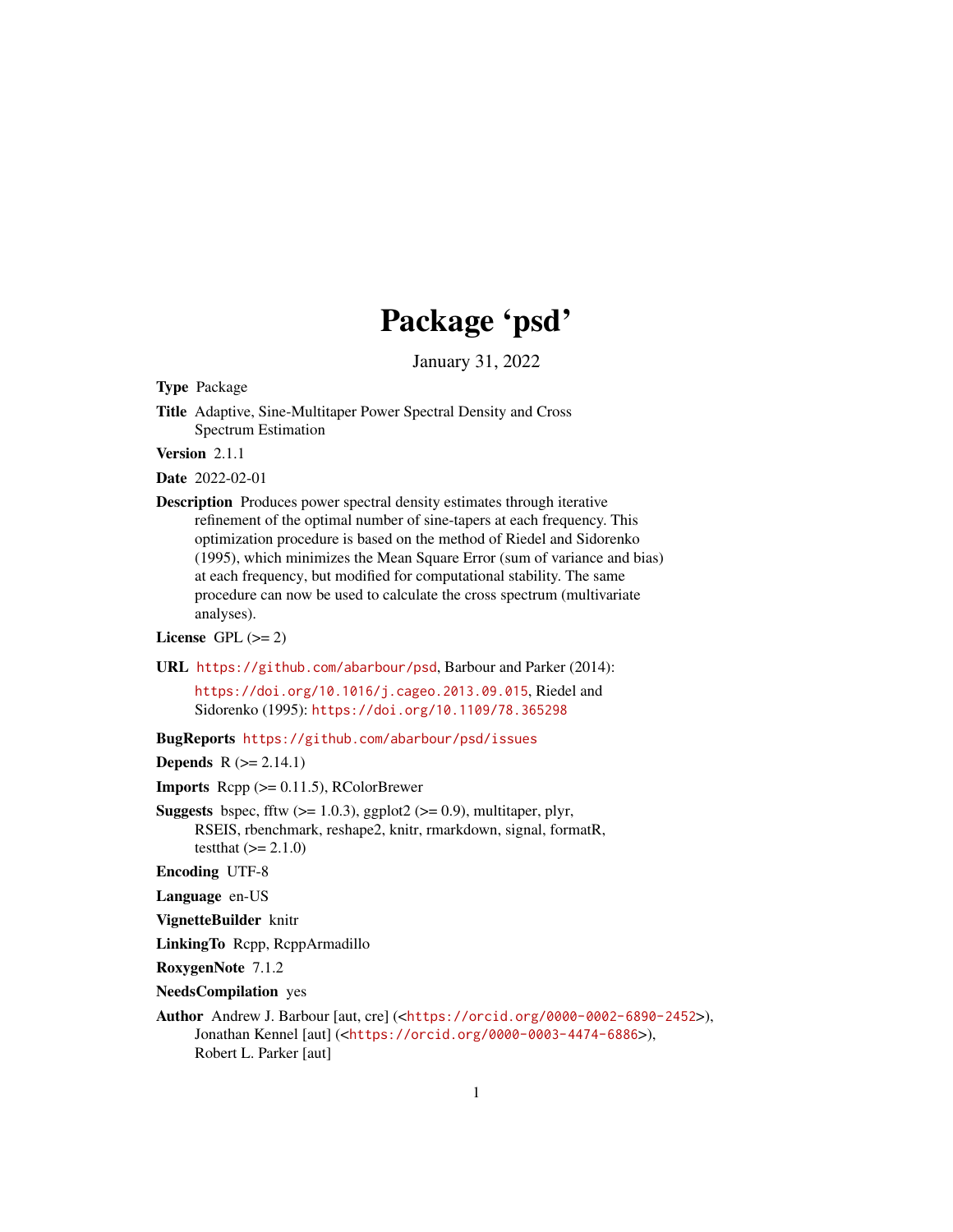Maintainer Andrew J. Barbour <andy.barbour@gmail.com>

Repository CRAN

Date/Publication 2022-01-31 21:30:02 UTC

# R topics documented:

| 3                                                                                                                         |
|---------------------------------------------------------------------------------------------------------------------------|
| $\overline{4}$                                                                                                            |
| 6                                                                                                                         |
| 6                                                                                                                         |
| $\overline{7}$                                                                                                            |
| 8                                                                                                                         |
| 9                                                                                                                         |
| 10                                                                                                                        |
| 11                                                                                                                        |
| 13                                                                                                                        |
| 14                                                                                                                        |
| 15                                                                                                                        |
| 17                                                                                                                        |
| 20                                                                                                                        |
| $psd-normalization \dots \dots \dots \dots \dots \dots \dots \dots \dots \dots \dots \dots \dots \dots \dots \dots$<br>23 |
| 25                                                                                                                        |
| 29                                                                                                                        |
| 31                                                                                                                        |
| 34                                                                                                                        |
| 34                                                                                                                        |
| 35                                                                                                                        |
| 36                                                                                                                        |
| 39                                                                                                                        |
| 40                                                                                                                        |
| 41                                                                                                                        |
| 44                                                                                                                        |
| 46                                                                                                                        |
| 47                                                                                                                        |
| 50                                                                                                                        |
| 52                                                                                                                        |
| 53<br>Tohoku                                                                                                              |
| 54<br>wipp30                                                                                                              |
|                                                                                                                           |

**Index**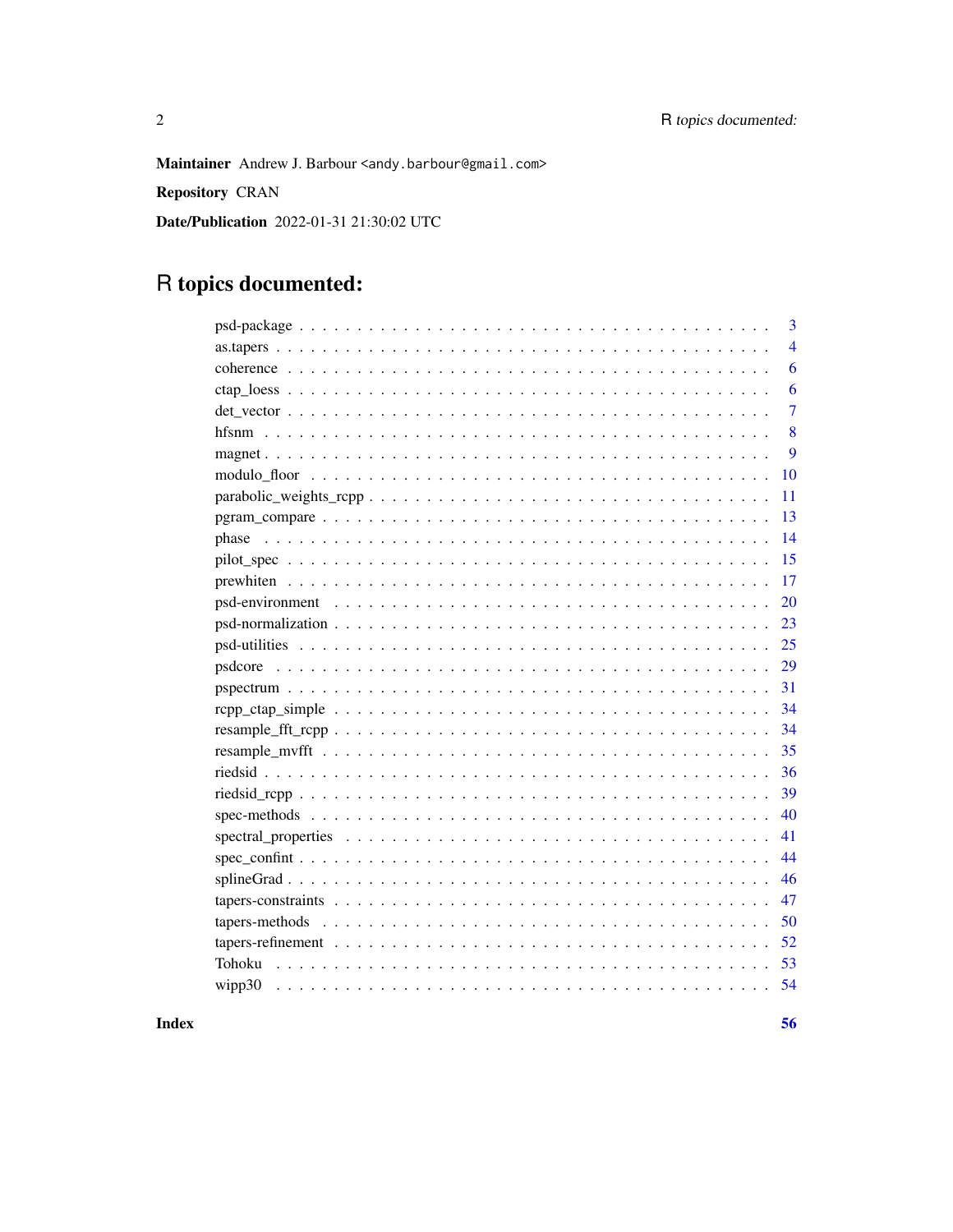<span id="page-2-1"></span><span id="page-2-0"></span>psd-package *Adaptive power spectral density estimation using optimal sine multitapers*

# Description

Estimate the power spectral density (PSD) of a timeseries using the sine multitapers, adaptively; the number of tapers (and hence the resolution and uncertainty) vary according to spectral shape. The main function to be used is [pspectrum](#page-30-1).

#### Details

In frequency ranges where the spectrum  $(S)$  is relatively flat, more tapers are taken and so a higher accuracy is attained at the expense of lower frequency resolution. The program makes a pilot estimate of the spectrum, then uses Riedel and Sidorenko's (1995) estimate of the MSE (minimum square error), which is based on an estimate of the second derivative of the PSD  $(S'')$ . The process is repeated niter times; further iteration may be necessary to reach convergence, or an acceptably low spectral variance. In this context the term "acceptable" is rather subjective: one can usually detect an unconverged state by a rather jagged appearance of the spectrum, but this is uncommon in our experience.

Adaptive estimation: The adaptive process used is as follows. A quadratic fit to the logarithm of the PSD within an adaptively determined frequency band is used to find an estimate of the local second derivative of the spectrum. This is used in an equation like R-S equation (13) for the MSE taper number, with the difference that a parabolic weighting is applied with increasing taper order. Because the FFTs of the tapered series can be found by resampling the FFT of the original time series (doubled in length and padded with zeros) only one FFT is required per series, no matter how many tapers are used. The spectra associated with the sine tapers are weighted before averaging with a parabolically varying weight. The expression for the optimal number of tapers given by R-S must be modified since it gives an unbounded result near points where  $S''$  vanishes, which happens at many points in most spectra. This program restricts the rate of growth of the number of tapers so that a neighboring covering interval estimate is never completely contained in the next such interval.

Resolution and uncertainty: The sine multitaper adaptive process introduces a variable resolution and error in the frequency domain. See documentation for [spectral\\_properties](#page-40-1) details on how these are computed.

#### Author(s)

Andrew J. Barbour <andy.barbour@gmail.com>, Jonathan Kennel, and Robert L. Parker

# References

Barbour, A. J. and R. L. Parker, (2014), psd: Adaptive, sine multitaper power spectral density estimation for R, *Computers and Geosciences*, 63, 1–8, doi: 10.1016/j.cageo.2013.09.015

Percival, D. B., and A.T. Walden (1993), Spectral analysis for physical applications, *Cambridge University Press*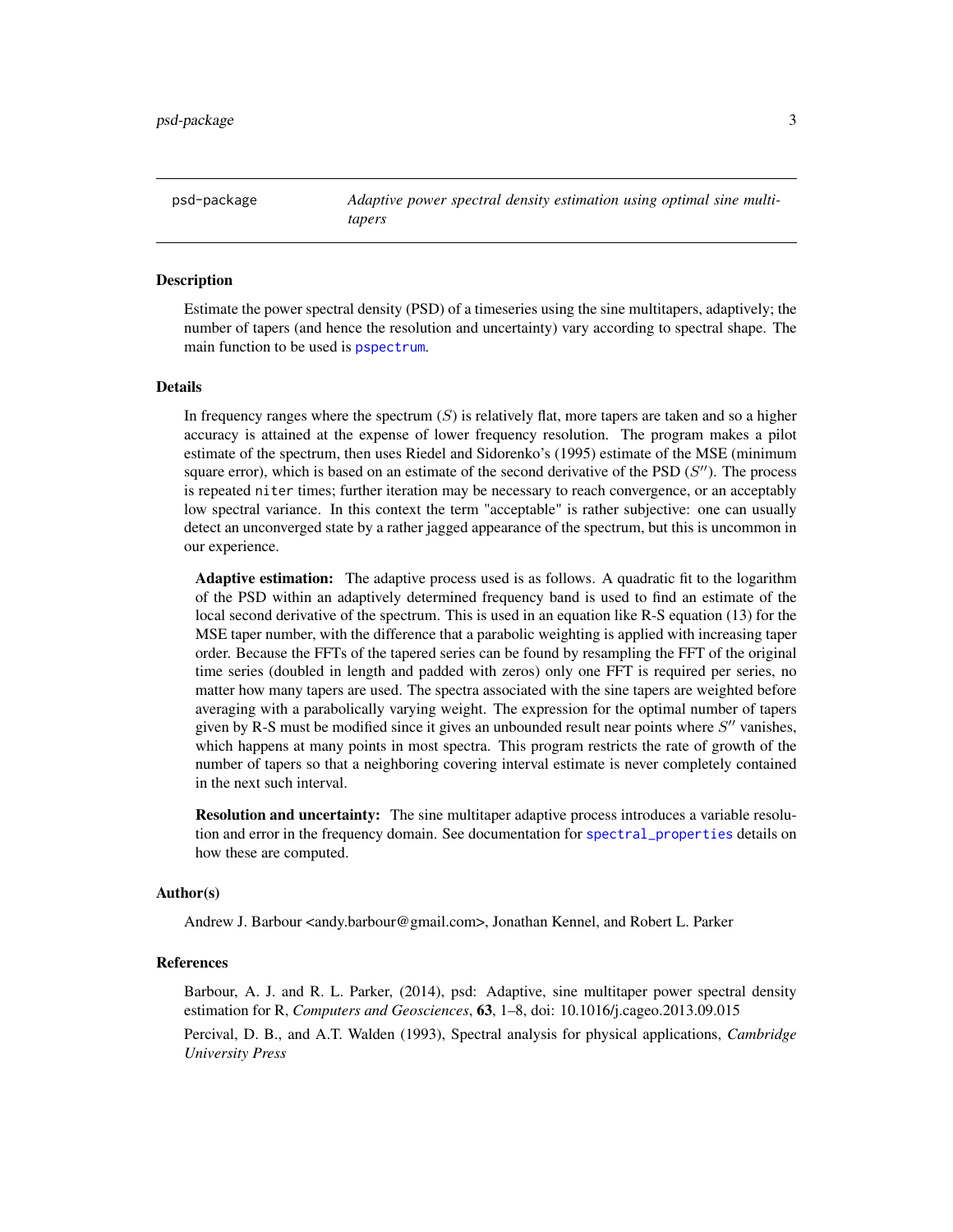<span id="page-3-0"></span>Prieto, G. A., R. L. Parker, D. J. Thomson, F. L. Vernon, and R. L. Graham (2007), Reducing the bias of multitaper spectrum estimates, *Geophysical Journal International*, 171, 1269–1281, doi: 10.1111/j.1365-246X.2007.03592.x

Riedel, K. S., & Sidorenko, A. (1995), Minimum bias multiple taper spectral estimation, *Signal Processing, IEEE Transactions on*, 43(1), 188–195.

# See Also

[pspectrum](#page-30-1) (main function); [psdcore](#page-28-1) and [riedsid](#page-35-1)

<span id="page-3-1"></span>as.tapers *Coerce an object into a* 'tapers' *object.*

# <span id="page-3-2"></span>Description

In a tapered spectrum estimation algorithm, it is necessary to enforce rules on the number of tapers that may be applied.

#### Usage

```
as.tapers(
  x,
 min\_taper = 1,
 max_taper = NULL,
 setspan = FALSE,
  record.last = FALSE
)
tapers(
 x,
 min\_taper = 1,
 max_taper = NULL,
 setspan = FALSE,
  record.last = FALSE
)
```
# Arguments

| $\mathsf{x}$ | An object to set                                                                        |
|--------------|-----------------------------------------------------------------------------------------|
| min_taper    | Set all values less than this to this.                                                  |
| max_taper    | Set all values greater than this to this.                                               |
| setspan      | logical; should the tapers object be passed through minspan before being re-<br>turned? |
| record.last  | logical; should the x be saved to the psd-environment before coercion?                  |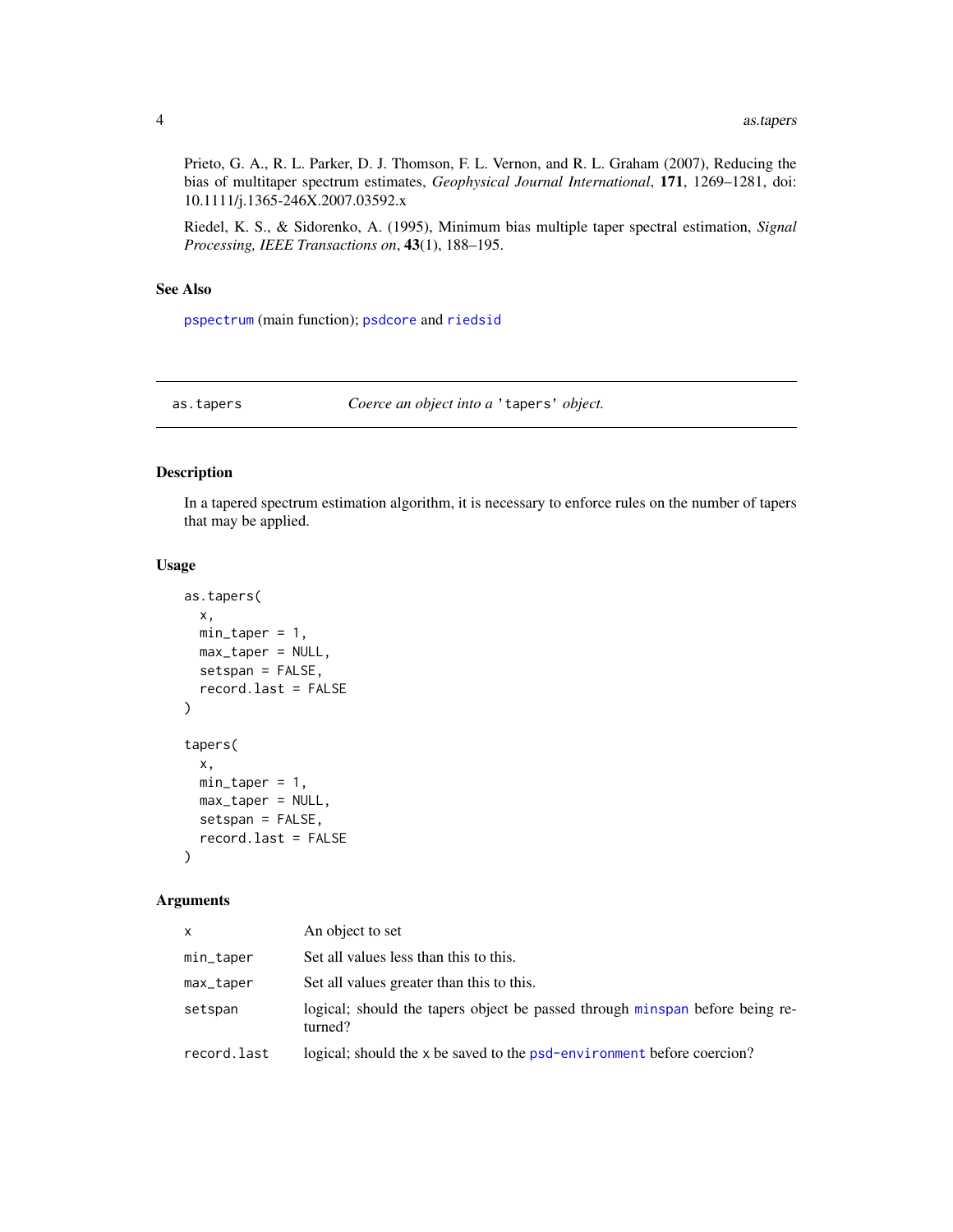#### <span id="page-4-0"></span>as.tapers 5

# Details

Formal requirements enforced by this function are:

- Non-zero.
- Integer values.
- Fewer than the half-length of the spectrum.

For example, we cannot apply zero tapers (the result would be a raw periodogram) or one million tapers (that would be absurd, and violate orthogonality conditions for any series less than two million terms long!).

An object with S3 class 'tapers' is created; this will have a minimum number of tapers in each position set by min\_taper, and a maximum number of tapers in each position set by max\_taper. If minspan=TRUE, the bounded taper is fed through [minspan](#page-46-1) which will restrict the maximum tapers to less than or equal to the half-length of the spectrum.

Various classes can be coerced into a 'tapers' object; those tested sofar include: scalar, vector, matrix, data.frame, and list.

Multiple objects are concatenated into a single vector dimension.

Enabling setspan will only override max\_taper should it be larger than the half-width of the series.

# Value

An object with class 'taper'

# Note

No support (yet) for use of min\_taper,max\_taper as vectors, although this could be quite desirable.

# Author(s)

A.J. Barbour

#### See Also

[is.tapers](#page-24-1)

```
## Not run: #REX
library(psd)
##
## Objects with class 'tapers'
##
is.tapers(as.tapers(1))
is.tapers(as.tapers(1:10))
# note dimensions
```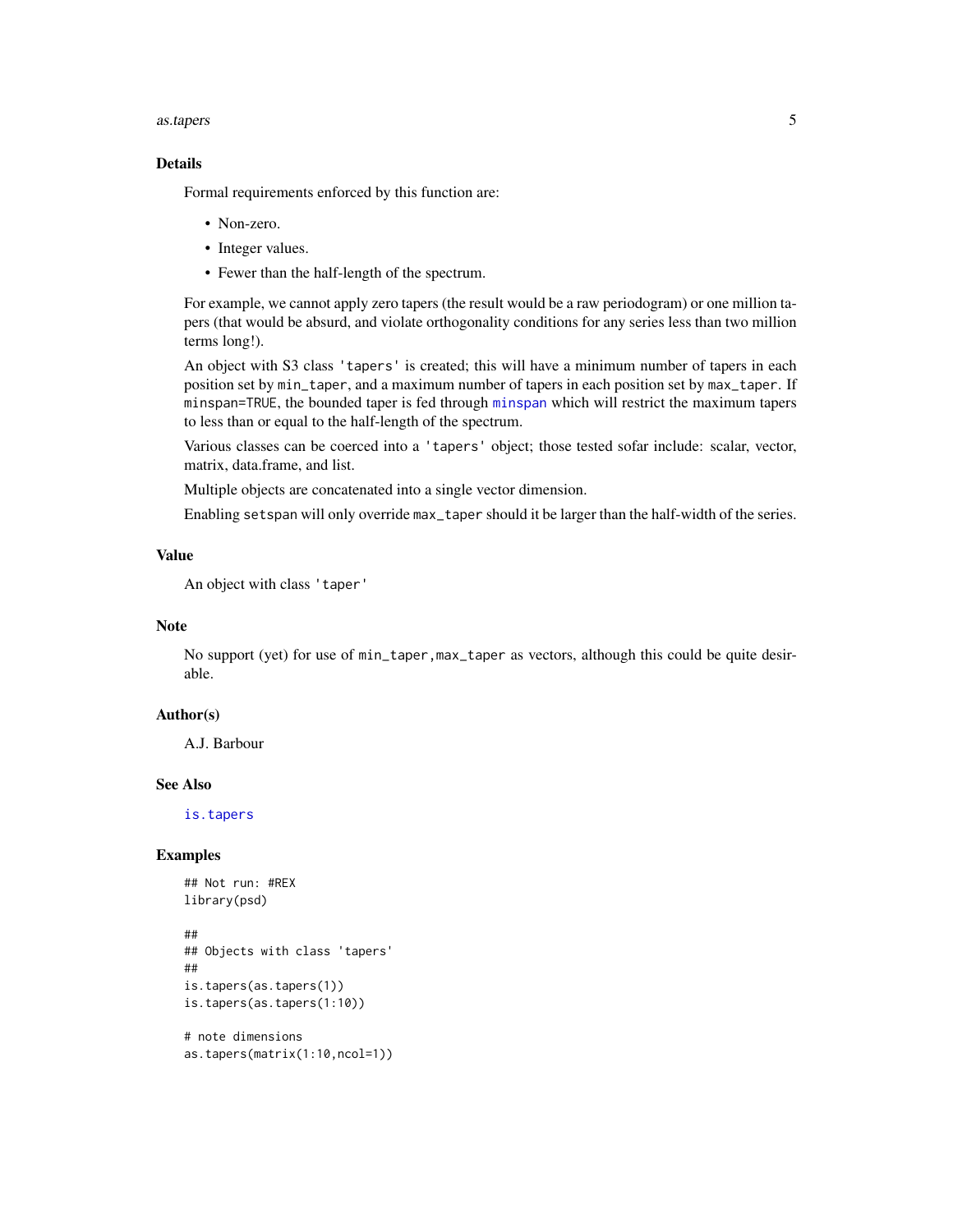```
as.tapers(list(x=1:10,y=1:30))
as.tapers( x <- data.frame(x=1:10,y=10:19) )
# change constraints
as.tapers(x, min_taper=3, max_taper=10)
# class 'character' is in-coercible; raise error
try(as.tapers(c("a","b")), silent=TRUE)
## End(Not run)#REX
```
<span id="page-5-1"></span>coherence *coherence*

# Description

Calculate coherence from the spectra and cross-spectra. This method is the same as used in spec.pgram.

# Usage

coherence(pgram)

# Arguments

pgram numeric array must be multivariate

# Value

list of coherence. For multivariate time series, a matrix containing the squared coherency between different series. Column i +  $(j - 1)$  \*  $(j - 2)/2$  contains the squared coherency between columns i and  $j$  of  $x$ , where  $i < j$ .

<span id="page-5-2"></span>ctap\_loess *Taper constraints using loess smoothing*

# Description

Taper constraints using loess smoothing

<span id="page-5-0"></span>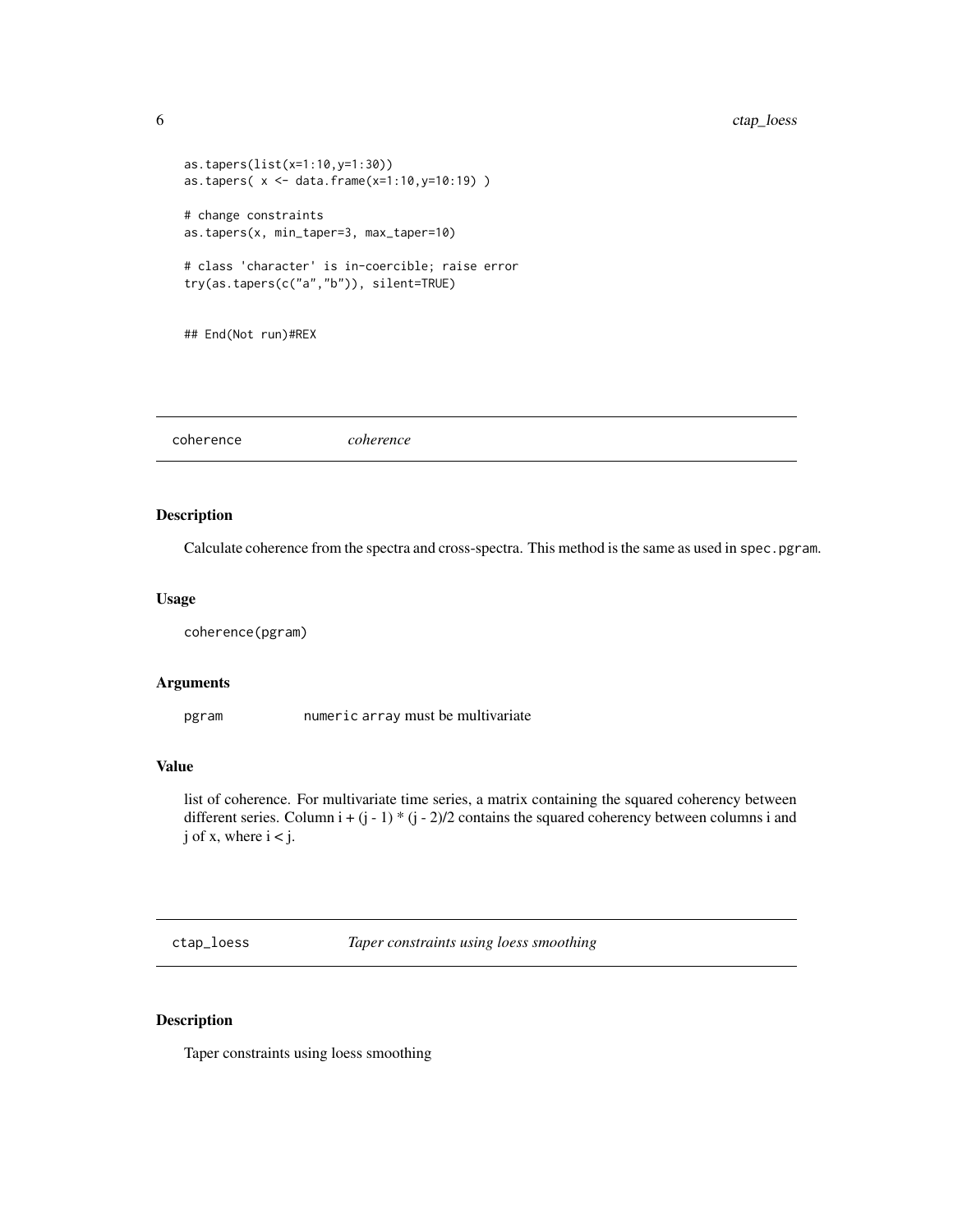<span id="page-6-0"></span>det\_vector 7

# Usage

```
ctap_loess(tapvec, ...)
## S3 method for class 'tapers'
ctap_loess(tapvec, ...)
## Default S3 method:
ctap_loess(
  tapvec,
  tapseq = NULL,
 loess.span = 0.3,
 loess.degree = 1,
 verbose = TRUE,
  ...
)
```
# Arguments

| tapvec       | integer or 'tapers' object; the number of tapers at each frequency |
|--------------|--------------------------------------------------------------------|
| .            | optional arguments                                                 |
| tapseq       | numeric; positions or frequencies – necessary for smoother methods |
| loess.span   | scalar; the span used in loess                                     |
| loess.degree | scalar; the polynomial degree                                      |
| verbose      | logical; should warnings and messages be given?                    |

#### See Also

[constrain\\_tapers](#page-46-1), [ctap\\_simple](#page-51-1)

det\_vector *det\_vector*

# Description

Determinant for an array

#### Usage

det\_vector(x)

# Arguments

x numeric array values to evaluate

# Value

vector of determinants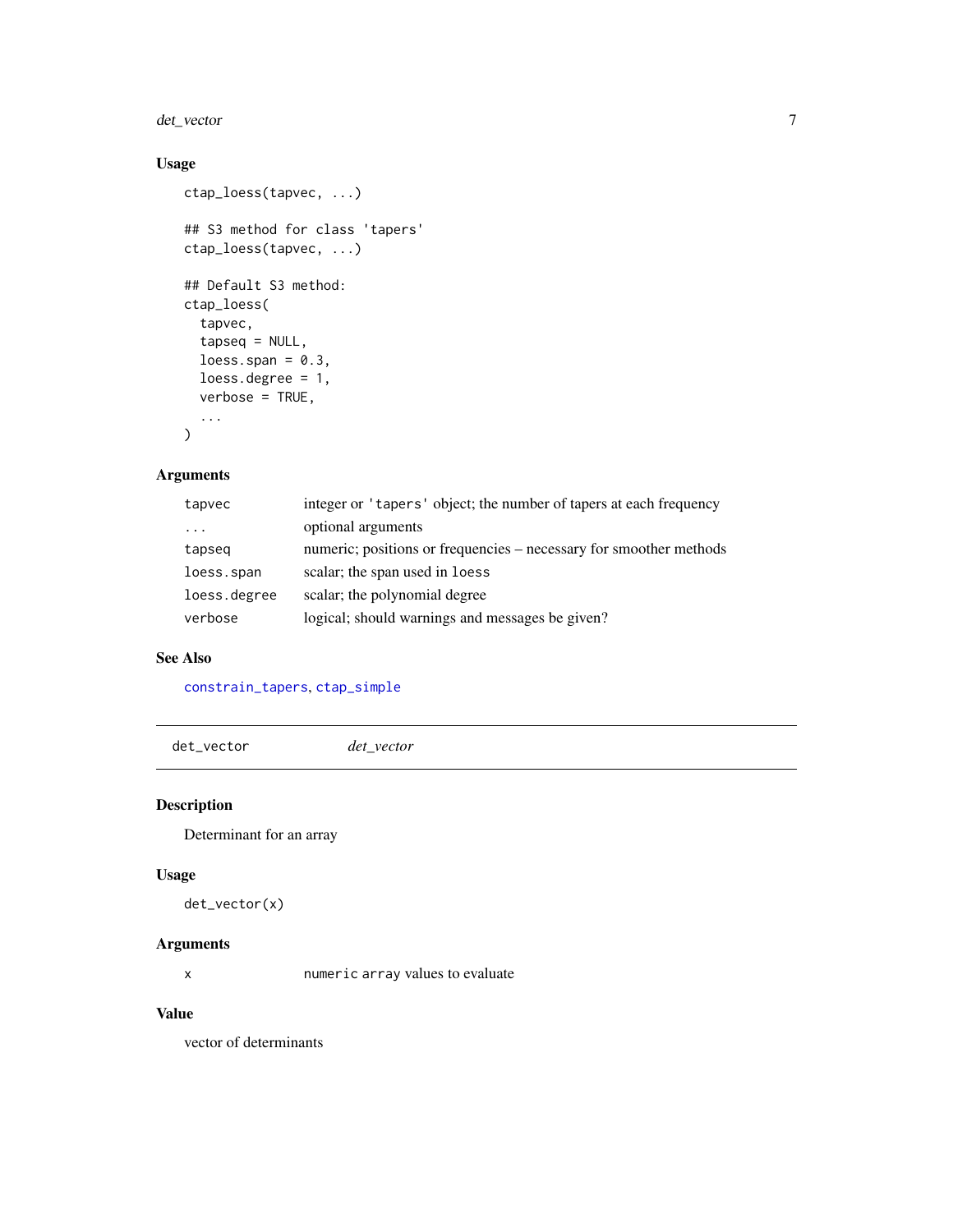<span id="page-7-1"></span><span id="page-7-0"></span>These values represent noise levels in high frequency data ( $10^{-3} - 10$  Hz) from 2009, averaged over all stations in the Anza cluster of the Plate Boundary Observatory (PBO) borehole strainmeter network, and the UCSD-style longbase laser strainmeters.

#### Format

A dataframe with 141 observations on the following 4 variables:

freq Frequencies, in Hertz.

P50 The 50th percentile (median) noise levels in decibels relative to  $1\epsilon^2/Hz$ .

P10 The 10th percentile noise levels also in decibels.

meter.type The strainmeter design type.

and 2 attributes:

source.doi The DOI number of the source publication.

generator The structure of a function which will refresh the values from the supplemental files of the original publication.

#### Details

NA values in the series highlight frequency bands where the noise levels are unreliable, due to a instrumental artifact.

# Source

Barbour, A. J., and Agnew, D. C. (2011), Noise Levels on Plate Boundary Observatory Borehole Strainmeters in Southern California, *Bulletin of the Seismological Society of America*, 101(5), 2453- 2466, doi:10.1785/0120110062

#### See Also

[pspectrum](#page-30-1), [Tohoku](#page-52-1), [magnet](#page-8-1)

```
data(hfsnm)
str(hfsnm)
FUN <- attr(hfsnm, "generator")
try(dat <- FUN(molten=FALSE)) # may fail without library-access to BSSA
try(all.equal(dat[,1:4], hfsnm[,1:4]))
```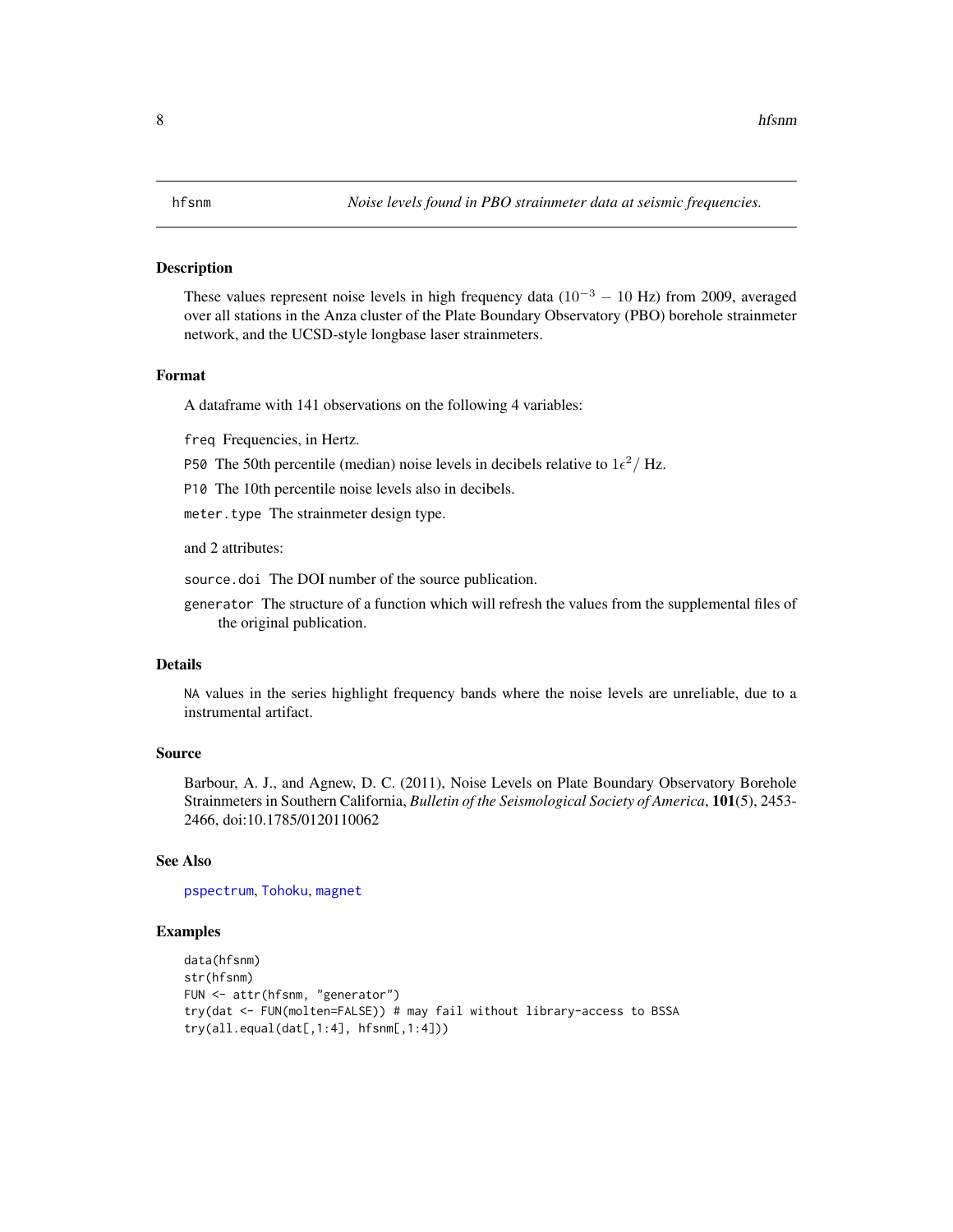<span id="page-8-1"></span><span id="page-8-0"></span>

The Project MAGNET mission provided a wealth of airborne-magnetometer data spanning the globe (Coleman, 1992). This dataset represents a single track of horizontal field intensities (a very small subset of the full collection!).

# Format

A dataframe with 2048 observations on the following 4 variables.

km Relative along-track distance, in kilometers. The first observation is at zero kilometers.

raw Raw intensities, in nanotesla.

clean Edited raw intensities, in nanotesla

mdiff The difference between clean and raw intensities, in nanotesla.

# Details

Raw and Clean Sets: There are non-real data points in raw MAGNET series; these are instrumental artefacts, and can severely affect power spectral density (PSD) estimates. A clean series has been included so that a comparison of PSDs may be made.

Some command like subset(magnet,abs(mdiff)  $> 0$ ) can be used to identify the rows where edits have been made.

#### Source

Project MAGNET page: [https://www.ngdc.noaa.gov/geomag/proj\\_mag.shtml](https://www.ngdc.noaa.gov/geomag/proj_mag.shtml)

# References

Coleman, R. J. (1992), Project Magnet high-level vector survey data reduction. In *Types and Characteristics of Data for Geomagnetic Field Modeling*, 3153, pp. 215-248.

#### See Also

[pspectrum](#page-30-1), [Tohoku](#page-52-1), [hfsnm](#page-7-1)

```
data(magnet)
summary(magnet)
```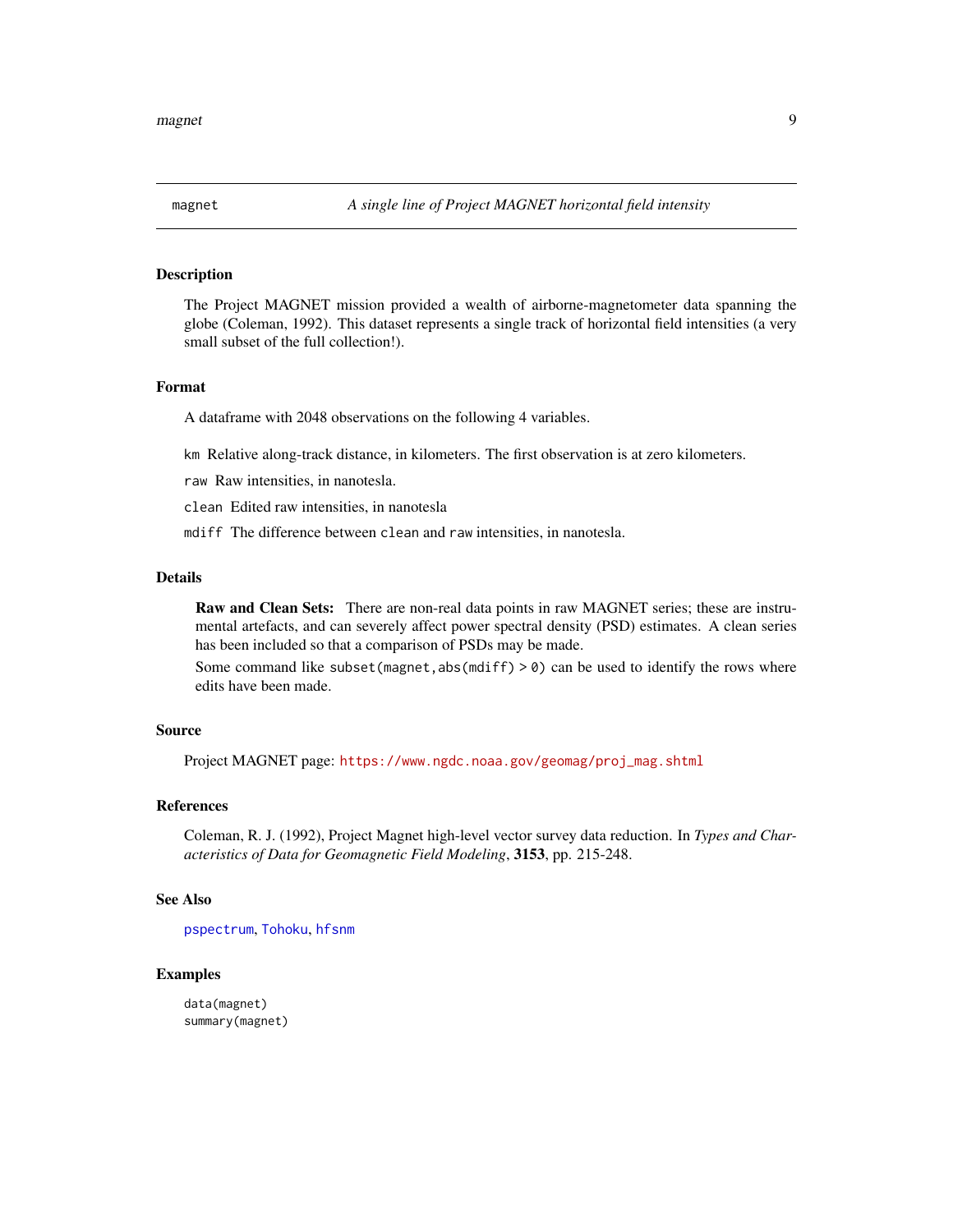<span id="page-9-1"></span><span id="page-9-0"></span>

Returns the nearest m-length value (downwards from n).

# Usage

modulo\_floor(n, m = 2L)

#### Arguments

| n | integer; the number of terms (can be a vector) |
|---|------------------------------------------------|
| m | integer; the modulo term (cannot be zero)      |

# Details

This function is different from [nextn](#page-0-0) in that the value is floored. For example: 10 is the result for n=11,m=2 whereas [nextn](#page-0-0) would give 12.

# Author(s)

A.J. Barbour

# See Also

[psd-utilities](#page-24-2); [psdcore](#page-28-1) uses this to truncate series to their nearest even length (i.e., m=2).

```
n < -11nextn(n) # 12
modulo_floor(n) # 10
# works on vectors too:
# defaults to m=2
modulo_floor(seq_len(n))
#[1] 0 2 2 4 4 6 6 8 8 10 10
# change the floor factor
modulo_floor(seq_len(n), 3)
#[1] 0 0 3 3 3 6 6 6 9 9 9
# zeros are not allowed for m
try(modulo_floor(n, 0))
```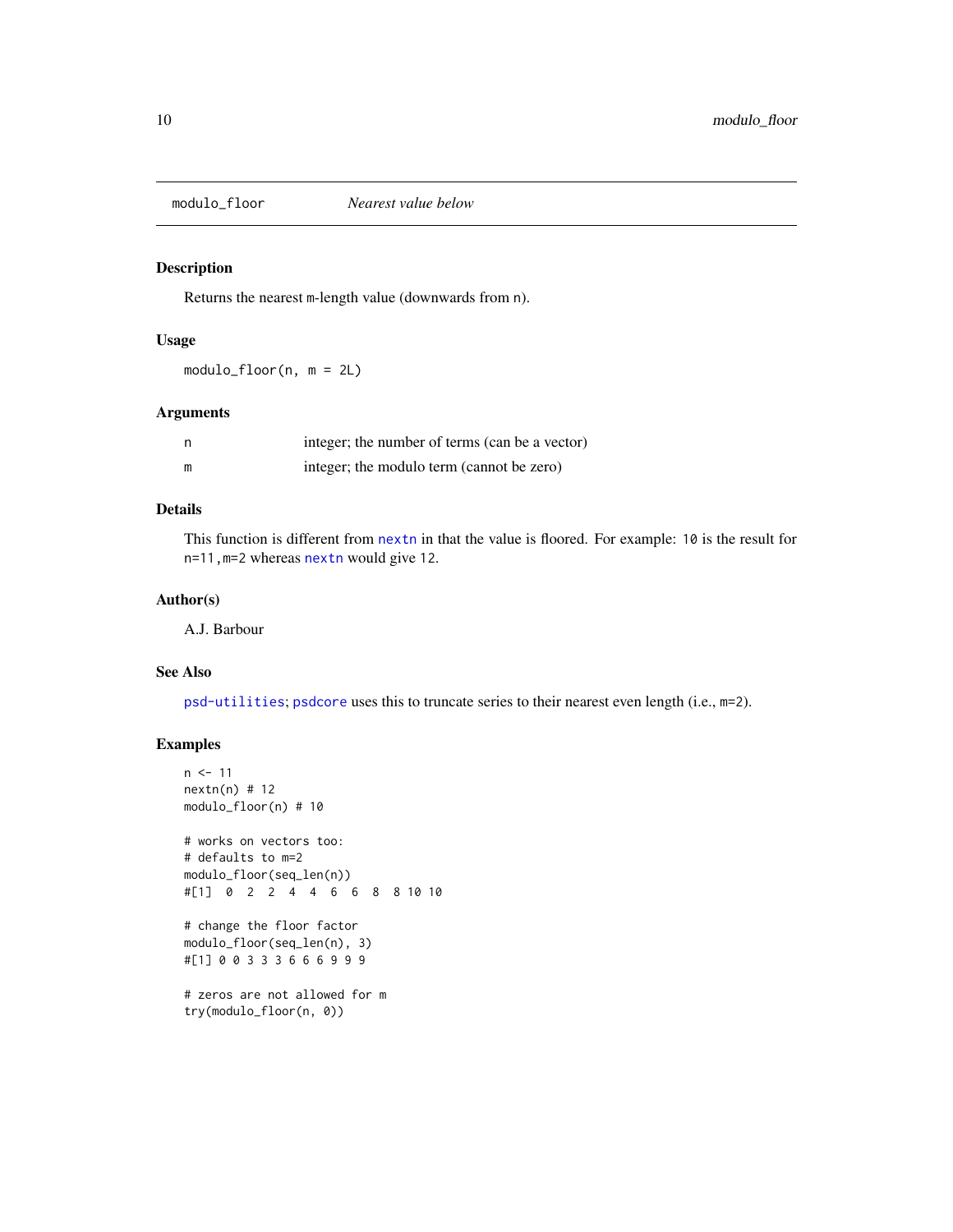<span id="page-10-1"></span><span id="page-10-0"></span>parabolic\_weights\_rcpp

*parabolic\_weights\_field*

#### <span id="page-10-2"></span>Description

The resampled spectrum involves summing weighted tapers; this produces the weighting factors. [parabolic\\_weights\\_rcpp](#page-10-1) is the fastest implementation, used by [resample\\_fft\\_rcpp](#page-33-1), but it takes only a single value.

#### Usage

```
parabolic_weights_rcpp(ntap = 1L)
parabolic_weights_field(ntap)
parabolic_weights(ntap, ...)
## S3 method for class 'tapers'
parabolic_weights(ntap, tap.index = 1L, ...)
## Default S3 method:
```

```
parabolic\_weights(ntap = 1L, ...)
```
#### Arguments

| ntap                    | integer (or tapers object); the number of tapers to provide weightings for.                       |
|-------------------------|---------------------------------------------------------------------------------------------------|
| $\cdot$ $\cdot$ $\cdot$ | optional arguments                                                                                |
| tap.index               | integer; if ntap is a tapers object, the index from which to produce a sequence<br>of weights for |

# Details

If one has a tapers object, specify the taper.index to produce a sequence of weights up to the value at that index; the user is likely to never need to use this function though.

Weighting factors,  $W$ , are calculated as follows:

$$
W \equiv \frac{6(n^2 - K^2)}{n(4*n - 1)(n + 1)}
$$

where *n* is the total number of tapers, and K is the integer sequence  $[0, n - 1]$ .

The sum of tapers should equal 1, within machine precision, when  $n > 0$ .

#### Value

A list with the number of tapers, indices of the taper sequence, and the weights  $W_N$ .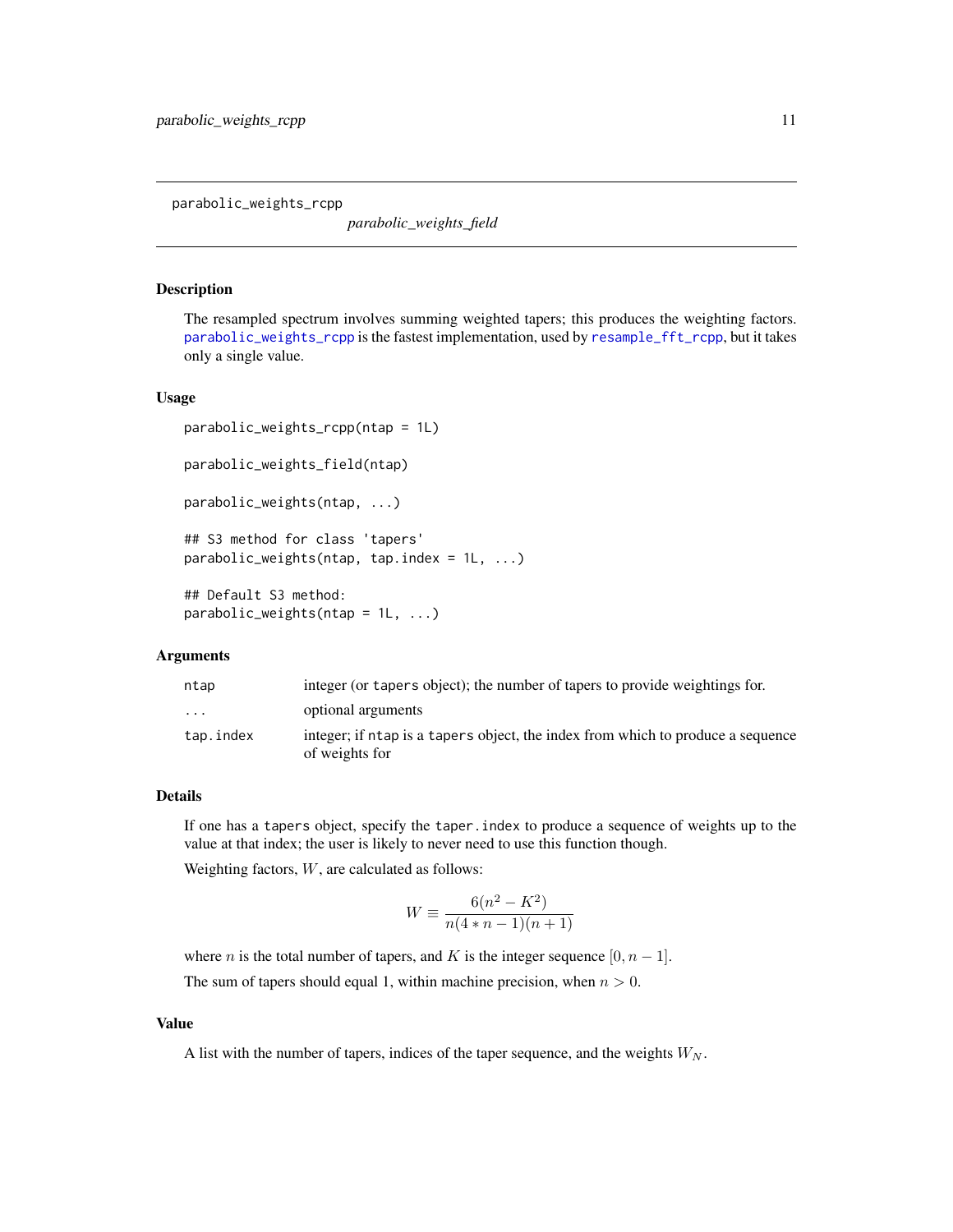#### <span id="page-11-0"></span>Author(s)

A.J. Barbour adapted the original algorithm (R.L. Parker), and authored the optimized versions.

# See Also

[resample\\_fft\\_rcpp](#page-33-1), [psdcore](#page-28-1), [riedsid2](#page-35-2)

```
## Not run: #REX
library(psd)
library(grDevices)
library(RColorBrewer)
##
## Show parabolic weighting factors as a function of maximum tapers
##
# maximum number of tapers
max < -1e3# sequence in logspace
xseq <- seq(from=1,to=2.8,by=0.2)
# plot palette
pal <- "Spectral"
npal <- switch(pal, RdYlBu=11, Spectral=11, Blues=9)
pal.col <- RColorBrewer::brewer.pal(npal, pal)
cols <- rev(grDevices::colorRampPalette(pal.col)(maxx))
to\_df \leq - function(W){
  # convert parabolic results to data.frame
 with(W, data.frame(taper_seq=as.vector(taper_seq), taper_weights=as.vector(taper_weights)))
}
## a roundabout way of bootstrapping y-axis limits:
# upper
WgtsU <- parabolic_weights(5)
DfU <- to_df(WgtsU)
# lower
WgtsL <- parabolic_weights(maxx)
DfL <- to_df(WgtsL)
ylims <- range(pretty(dB(c(DfL$taper_weights, DfU$taper_weights)))) + c(-2,5)
# function for plotting text
TFUN <- function(Df.){
  tx <- max(Df.$taper_seq)
  ty <- mean(Df.$taper_weights)
  text(log10(tx)+0.1, dB(ty), sprintf("%i", tx), col=cols[tx])
}
# function for weighting factors and plotting
```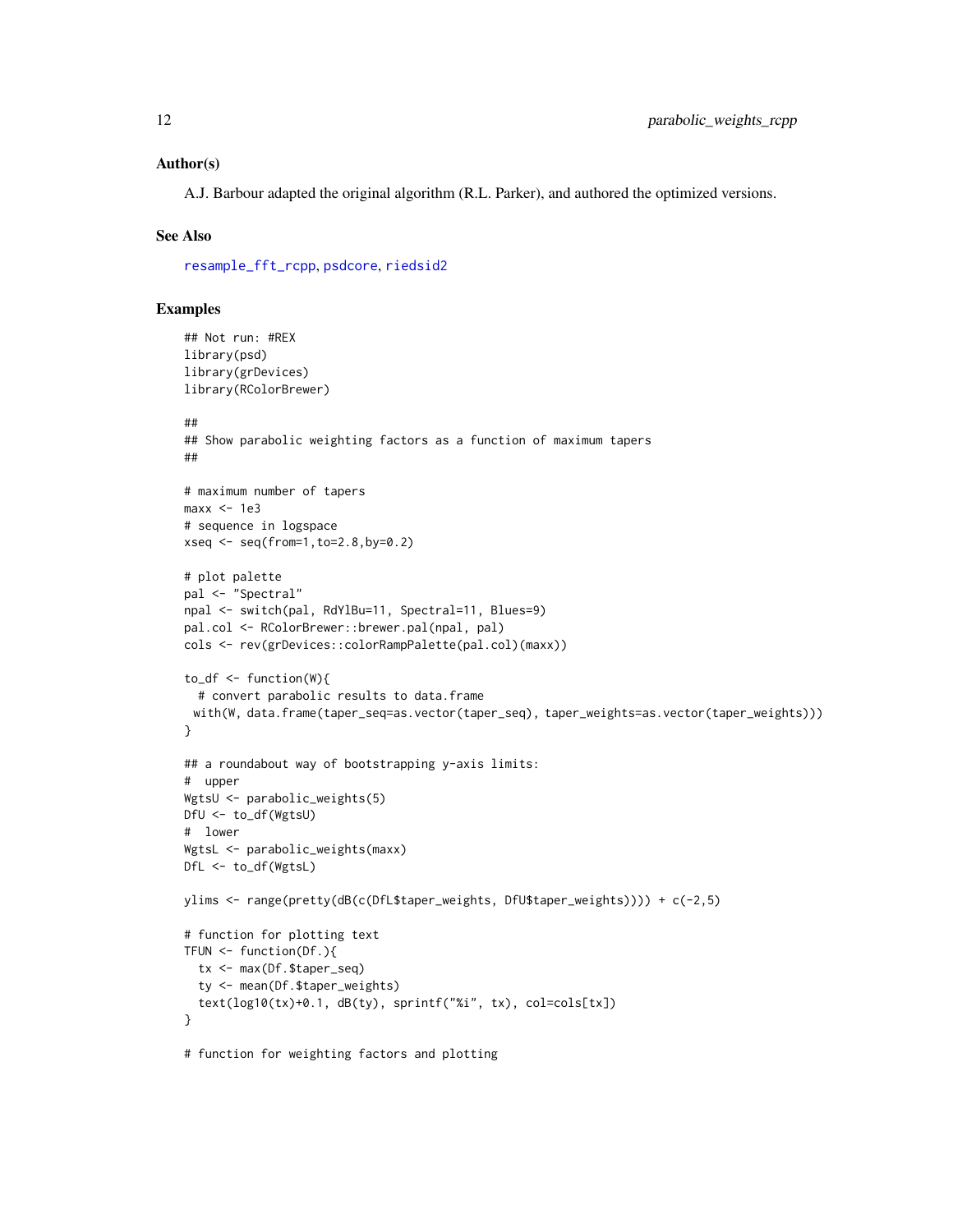```
WFUN \leq function(x){
  message(x)
  Wgts <- parabolic_weights(x)
  Df <- to_df(Wgts)
  lcol <- cols[x]
  lines(dB(taper_weights) ~ log10(taper_seq), Df, type="s", lwd=2, col=lcol)
  TFUN(Df)
}
## Plot parabolic weighting, in dB, colored by maximum num tapers
plot(dB(taper_weights) ~ log10(taper_seq), DfU, type="s",
     xlim=c(0, log10(maxx)+0.2),
     ylim=ylims, yaxs="i",
     col=cols[5], lwd=2,
     main="Multitaper weighting factors by maximum tapers applied",
     xlab="log10 taper sequence",
     ylab="dB")
TFUN(DfU)
invisible(lapply(round(10**xseq), FUN=WFUN))
WFUN(maxx)
##
## End(Not run)#REX
```
<span id="page-12-1"></span>pgram\_compare *Compare multitaper spectrum with cosine-tapered periodogram*

# Description

Plot the results of [psdcore](#page-28-1) against the results of [spec.pgram](#page-0-0)

#### Usage

```
pgram_compare(x, ...)
## S3 method for class 'amt'
pgram_compare(
  x,
  f = NULL,X = NULLlog.freq = TRUE,
  db.\text{spec} = \text{TRUE},
  taper = 0.2,
  ...
)
```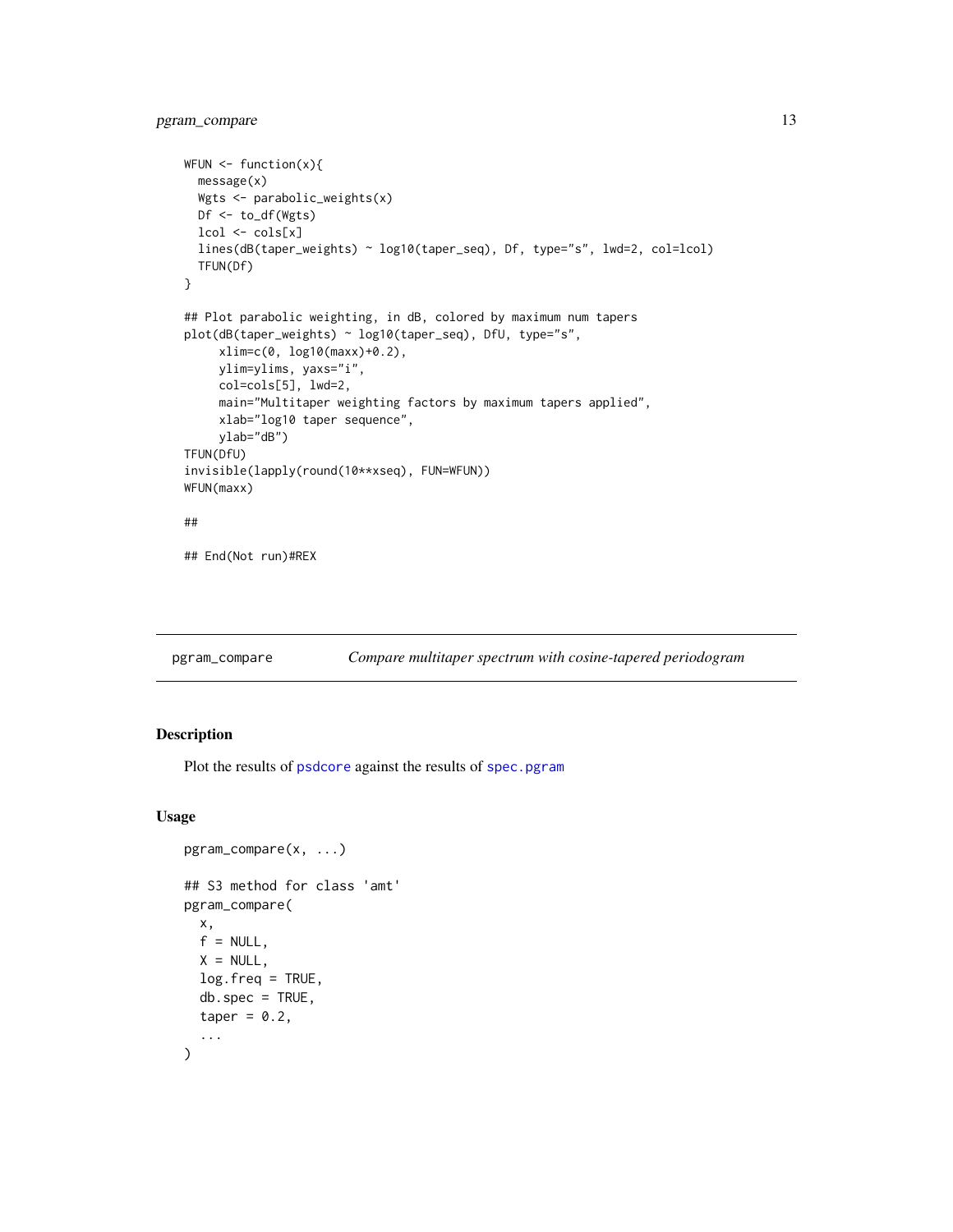# <span id="page-13-0"></span>Arguments

| X        | a single psdcore object                                                                                                                                                          |
|----------|----------------------------------------------------------------------------------------------------------------------------------------------------------------------------------|
| $\cdots$ | additional parameters (currently unused)                                                                                                                                         |
| f        | numeric; the frequency range to plot; optional: if not given the program will<br>show the entire band.                                                                           |
| X        | object used to create x; optional: if not given the program will try and access the<br>last copy in the environment. An attempt is made to coerce to an object of class<br>'ts'. |
| log.freg | logical; should frequencies be transformed with log10? Note that if f is given,<br>the values should not already be transformed.                                                 |
| db.spec  | logical; should the spectrum estimates be converted to decibels with dB?                                                                                                         |
| taper    | numeric; specifies the proportion of data to taper for the cosine periodogram.                                                                                                   |

# Value

A list with the cosine-tapered estimates and the adaptive estimates, invisibly.

# Examples

```
set.seed(1234)
X < - rnorm(1e3)
# multitaper spectrum
p <- psdcore(X, ntaper=10)
# how does it compare to a single-cosine tapered spectrum?
pgram_compare(p)
# or in a certain band
pgram_compare(p, c(0.1,0.4))
# linear frequencies
pgram_compare(p, c(0.1,0.4), log.freq = FALSE)
```

| phase | phase |
|-------|-------|

# Description

Calculate phase from the spectra and cross spectrum. This method is the same as used in spec.pgram.

#### Usage

phase(pgram)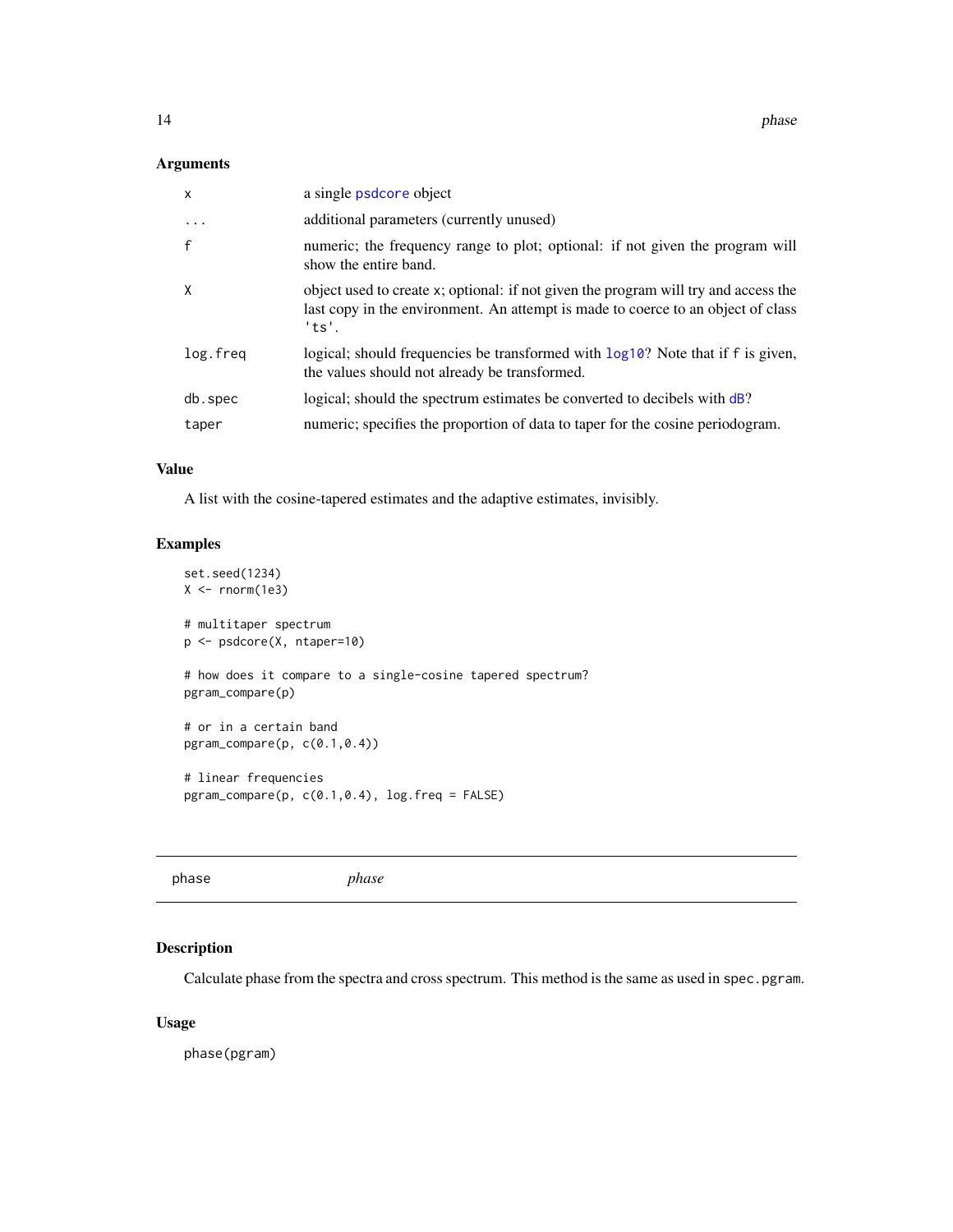# <span id="page-14-0"></span>pilot\_spec 15

# Arguments

pgram numeric array must be multivariate

# Value

list of phase. For multivariate time series a matrix containing the cross spectrum phase between different series. The format is the same as [coherence](#page-5-1).

<span id="page-14-1"></span>

|  |  |  | pilot_spec |  |  |
|--|--|--|------------|--|--|
|  |  |  |            |  |  |
|  |  |  |            |  |  |
|  |  |  |            |  |  |

pilot\_spec *Calculate initial power spectral density estimates*

# Description

This PSD is used as the starting point – the pilot spectrum – for the adaptive estimation routine.

#### Usage

```
pilot_spec(x, ...)
## S3 method for class 'ts'
pilot_spec(x, ...)
## S3 method for class 'matrix'
pilot_spec(x, x.frequency, ...)
## Default S3 method:
pilot_spec(
  x,
 x.frequency = NULL,
 ntap = NULL,remove.AR = NULL,
 plot = FALSE,
  verbose = FALSE,
  fast = FALSE,...
\mathcal{E}
```
#### Arguments

| $\boldsymbol{\mathsf{x}}$ | vector; the data series to find a pilot spectrum for             |
|---------------------------|------------------------------------------------------------------|
|                           | additional parameters passed to psdcore                          |
| x.frequency               | scalar; the sampling frequency (e.g. Hz) of the series           |
| ntap                      | scalar; the number of tapers to apply during spectrum estimation |
| remove.AR                 | scalar; the max AR model to be removed from the data.            |
| plot                      | logical; should a plot be created?                               |
| verbose                   | logical; should messages be given?                               |
| fast                      | logical; use fast method in psdcore?                             |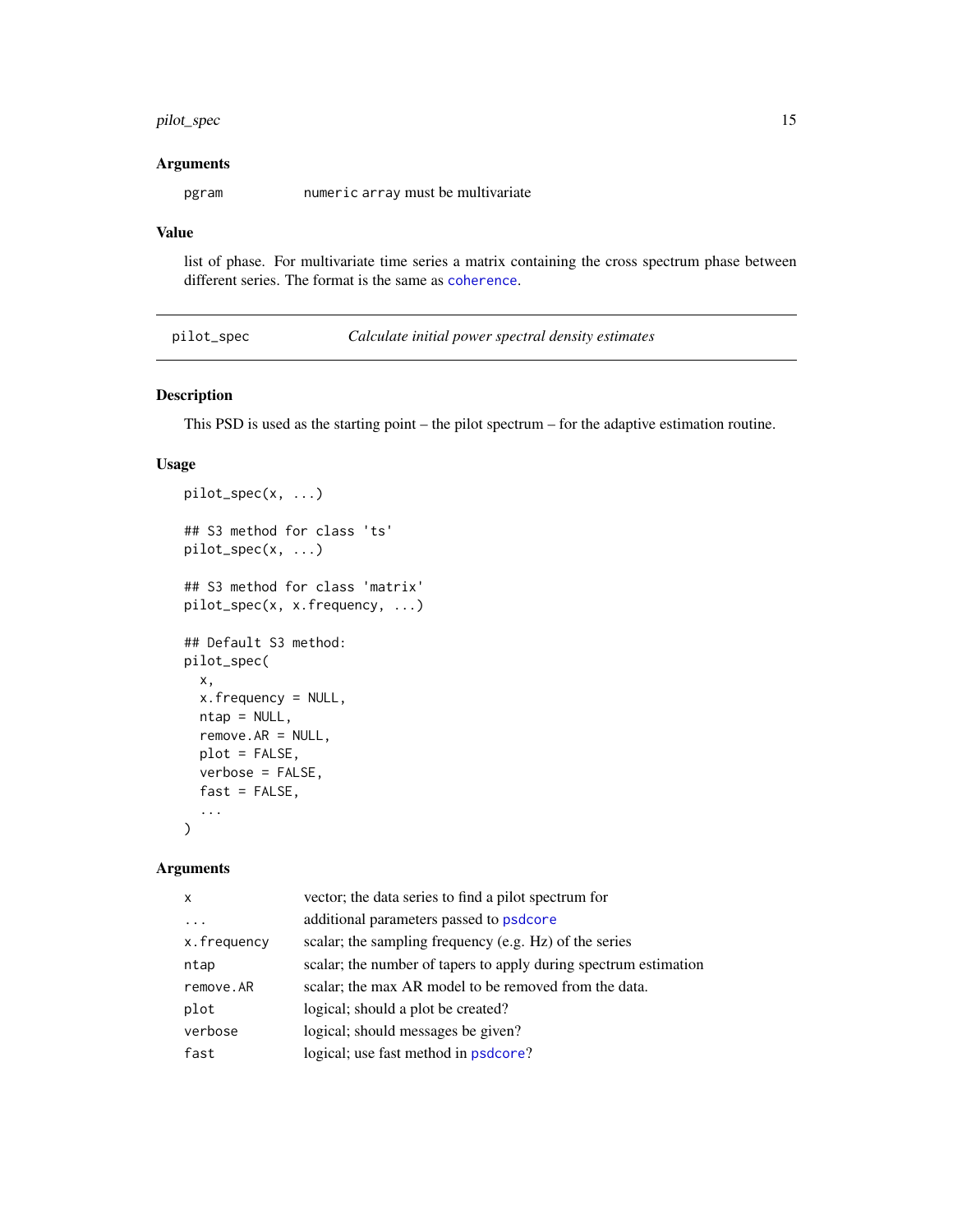# Details

A fixed number of tapers is applied across all frequencies using [psdcore](#page-28-1), and subsequent taperrefinements are based on the spectral derivatives of this spectrum; hence, changes in the number of tapers can affect how many adaptive stages may be needed (though there are no formal convergence criteria to speak of).

The taper series of the returned spectrum is constrained using as . tapers(...,minspan=TRUE).

The default behavior (remove.AR  $\leq 0$ ) is to remove the standard linear model  $[f(x) = \alpha x + \beta]$ from the data; however, the user can model the effect of an autoregressive process by specifying remove.AR.

# Value

Invisibly, an object with class 'spec', and "pilot\_psd" in the working environment.

#### Removing an AR effect from the spectrum

If remove. AR > 0 the argument is used as AR. max in [prewhiten](#page-16-1), from which an AR-response spectrum is calculated using the best fitting model.

If the value of remove.AR is too low the spectrum could become distorted, so use with care. *Note, however, that the value of* remove.AR *will be restricted to within the range* [1, 100]*.* If the AR order is much larger than this, it's unclear how [prewhiten](#page-16-1) will perform and whether the AR model is appropriate.

*Note that this function does not produce a parametric spectrum estimation; rather, it will return the amplitude response of the best-fitting AR model as* [spec.ar](#page-0-0) *would.* Interpret these results with caution, as an AR response spectrum can be misleading.

# Author(s)

A.J. Barbour

#### See Also

[psdcore](#page-28-1), [prewhiten](#page-16-1), [spec.ar](#page-0-0)

#### Examples

```
## Not run: #REX
library(psd)
##
## Pilot spectrum
##
```
data(magnet)

```
## simply calculate the pilot spectrum with a few tapers
plot(pilot_spec(xc <- magnet$clean), log="dB",
    main="Pilot PSDs for MAGNET and its AR-innovations (red)")
```
<span id="page-15-0"></span>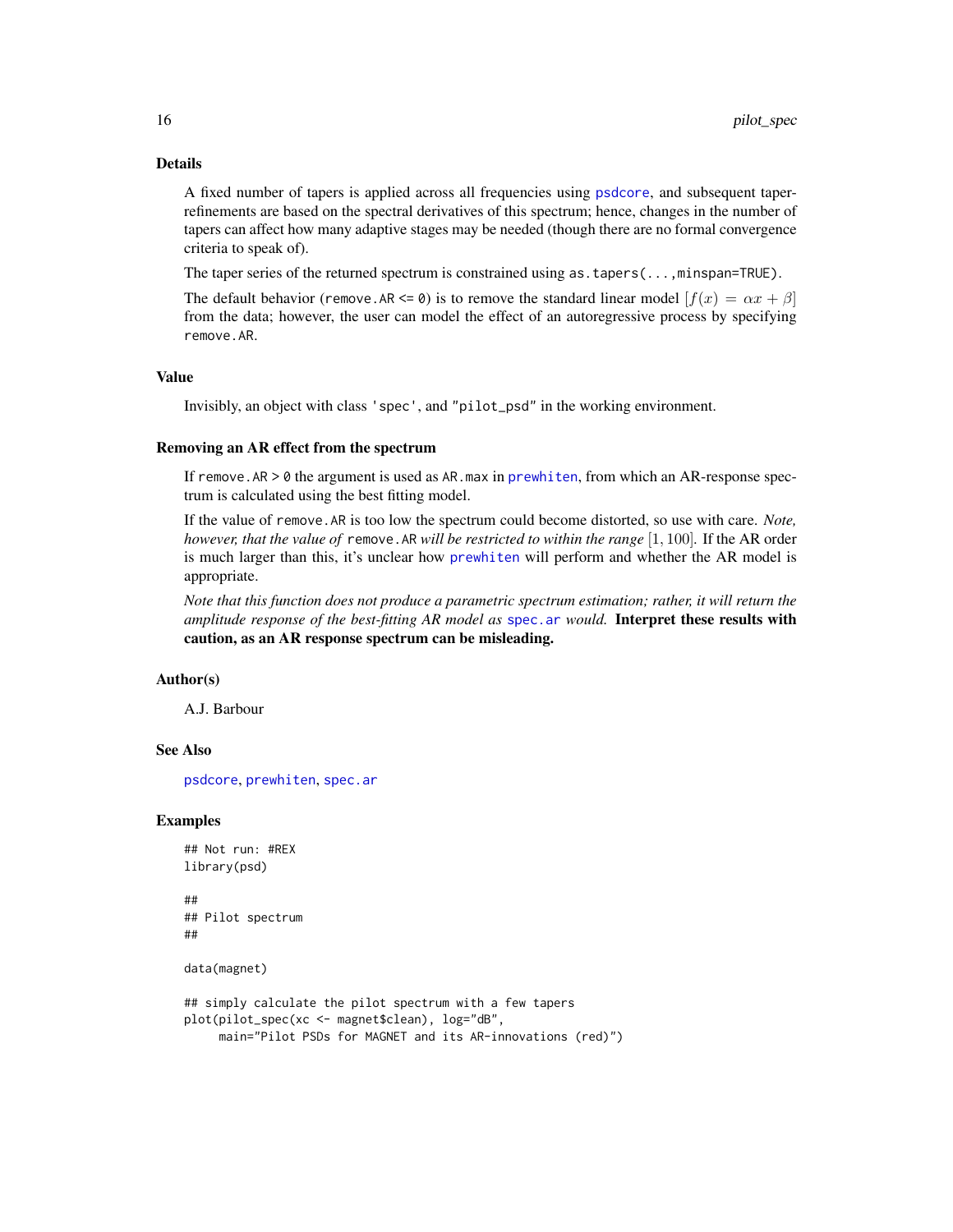#### <span id="page-16-0"></span>prewhiten the contract of the contract of the contract of the contract of the contract of the contract of the contract of the contract of the contract of the contract of the contract of the contract of the contract of the

```
## remove the effect of an AR model
# note: remove.AR -- the max AR model to be removed from the data
plot(pilot_spec(xc, remove.AR=10), log="dB", add=TRUE, col="red")
```
## End(Not run)#REX

#### <span id="page-16-1"></span>prewhiten *Prepare a series for spectral estimation*

# Description

Remove (optionally) mean, trend, and Auto Regressive (AR) model from the original series.

# Usage

```
prewhiten(tser, ...)
## Default S3 method:
prewhiten(tser, x.fsamp = 1, x.start = c(1, 1), ...)
## S3 method for class 'ts'
prewhiten(
  tser,
 AR.max = 0L,
 detrend = TRUE,
 demean = TRUE,
  impute = TRUE,
 plot = TRUE,
  verbose = TRUE,
  ...
\mathcal{E}
```
#### Arguments

| tser    | vector; An object to prewhiten.                        |
|---------|--------------------------------------------------------|
| .       | variables passed to prewhiten. ts (for non ts objects) |
| x.fsamp | sampling frequency (for non ts objects)                |
| x.start | start time of observations (for non ts objects)        |
| AR.max  | numeric; the maximum AR order to fit.                  |
| detrend | logical; Should a trend (and mean) be removed?         |
| demean  | logical; Should a mean value be removed?               |
| impute  | logical; Should NA values be imputed?                  |
| plot    | logical; Should the results be plotted?                |
| verbose | logical; Should messages be printed?                   |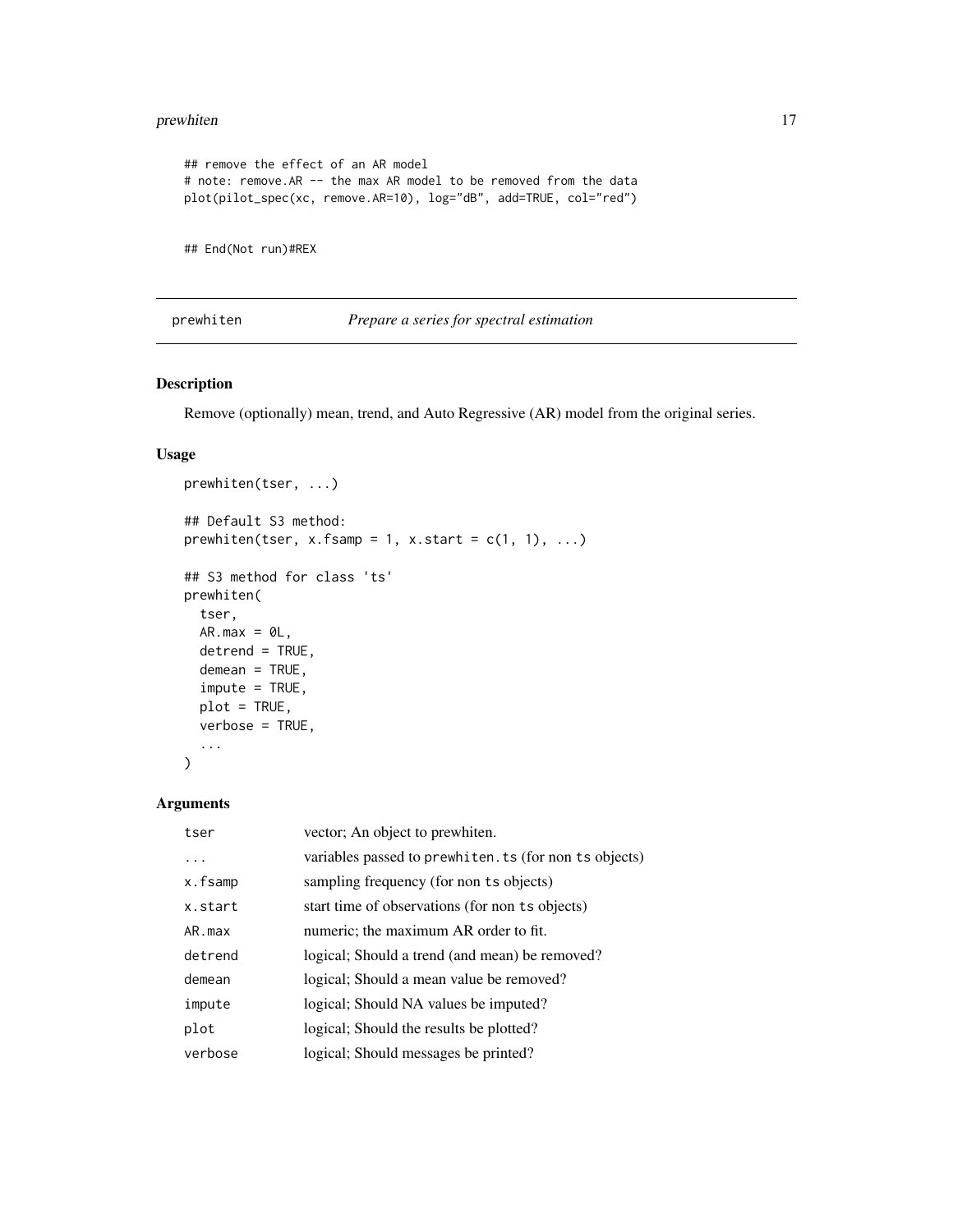#### Details

The R-S multitapers do not exhibit the remarkable spectral-leakage suppression properties of the Thomson prolate tapers, so that in spectra with large dynamic range, power bleeds from the strong peaks into neighboring frequency bands of low amplitude – spectral leakage. Prewhitening can ameliorate the problem, at least for red spectra [see Chapter 9, Percival and Walden (1993)].

The value of the AR.max argument is made absolute, after which this function has essentially two modes of operation (detailed below):

AR. max  $== 0$  Remove (optionally) a mean and/or linear trend.

 $AR.max > 0$  Remove an autoregressive model

In the second case, the time series is filtered in the time domain with a finite-impulse-response filter of AR.max terms. The filter is found by solving the Yule-Walker equations for which it is assumed the series was generated by an autoregressive process, up to order AR.max.

#### **Mean and trend** (AR. max  $== 0$ ):

Power spectral density estimates can become badly biased (especially at lower frequencies) if a signal of the form  $f(x) = Ax + B$  is not removed from the series. If detrend=TRUE a model of this form is removed over the entire series using a linear least-squares estimator; in this case a mean value is removed regardless of the logical state of demean. To remove *only* a mean value, set detrend=FALSE and (obviously) demean=TRUE.

#### Auto Regressive (AR) innovations (AR. max  $>$  0):

When an autoregressive model is removed from a non-stationary series, the residuals are known as 'innovations', and may be stationary (or very-nearly stationary). This function fits an AR model [order at least 1, but up to and including AR(AR.max)] to the series by solving the Yule-Walker equations; however, AIC is used to estimate the highest significant order, which means that higher-order components may not necessarily be fit. The resulting innovations can be used to better estimate the stationary component of the original signal, and possibly in an interactive editing method.

Note that the method used here–solving the Yule-Walker equations–is not a true maximum likelihood estimator; hence the AIC is calculated based on the variance estimate (no determinant). From ?ar: *In* ar . yw *the variance matrix of the innovations is computed from the fitted coefficients and the autocovariance of* x*.*

A quick way to determine whether this may be needed for the series is to run acf on the series, and see if significant non-zero lag correlations are found. A warning is produced if the fit returns an AR(0) fit, indicating that AR prewhitening most likely inappropriate for the series, which is apparently stationary (or very nearly so). (The innovations could end up having *higher* variance than the input series in such a case.)

*Note that* AR.max *is restricted to the range*  $[1, N - 1]$  *where* N *is the series length.* 

#### Value

A list with the model fits (lm and ar objects), the linear and AR prewhitened series (ts objects), and a logical flag indicating whether the I/O has been imputed. This list includes: "lmdfit", "ardfit", "prew\_lm", "prew\_ar", and "imputed"

*Note that if* AR.max=0 *the AR information will exist as* NULL*.*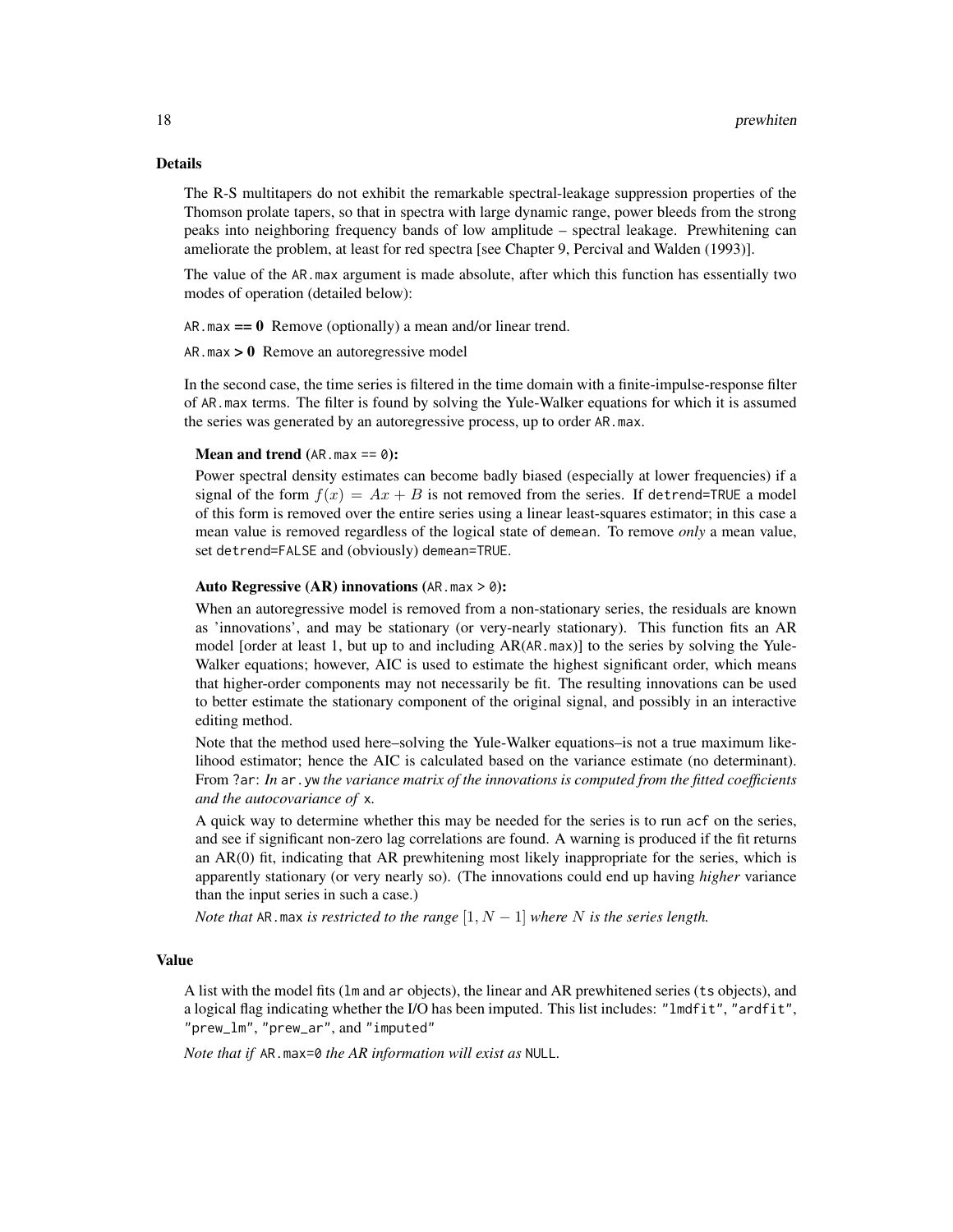#### <span id="page-18-0"></span>prewhiten the contract of the contract of the contract of the contract of the contract of the contract of the contract of the contract of the contract of the contract of the contract of the contract of the contract of the

# NA values

NA values are allowed. If present, and impute=TRUE, the na.locf function in the package zoo is used twice (with and without fromLast so that lead and trailing NA values are also imputed). The function name is an acronym for "Last Observation Carried Forward", a very crude method of imputation.

#### Author(s)

A.J. Barbour and Robert L. Parker

#### See Also

[psdcore](#page-28-1), [pspectrum](#page-30-1)

# Examples

```
## Not run: #REX
library(psd)
##
## Using prewhiten to improve spectral estimates
##
data(magnet)
mts <- ts(magnet$clean)
# add a slope
mts.slope <- mts + seq_along(mts)
# Prewhiten by removing mean+trend, and
# AR model; fit truncates the series by
# a few terms, so zero pad
mts <- prewhiten(mts.slope, AR.max=10, zero.pad="rear")
mts.p <- mts[['prew_lm']]
mts.par <- mts[['prew_ar']]
# uniformly-tapered spectral estimates
PSD <- psdcore(mts.p, ntaper=20)
PSD.ar <- psdcore(mts.par, ntaper=20)
# remove the effect of AR model
PSD.ar[['spec']] <- PSD.ar[['spec']] / mean(PSD.ar[['spec']])
PSD[['spec']] <- PSD[['spec']] / PSD.ar[['spec']]
plot(PSD, log='dB', lwd=2, ylim=c(-5,35))
plot(PSD, log='dB', add=TRUE, lwd=2, col="red")
plot(PSD.ar, log='dB', add=TRUE, col="blue", lwd=2)
```
## End(Not run)#REX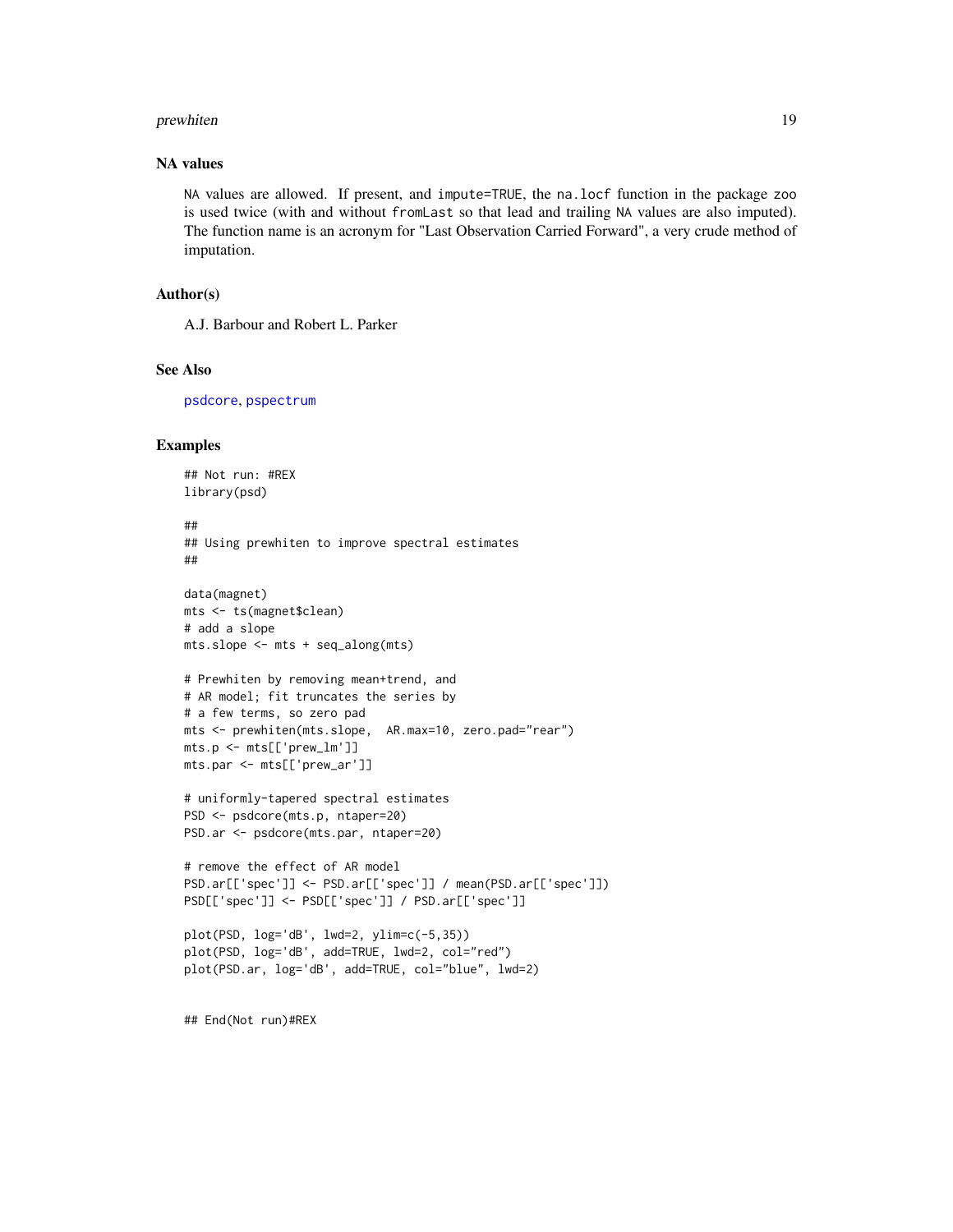The computation of *adaptive* power spectral density estimates requires bookkeeping and non-destructive manipulation of variables. The functions here are mainly convenience wrappers designed to maintain variable separation from the .GlobalEnv environment so that no innocent variable is destroyed in the process of iteratively computing spectra. The user should generally not be using the *setters* even though all functions exist in the namespace.

get\_psd\_env\_pointer is a convenience wrapper to get the environment pointer.

get\_psd\_env\_name is a convenience wrapper to get the environment name.

psd\_envRefresh will clear any variables in the environment and reset the initialization stamp.

psd\_envClear clears the contents of the environment.

psd\_envStatus returns a list of some information regarding the status of the environment.

psd\_envList returns a listing of any assignments.

psd\_envGet returns the value of variable.

psd\_envAssign assigns value to variable, but does not return it.

psd\_envAssignGet both assigns and returns a value.

update\_adapt\_history updates the adaptive estimation history list.

new\_adapt\_history initializes a nested-list object to store the data from each iteration.

#### Usage

```
get_psd_env_pointer()
```

```
get_psd_env_name()
```
psd\_envRefresh(verbose = TRUE)

psd\_envClear()

psd\_envStatus()

```
psd_envList()
```
psd\_envGet(variable)

```
psd_envAssign(variable, value)
```
psd\_envAssignGet(variable, value)

```
get_adapt_history()
```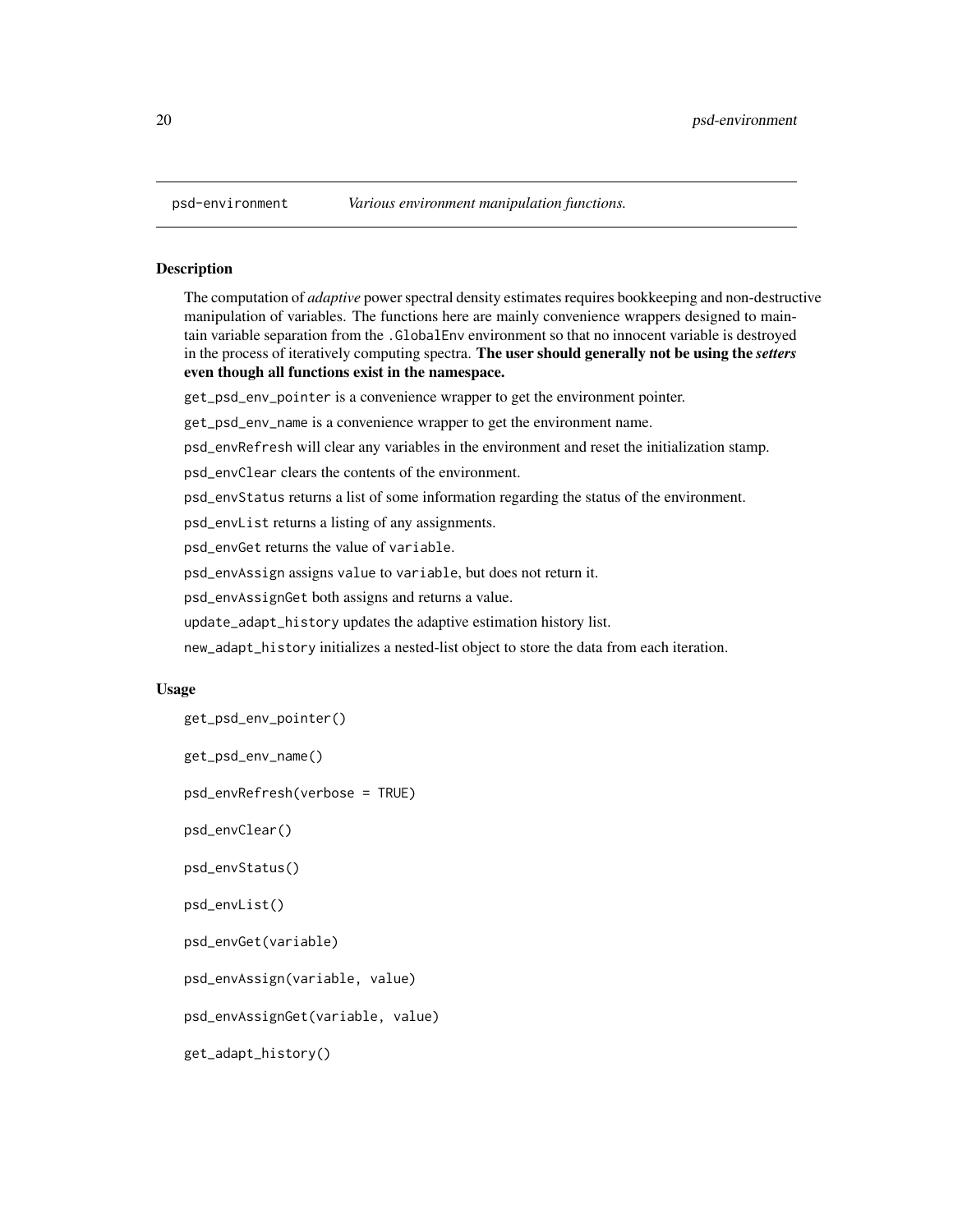# <span id="page-20-0"></span>psd-environment 21

last\_psd() update\_adapt\_history(PSD, stage, ...) ## S3 method for class 'spec' update\_adapt\_history(PSD, stage, ...) ## Default S3 method: update\_adapt\_history(PSD, stage, ntap = NA, freq = NULL, ...)

new\_adapt\_history(adapt\_stages)

# Arguments

| verbose      | logical; should messages be given?                                            |
|--------------|-------------------------------------------------------------------------------|
| variable     | character; the name of the variable to get or assign                          |
| value        | character; the name of the variable to assign                                 |
| <b>PSD</b>   | vector or object with class 'spec'; the power spectral density estimates      |
| stage        | scalar; the current stage of the adaptive estimation procedure                |
| $\ddotsc$    | additional arguments                                                          |
| ntap         | vector; the tapers                                                            |
| freg         | vector; the frequencies                                                       |
| adapt_stages | scalar; The number of adaptive iterations to save (excluding pilot spectrum). |

# Defaults and Initialization

One can use get\_psd\_env\_pointer() and get\_psd\_env\_name() to access the pointer and name of the environment, if needed.

psd\_envRefresh should be used when a fresh environment is desired: typically only if, for example, [psdcore](#page-28-1) is used rather than [pspectrum](#page-30-1).

# Assigning and Retrieving

psd\_envAssign and psd\_envGet perform the assignments and retrieval of objects in the environment. A convenience function, psd\_envAssignGet, is included so that both assignment and retrieval may be performed at the same time. This ensures the assignment has succeeded, and the returned value is not from some other frame.

#### Getters and Setters

The functions here can be classified whether the get, or set variables in the environment; some do both. Others make no modifications to the environment.

# Getter:

• get\_adapt\_history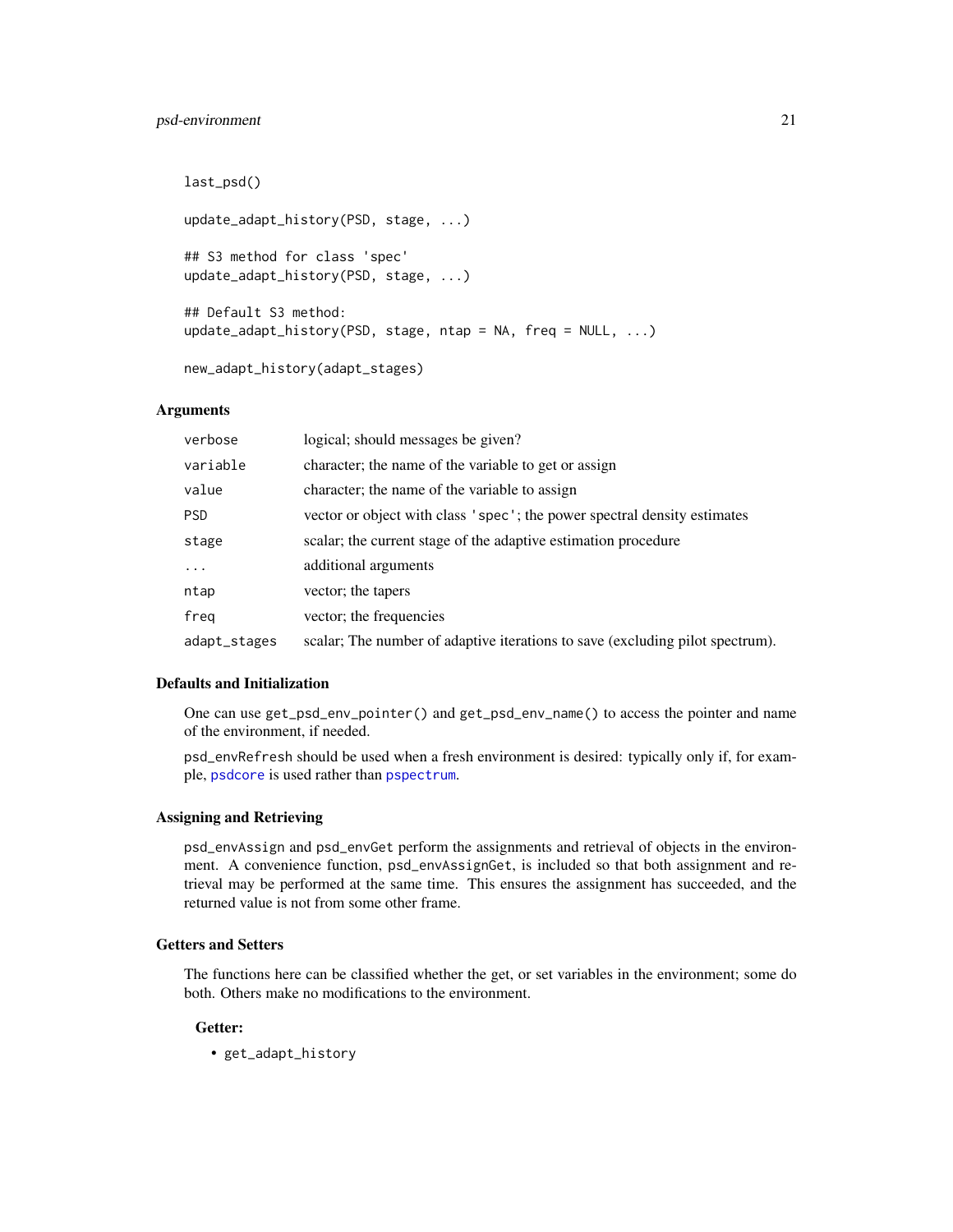# <span id="page-21-0"></span>22 psd-environment

- get\_psd\_env\_name
- get\_psd\_env\_pointer
- psd\_envGet
- psd\_envList
- psd\_envStatus

# Setter:

- new\_adapt\_history
- psd\_envAssign

# Getter and Setter:

- psd\_envAssignGet
- psd\_envClear
- psd\_envRefresh
- update\_adapt\_history

#### Adaptive History

The list object for historical adapt-data may be accessed with [get\\_adapt\\_history](#page-19-2). The top names of the returned list are

stg\_kopt Sequential taper vectors.

stg\_psd Sequential power spectral density vectors.

freq The frequencies for each set of stg\_kopt and stg\_psd.

# Note

psd\_envClear does *not* remove the environment–simply the assignments within it.

# See Also

[psd-utilities](#page-24-2), [pspectrum](#page-30-1)

#### Examples

```
## Not run: #REX
library(psd)
```
## ## psd working environment ##

# Get some status information about the psd working environment psd\_envStatus()

# Get a list of all variables psd\_envList()

# Pull the variable "init" into .GlobalEnv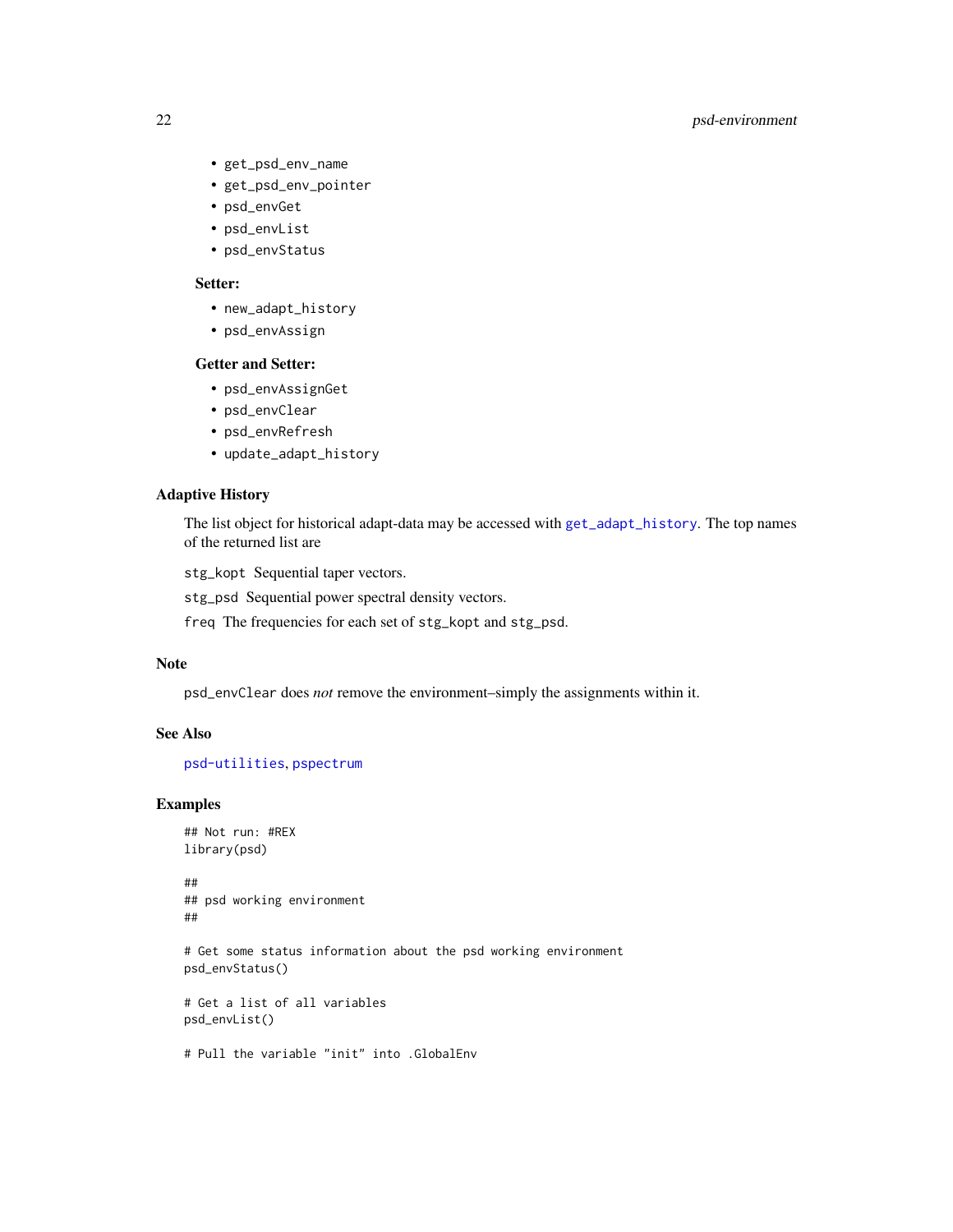# <span id="page-22-0"></span>psd-normalization 23

```
print(x <- psd_envGet("init"))
# Pull the adaptive history into .GlobalEnv
set.seed(1234)
X < - rnorm(1e3)
pspectrum(X)
get_adapt_history()
```
## End(Not run)#REX

psd-normalization *Normalization of power spectral density estimates.*

# Description

Normalize power spectral densities from various estimators into single-sided spectra.

#### Usage

```
normalize(Spec, ...)
## S3 method for class 'list'
normalize(Spec, ...)
## S3 method for class 'spec'
normalize(
  Spec,
 Fsamp = 1,
 src = c("spectrum", "double.sided", "psd", "single.sided"),
  verbose = TRUE,
  ...
)
## S3 method for class 'amt'
```

```
normalize(Spec, ...)
```
# Arguments

| Spec    | spectrum to normalize                                  |
|---------|--------------------------------------------------------|
| .       | (unused) additional parameters                         |
| Fsamp   | sampling frequency                                     |
| src     | character string; the source of the spectrum estimator |
| verbose | logical; should messages be given?                     |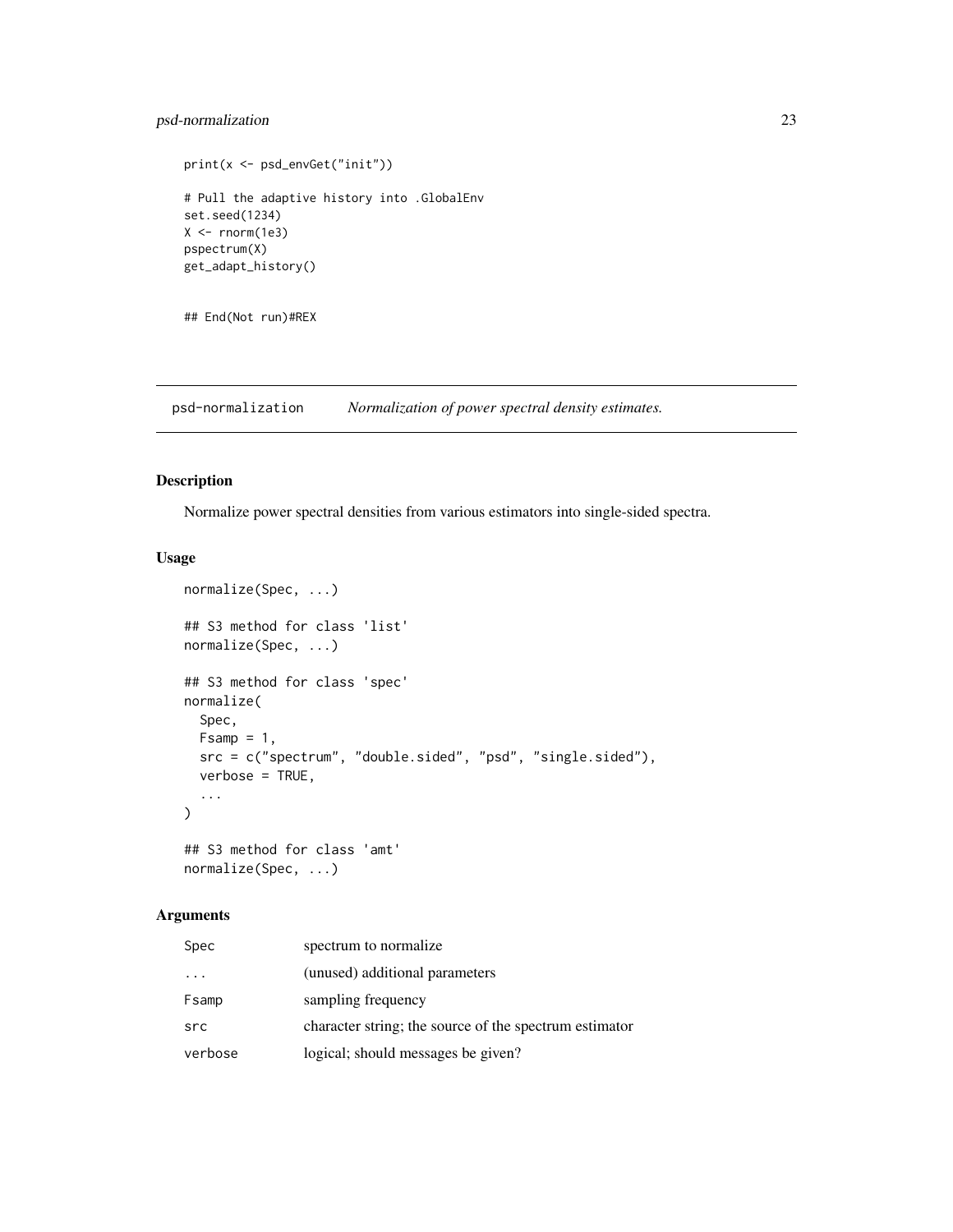#### Details

Normalizations commonly encountered for power spectra depend on it's assumed sidedness: whether the spectrum is either single- or double-sided. The normalizations performed here enforce singlesidedness, and correct as necessary.

Frequencies are assumed to be based on the Nyquist frequency (half the sampling rate). For example: If a series X has sampling frequency  $F_S$ , then the PSD frequencies will span  $[0, F_S/2]$ .

For amplitudes, improper normalization can can introduce errant factors of either  $1/2$  or  $F_S$  into the estimates, depending on the assumed sidedness. These factors can be accounted for with the src argument, which defaults to normalizing a double-sided spectrum.

# Value

An object with its spectral values normalized accordingly.

#### Spectrum sidedness and the src argument

"double.sided" or "spectrum":

These spectra assume frequency range of  $[-F<sub>S</sub>/2, F<sub>S</sub>/2]$ , and so are normalized by scaling by a factor of two upwards. Some estimators producing double-sided spectra:

- stats::spectrum
- RSEIS::mtapspec

"single.sided" or "psd": As mentioned before, these spectra assume frequency range of  $[0, F<sub>S</sub>/2]$  and are scaled only by the inverse of the sampling rate. Some estimators producing single-sided spectra:

• [psdcore](#page-28-1)

#### Author(s)

A.J. Barbour

#### See Also

[psdcore](#page-28-1), [spectral\\_properties](#page-40-1)

#### Examples

## Not run: #REX library(psd)

```
##
## Normalization
##
# timeseries with sampling frequency **not** equal to 1:
set.seed(1234)
X <- ts(rnorm(1e3), frequency=20)
```
# spec.pgram: double sided

<span id="page-23-0"></span>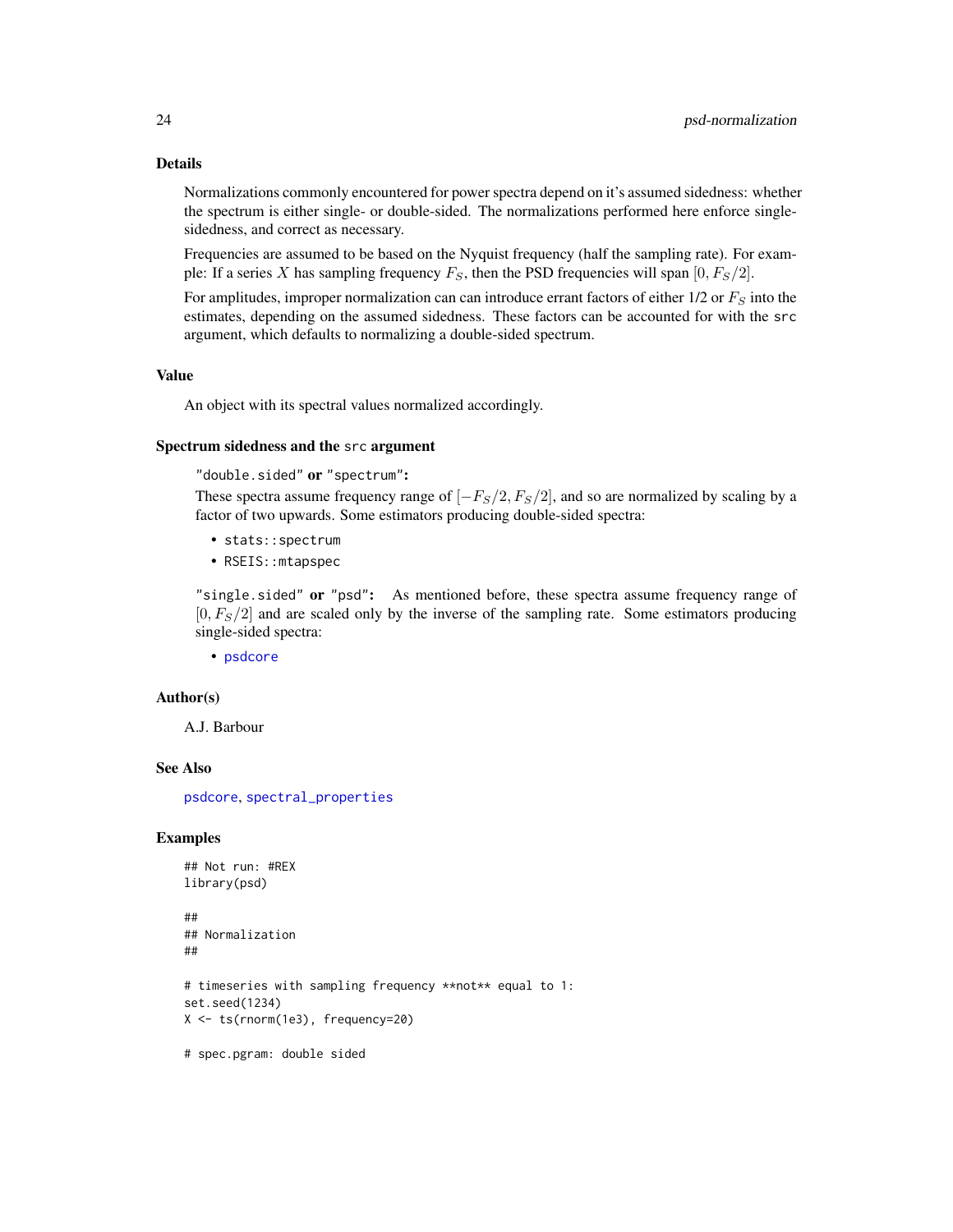# <span id="page-24-0"></span>psd-utilities 25

```
pgram <- spectrum(X)
# psdcore: single sided
PSD <- psdcore(X)
# note the normalization differences:
plot(pgram, log="dB", ylim=c(-40,10))
plot(PSD, add=TRUE, col="red", log="dB")
# A crude representation of integrated spectrum:
# should equal variance of white noise series (~= 1)
mean(pgram[['spec']]) * max(pgram[['freq']])
mean(PSD[['spec']]) * max(PSD[['freq']])
# normalize
pgram <- normalize(pgram, src="spectrum")
PSD <- normalize(pgram, src="psd")
# replot them
plot(pgram, log="dB", ylim=c(-40,10))
plot(PSD, add=TRUE, col="red", log="dB")
# Again, integrated spectrum should be ~= 1:
mean(pgram[['spec']]) * max(pgram[['freq']])
mean(PSD[['spec']]) * max(PSD[['freq']])
```
## End(Not run)#REX

<span id="page-24-2"></span>psd-utilities *Various utility functions.*

#### <span id="page-24-1"></span>Description

*The various utility functions are:*

[na\\_locf](#page-24-1) is meant as a simple replacement for zoo::na.locf which carries the last observation forward; here we force both directions, meaning the first observation is carried backwards as well.

[vardiff](#page-24-1) returns the variance of the first (or second) difference of the series. [varddiff](#page-24-1) is a convenience wrapper to return variance for the second difference.

[create\\_poly](#page-24-1) generates an x-y sequence compatible for use with [polygon](#page-0-0)

[dB](#page-24-1) returns an object converted to decibels.

[vector\\_reshape](#page-24-1) reshapes a vector into another vector.

[colvec](#page-24-1) returns the object as a vertically long vector; whereas [rowvec](#page-24-1) returns the object as a horizontally long vector.

[is.spec](#page-24-1) and [is.amt](#page-24-1) report whether an object has class 'spec' or 'amt', as would one returned by, for example, [spectrum](#page-0-0) or [psdcore](#page-28-1).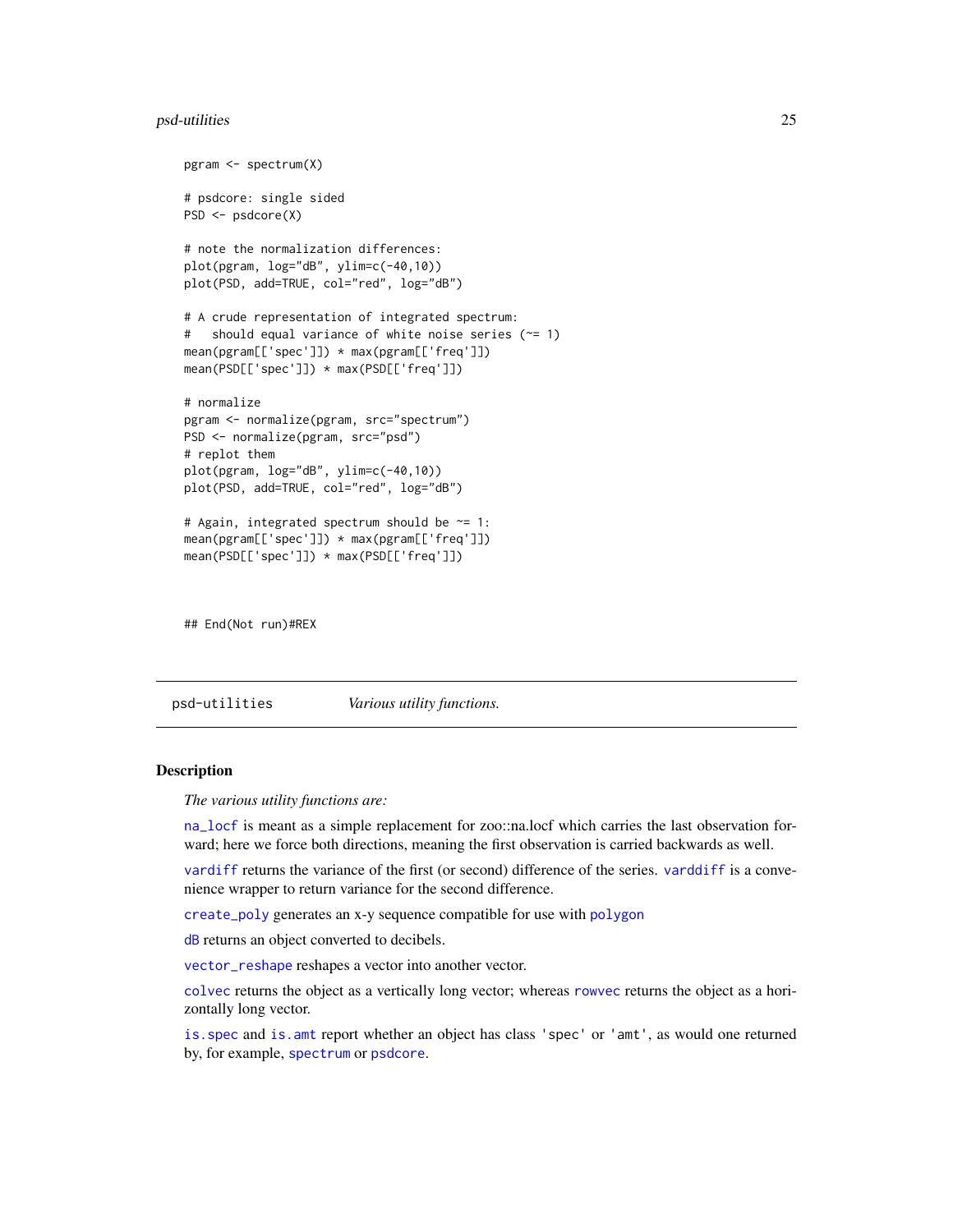[is.tapers](#page-24-1) reports whether an object has class 'tapers', as would one returned by, for example, [as.tapers](#page-3-1).

[na\\_mat](#page-24-1) populates a matrix of specified dimensions with NA values.

[zeros](#page-24-1) populate a column-wise matrix with zeros; whereas, [ones](#page-24-1) populates a column-wise matrix with ones. *Note that* n *is enforced to be at least 1 for both functions.*

[mod](#page-24-1) finds the modulo division of two values

# Usage

```
na_locf(x)
## S3 method for class 'matrix'
na_locf(x)
## Default S3 method:
na_locf(x)
vardiff(x, double.diff = FALSE)
varddiff(x)
## S3 method for class 'spec'
varddiff(x)
## Default S3 method:
varddiff(x)
create_poly(x, y, dy, from.lower = FALSE)
dB(Rat, invert = FALSE, pos.only = TRUE, is.power = FALSE)
vector_reshape(x, vec.shape = c("horizontal", "vertical"))
colvec(x)
rowvec(x)
is.spec(Obj)
is.amt(Obj)
is.tapers(Obj)
na_matrix(nrow, ncol = 1)zeros(nrow)
ones(nrow)
```
<span id="page-25-0"></span>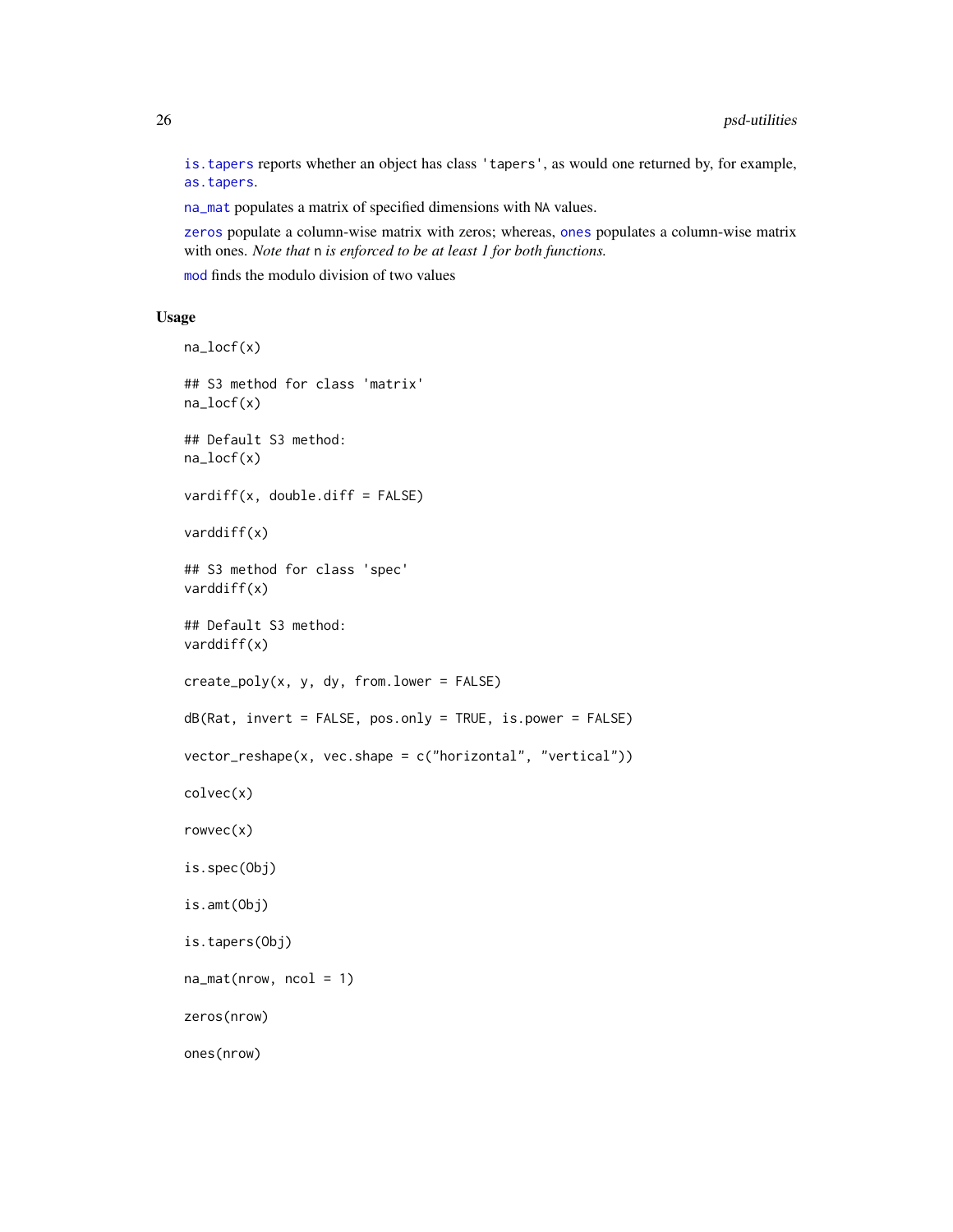<span id="page-26-0"></span> $mod(x, y)$ 

# Arguments

| x, y        | objects; in create_poly these are the vectors used to create a polygon-compatible<br>sequence (x is sorted by default); in mod these are the "numerator" and "denom-<br>inator", respectively. |
|-------------|------------------------------------------------------------------------------------------------------------------------------------------------------------------------------------------------|
| double.diff | logical; should the double difference be used instead?                                                                                                                                         |
| dy          | numeric; the distance from y to the top and bottom of the polygonal surfaces;<br>see from.lower                                                                                                |
| from.lower  | logical; should the bottom be y instead of $y+dy$ , so that dy represents the distance<br>from the lower surface?                                                                              |
| Rat         | numeric; the values $-$ ratios $-$ to convert to decibels (dB).                                                                                                                                |
| invert      | logical; assumes Rat is already in decibels, so return ratio                                                                                                                                   |
| pos.only    | logical; if invert=FALSE, sets negative or zero values to NA                                                                                                                                   |
| is.power    | logical; should the factor of 2 be included in the decibel calculation?                                                                                                                        |
| vec.shape   | choice between horizontally-long or vertically-long vector.                                                                                                                                    |
| Obi         | An object to test for class inheritance.                                                                                                                                                       |
| nrow, ncol  | integer; the number of rows and/or columns to create                                                                                                                                           |

### Details

Decibels are defined as  $10\log_{10}\frac{X_1}{X_2}$ , unless is.power=TRUE in which  $\mathrm{db}X^2 \equiv 20\log_{10}X^2$ colvec,rowvec are simple wrapper functions to vector\_reshape.

Modulo division has higher order-of-operations ranking than other arithmetic operations; hence, x  $+ 1$  %% y is equivalent to  $x + (1$  %% y) which can produce confusing results. mod is simply a series of trunc commands which reduces the chance for unintentionally erroneous results.

# Value

vector\_reshape returns a "reshaped" vector, meaning it has had it's dimensions changes so that it has either one row (if vec. shape=="horizontal"), or one column ("vertical").

is.spec, is.amt, and is.tapers return the output of [inherits](#page-0-0).

na\_mat returns a matrix of dimensions (nrow,ncol) with NA values, the representation of which is set by NA\_real\_

mod returns the result of a modulo division, which is equivalent to  $(x)$  %%  $(y)$ .

#### Note

The performance of [mod](#page-24-1) has not been tested against the %% arithmetic method – it may or may not be slower for large numeric vectors.

### Author(s)

A.J. Barbour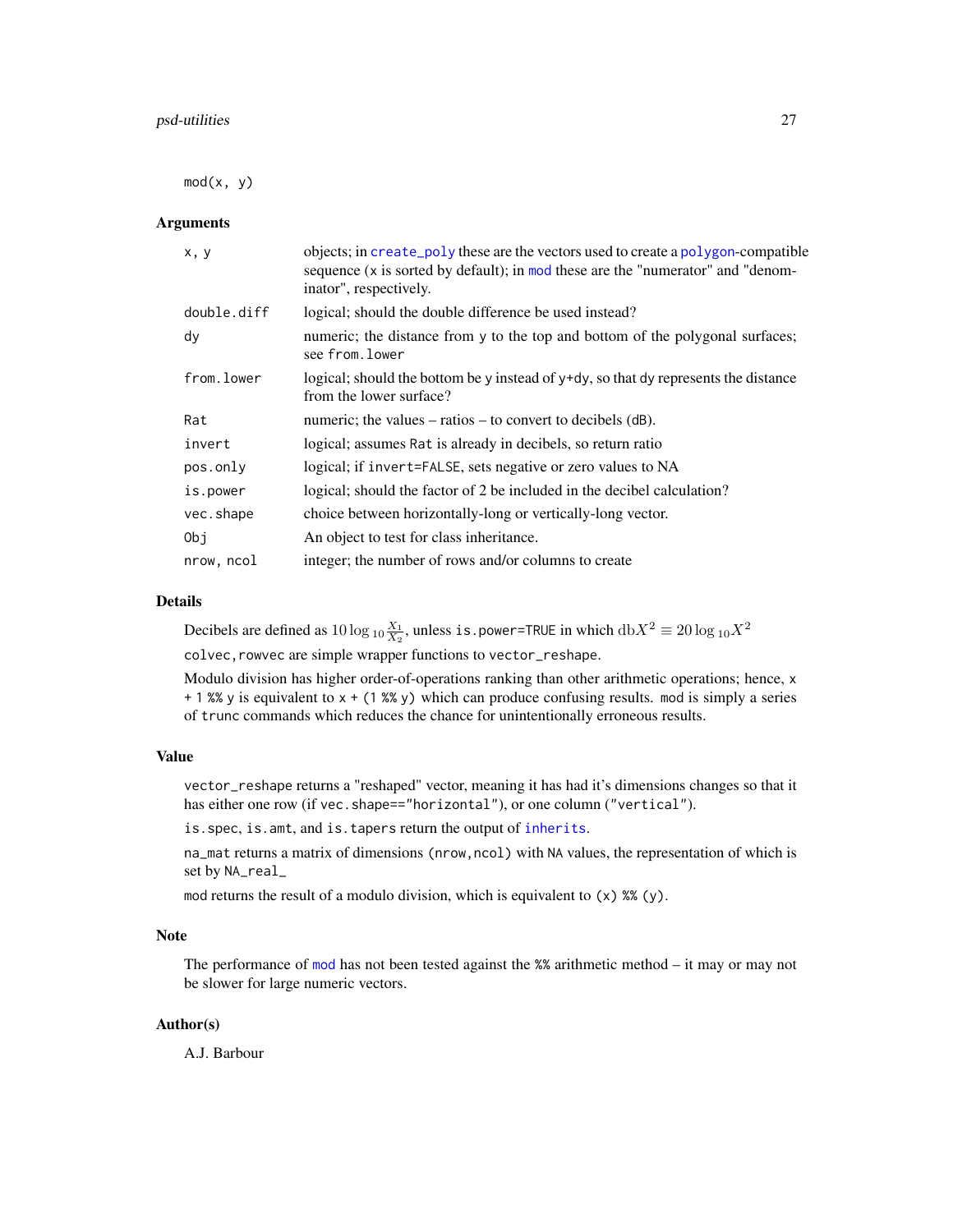# <span id="page-27-0"></span>References

For [mod](#page-24-1): see Peter Dalgaard's explanation of the non-bug (#14771) I raised (instead I should've asked it on R-help): [https://bugs.r-project.org/show\\_bug.cgi?id=14771](https://bugs.r-project.org/show_bug.cgi?id=14771)

#### See Also

[psd-package](#page-2-1), [as.tapers](#page-3-1), [modulo\\_floor](#page-9-1)

# Examples

## Not run: #REX

```
library(psd)
##
## Various utilities
##
set.seed(1234)
X \leftarrow \text{norm}(1e2)#
# Matrix and vector creation:
#
# NA matrix
nd \leq -5na_mat(nd)
na_mat(nd,nd-1)
# zeros
zeros(nd)
# and ones
ones(nd)
#
# Check for tapers object:
#
is.tapers(X)
is.tapers(as.tapers(X))
#
# Check for spec object:
#
PSD <- spectrum(X, plot=FALSE)
plot(PSD)
# return is class 'spec'
is.spec(PSD) # TRUE
# but the underlying structure is just a list
PSD <- unclass(PSD)
is.spec(PSD) # FALSE
```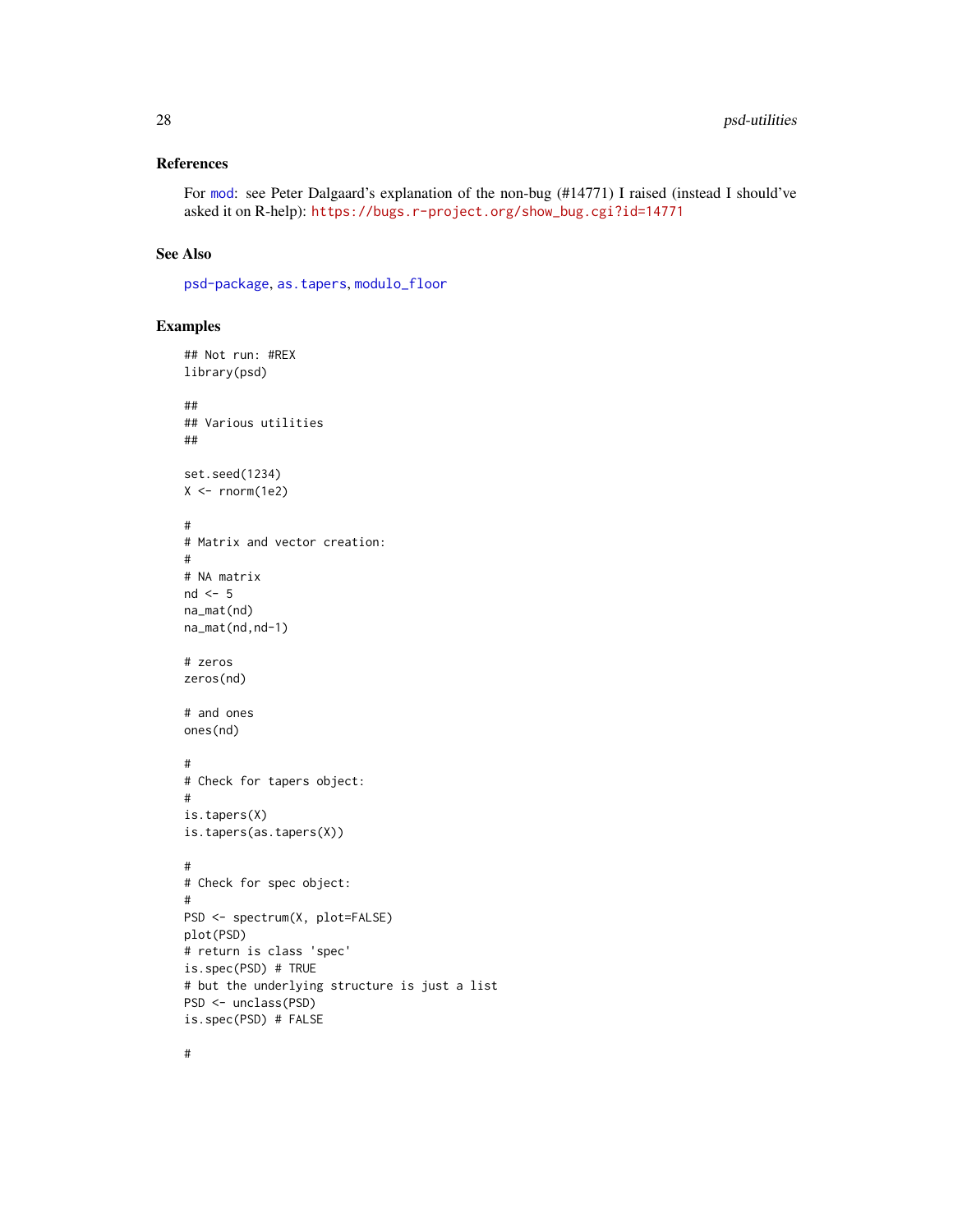```
psdcore that the contract of the contract of the contract of the contract of the contract of the contract of the contract of the contract of the contract of the contract of the contract of the contract of the contract of t
```

```
# decibels
#
dB(1) # signal is equal <--> zero dB
sig <- 1e-10
all.equal(sig, dB(dB(sig), invert=TRUE))
pow <- sig**2
all.equal(pow, dB(dB(sig, is.power=TRUE), invert=TRUE, is.power=TRUE))
#
# Variance of difference series
#
vardiff(X) # first difference
varddiff(X) # second difference
all.equal(vardiff(X, TRUE), varddiff(X))
#
# modulo division
#
x \le -1:10mc1a < -mod(1,2)mc2a \leftarrow mod(1+x,2)mc1b \leq 1 %% 2
mc2b \le -1 + x % 2mc2c \leftarrow (1 + x) % 2all.equal(mc1a, mc1b) # TRUE
all.equal(mc2a, mc2b) # "Mean absolute difference: 2"
all.equal(mc2a, mc2c) # TRUE
# on a series
modulo_floor(1:10) # defaults to 2
modulo_floor(1:10, 3)
```
## End(Not run)#REX

<span id="page-28-1"></span>psdcore *Multitaper power spectral density estimates of a series*

#### Description

Compute power spectral density (PSD) estimates for the input series using sine multitapers. This is used by [pspectrum](#page-30-1) for the adaptive estimation procedure.

# Usage

```
psdcore(X.d, ...)
## S3 method for class 'ts'
psdcore(X.d, ...)
## S3 method for class 'matrix'
```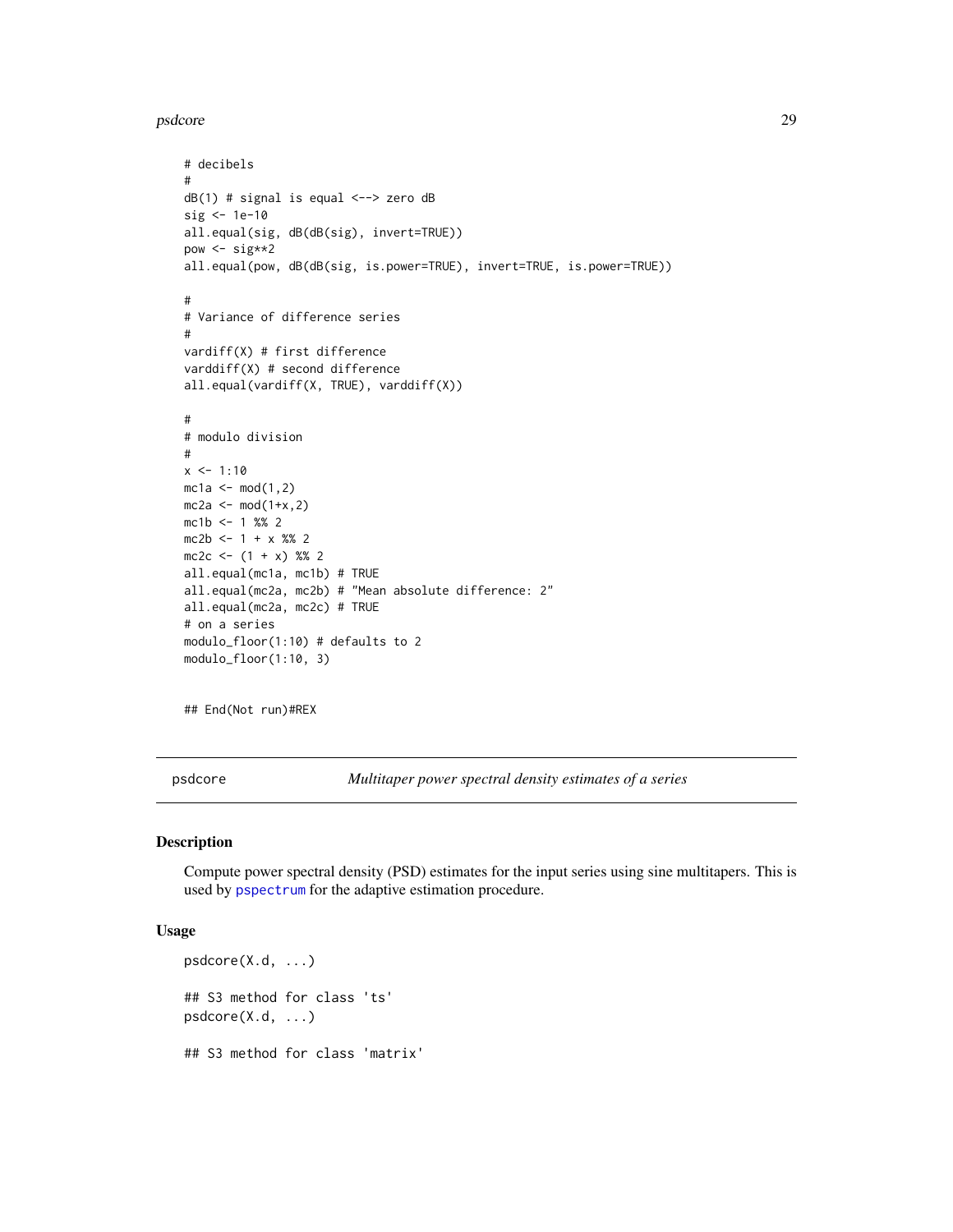```
psdcore(X.d, X.frq, ...)
## Default S3 method:
psdcore(
 X.d,
 X.frq = NULL,
 ntaper = as.tapers(5),
 preproc = TRUE,na.action = stats::na.fail,
 plot = FALSE,
 refresh = FALSE,
  verbose = FALSE,
  fast = FALSE,ndecimate,
  ...
)
```
#### Arguments

| X.d       | the series to estimate a spectrum for                                                                                                                                                                            |
|-----------|------------------------------------------------------------------------------------------------------------------------------------------------------------------------------------------------------------------|
| $\cdots$  | additional parameters                                                                                                                                                                                            |
| X.frq     | scalar; the sampling information (see section Sampling)                                                                                                                                                          |
| ntaper    | scalar, vector, or tapers; the number of sine tapers to apply at each frequency                                                                                                                                  |
| preproc   | logical; should X.d have a linear trend removed?                                                                                                                                                                 |
| na.action | function to deal with NA values                                                                                                                                                                                  |
| plot      | logical; should the estimates be shown compared to the spectrum-based esti-<br>mates? Note that this will add some computation time, since the cosine-tapered<br>periodogram is calculated inside pgram_compare. |
| refresh   | logical; ensure a free environment prior to execution                                                                                                                                                            |
| verbose   | logical; should warnings and messages be given?                                                                                                                                                                  |
| fast      | logical; use the faster method?                                                                                                                                                                                  |
| ndecimate | now ignored                                                                                                                                                                                                      |

# Details

Tapering: The parameter ntaper specifies the number of sine tapers to be used at each frequency: equal tapers at each frequency for a scalar; otherwise, use ntaper[j] sine tapers at frequency[j].

**Truncation:** The series, with length N, is necessarily truncated so that  $1+N/2$  evenly spaced frequencies are returned. This truncation makes the series length "highly composite", which the discrete Fourier transform (DFT) is most efficient. The "fftw" vignette (accessed with vignette("fftw",package="psd")) shows how the performance of a DFT can be affected by series length.

Decimation: No longer supported. Setting ndecimate will not affect the results

Sampling: If X.frq is NULL, the value is assumed to be 1, unless X.d is a 'ts' object. If X.frq > 0 it's assumed the value represents *frequency* (e.g. Hz). If X.frq < 0 it's assumed the value represents *interval* (e.g. seconds).

<span id="page-29-0"></span>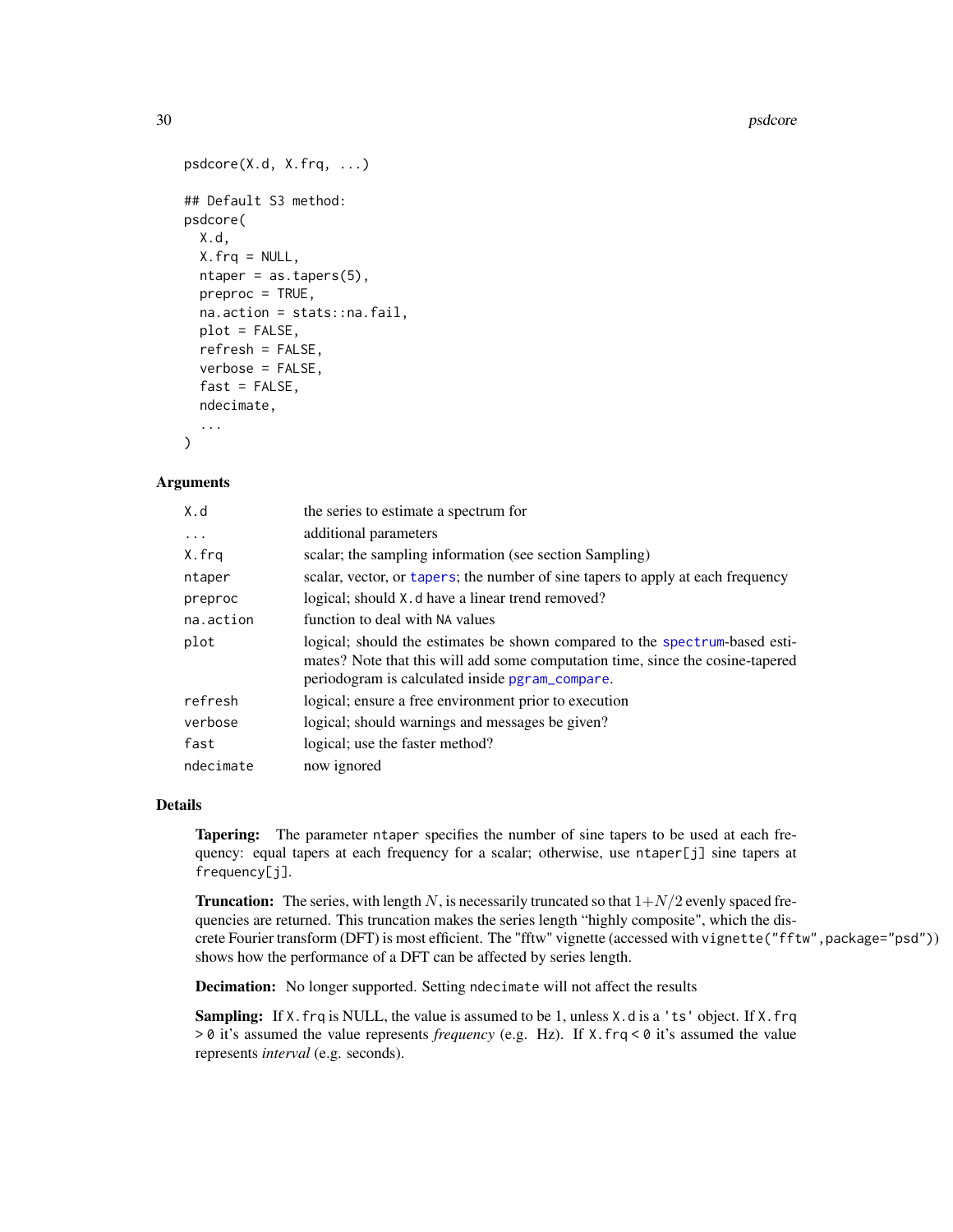# <span id="page-30-0"></span>pspectrum 31

#### Value

An on object of class 'amt','spec', which has a structure similar to a regular 'spec' object, but with a few additional fields, invisibly.

#### Author(s)

A.J. Barbour; original algorithm by R.L. Parker.

#### See Also

[pspectrum](#page-30-1), [riedsid](#page-35-1), [parabolic\\_weights](#page-10-2), [pgram\\_compare](#page-12-1)

#### Examples

```
## Not run: #REX
library(psd)
##
## Multitaper PSD estimation
##
set.seed(1234)
X \leftarrow \text{norm}(1e3)# use the defaults, and appeal to plot.spec
# sampling assumed to be 1
plot(psdcore(X))
# use more tapers, compare to stats::spectrum, and clear
# env data from the previous calculation
psdcore(X, ntaper=10, plot=TRUE, refresh=TRUE)
# change the sampling frequency to 20
psdcore(X, X.frq=20, ntaper=10, plot=TRUE, refresh=TRUE)
## End(Not run)#REX
```
<span id="page-30-1"></span>pspectrum *Adaptive sine multitaper power spectral density estimation*

#### <span id="page-30-2"></span>Description

This is the primary function to be used in this package: it returns power spectral density estimates of a timeseries, with an optimal number of tapers at each frequency based on iterative reweighted spectral derivatives. If the object given is a multicolumn object, the cross spectrum (multivariate PSD) will be calculated using the same iterative procedure.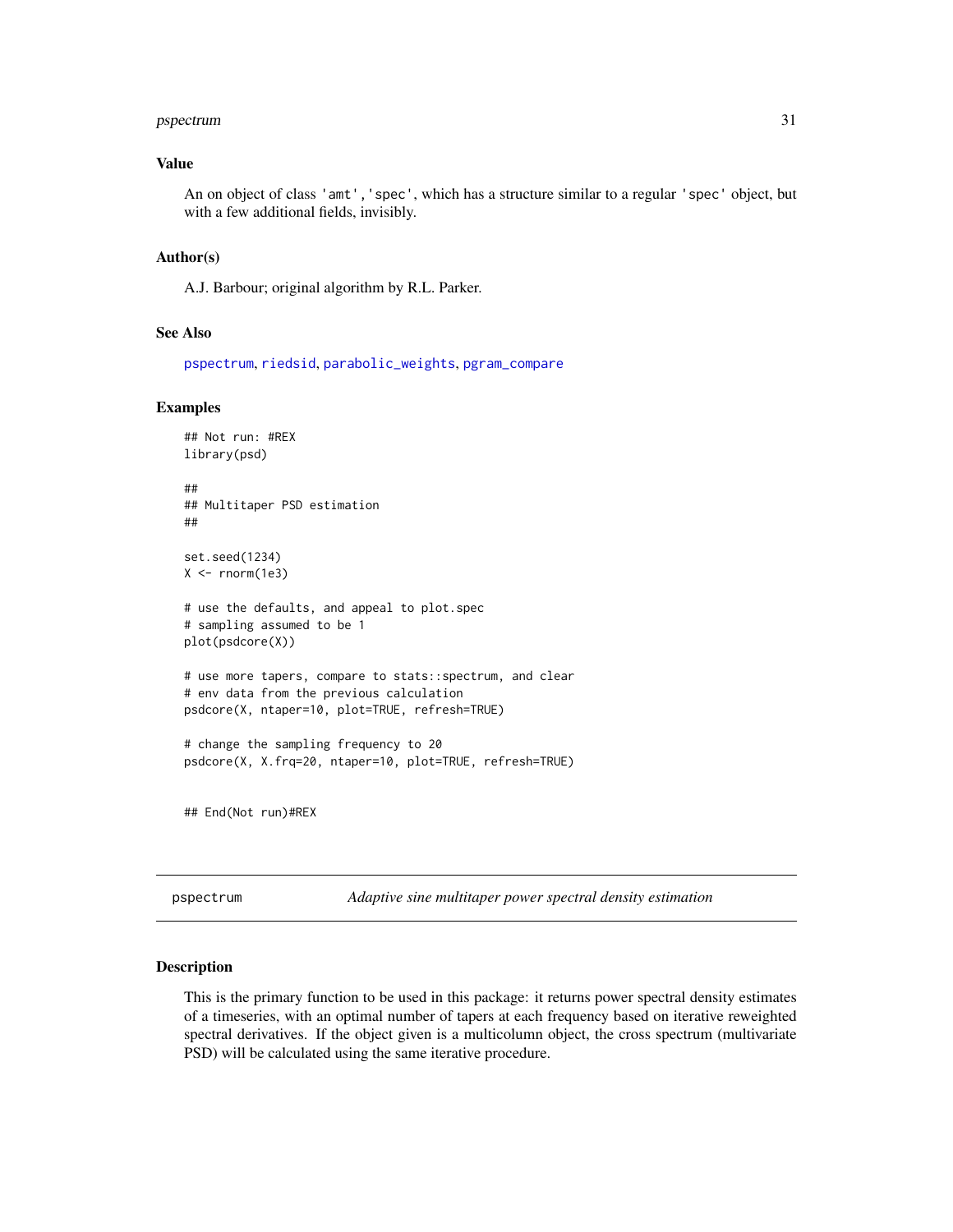# <span id="page-31-0"></span>Usage

```
pspectrum(x, ...)
## S3 method for class 'ts'
pspectrum(x, output_column = NULL, ...)
## S3 method for class 'matrix'
pspectrum(x, x.frqsamp, ...)
## S3 method for class 'spec'
pspectrum(x, ...)
## Default S3 method:
pspectrum(
 x,
 x.frqsamp = 1,
 ntap.init = NULL,
 niter = 3,
 output_column = NULL,
 AR = FALSE,Nyquist.normalize = TRUE,
 verbose = TRUE,
 no.history = FALSE,
 plot = FALSE,
  ...
\mathcal{L}pspectrum_basic(x, ntap.init = 7, niter = 5, verbose = TRUE, \dots)
adapt_message(stage, dvar = NULL)
```
# Arguments

| $\mathsf{x}$      | vector; series to find PSD estimates for; if this is a multicolumn object, a cross<br>spectrum will be calculated.                                                                        |
|-------------------|-------------------------------------------------------------------------------------------------------------------------------------------------------------------------------------------|
| $\cdot$           | Optional parameters passed to riedsid2                                                                                                                                                    |
| output_column     | scalar integer; If the series contains multiple columns, specify which column<br>contains the output. The default assumes the last column is the output and the<br>others are all inputs. |
| x.frqsamp         | scalar; the sampling rate (e.g. $Hz$ ) of the series x; equivalent to frequency.                                                                                                          |
| ntap.init         | scalar; the number of sine tapers to use in the pilot spectrum estimation; if NULL<br>then the default in pilot_spec is used.                                                             |
| niter             | scalar; the number of adaptive iterations to execute after the pilot spectrum is<br>estimated.                                                                                            |
| AR                | logical; should the effects of an AR model be removed from the pilot spectrum?                                                                                                            |
| Nyquist.normalize |                                                                                                                                                                                           |
|                   | logical: should the units be returned on Hz, rather than Nyquist?                                                                                                                         |

logical; should the units be returned on Hz, rather than Nyquist?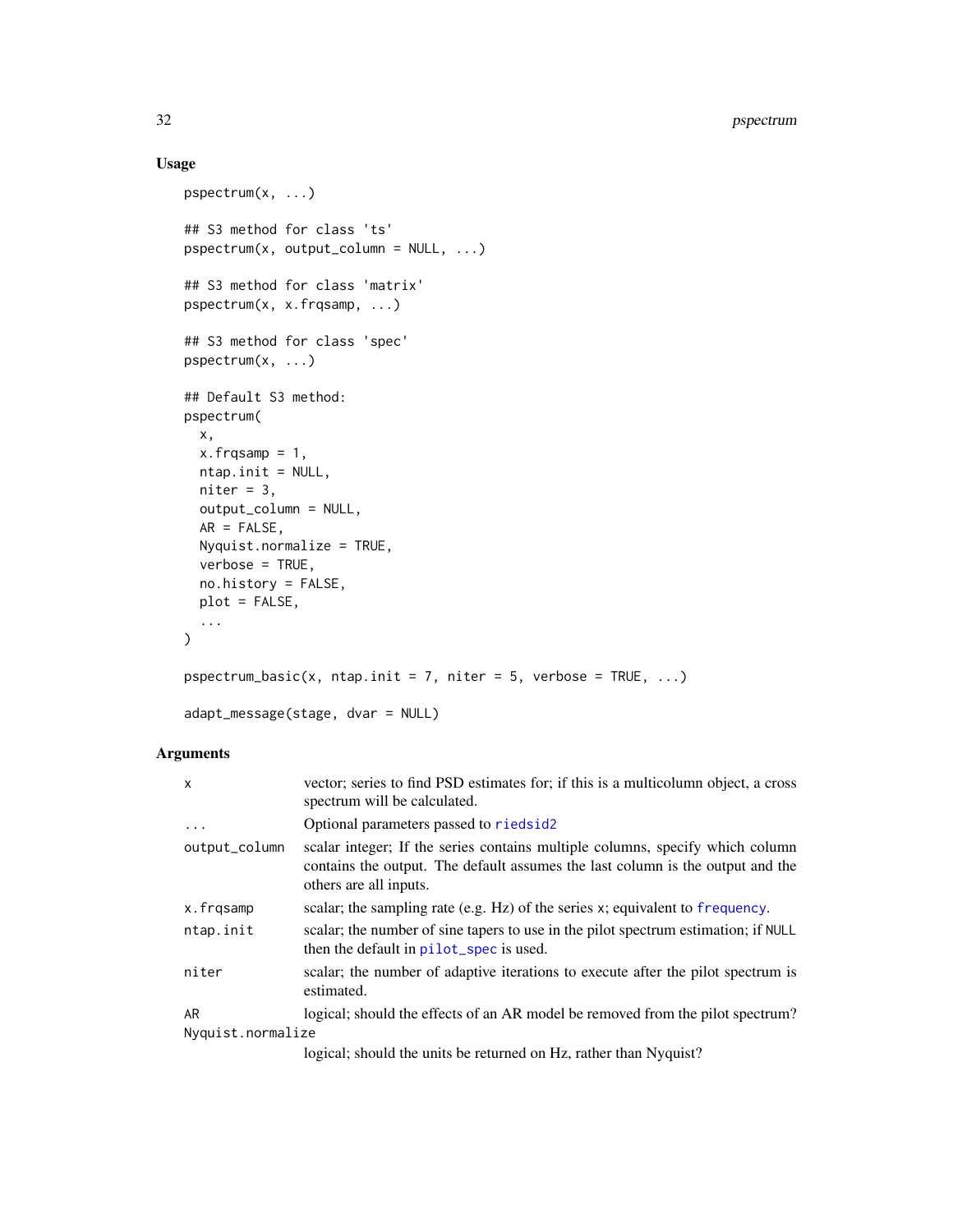# <span id="page-32-0"></span>pspectrum 33

| verbose    | logical; Should messages be given?                         |
|------------|------------------------------------------------------------|
| no.history | logical; Should the adaptive history not be saved?         |
| plot       | logical; Should the results be plotted?                    |
| stage      | integer; the current adaptive stage $(0 \text{ is pilot})$ |
| dvar       | numeric; the spectral variance; see also vardiff etc       |

# Details

See the Adaptive estimation section in the description of the [psd-package](#page-2-1) for details regarding adaptive estimation.

NEW as of version 2.0: use [pspectrum](#page-30-1) to calculate the cross spectrum if  $x$  is a multi-column array. [pspectrum\\_basic](#page-30-2) is a simplified implementation used mainly for testing.

# Value

Object with class 'spec', invisibly. It also assigns the object to "final\_psd" in the working environment.

# Author(s)

A.J. Barbour adapted original by R.L. Parker

#### See Also

[psdcore](#page-28-1), [pilot\\_spec](#page-14-1), [riedsid2](#page-35-2), [prewhiten](#page-16-1)

```
## Not run: #REX
library(psd)
library(RColorBrewer)
##
## Adaptive multitaper PSD estimation
## (see also the "psd_overview" vignette)
##
data(magnet)
Xr <- magnet$raw
Xc <- magnet$clean
# adaptive psd estimation (turn off diagnostic plot)
PSDr <- pspectrum(Xr, plot=FALSE)
PSDc <- pspectrum(Xc, plot=FALSE)
# plot them on the same scale
plot(PSDc, log="dB",
    main="Raw and cleaned Project MAGNET power spectral density estimates",
    lwd=3, ci.col=NA, ylim=c(0,32), yaxs="i")
```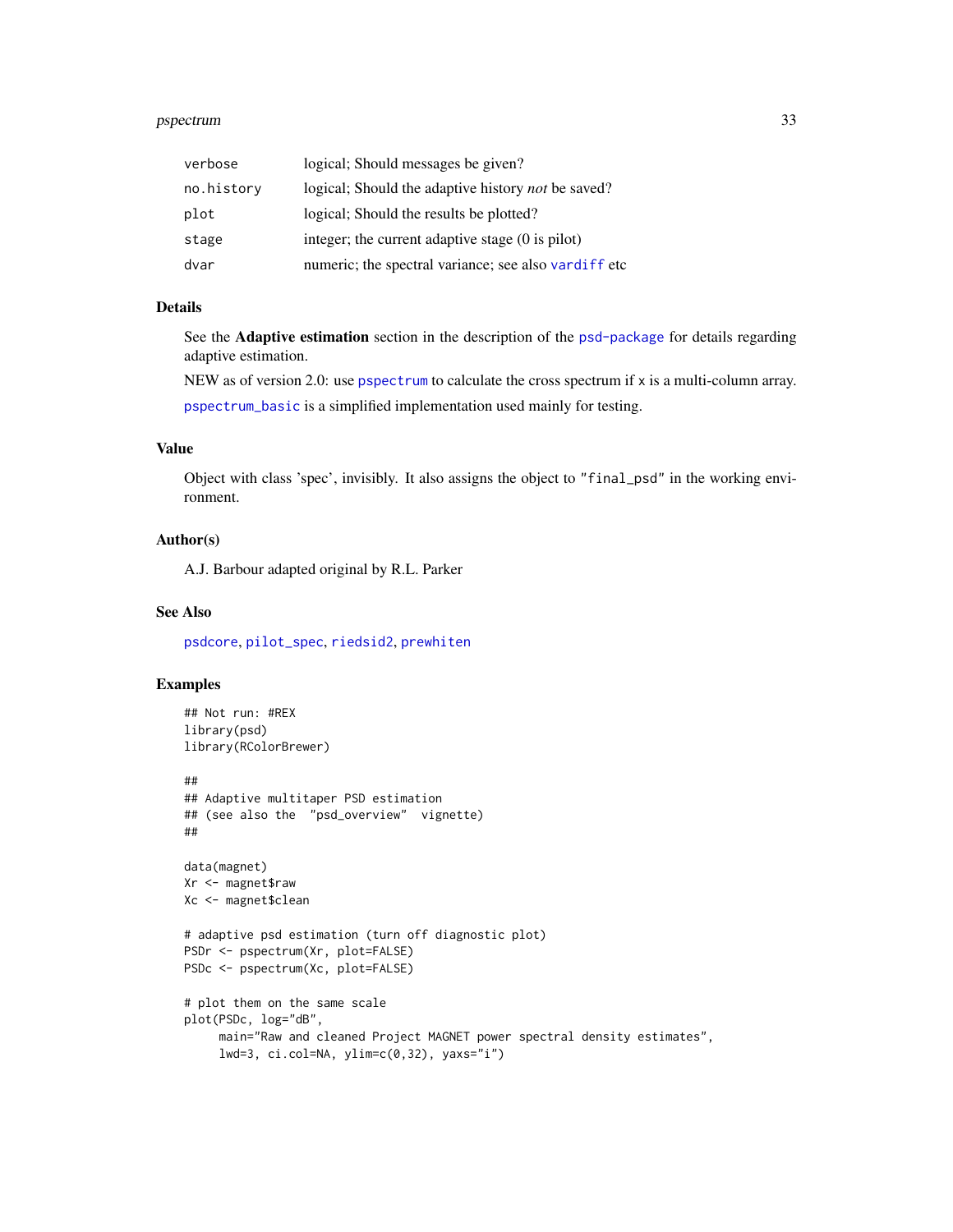```
plot(PSDr, log="dB", add=TRUE, lwd=3, lty=5)
text(c(0.25,0.34), c(11,24), c("Clean","Raw"), cex=1)
## Change sampling, and inspect the diagnostic plot
plot(pspectrum(Xc, niter=1, x.frqsamp=10, plot=TRUE))
## Say we forgot to assign the results: we can recover from the environment with:
PSDc_recovered <- psd_envGet("final_psd")
plot(PSDc_recovered)
```
## End(Not run)#REX

rcpp\_ctap\_simple *c++ implementation of the RLP constraint filter*

#### Description

c++ implementation of the RLP constraint filter

# Usage

```
rcpp_ctap_simple(tapvec, maxslope = 1L)
```
# Arguments

| tapvec   | integer or 'tapers' object; the number of tapers at each frequency |
|----------|--------------------------------------------------------------------|
| maxslope | integer; constrain based on this maximum first difference          |

<span id="page-33-1"></span>resample\_fft\_rcpp *Resample an fft using varying numbers of sine tapers*

#### Description

Produce an un-normalized psd based on an fft and a vector of optimal sine tapers

#### Usage

```
resample_fft_rcpp(fftz, tapers, verbose = TRUE, dbl = TRUE, tapcap = 1000L)
```
# Arguments

| fftz    | complex; a vector representing the dual-length fft; see also the db1 argument |
|---------|-------------------------------------------------------------------------------|
| tapers  | integer; a vector of tapers                                                   |
| verbose | logical; should messages be given?                                            |
| dbl     | logical; should the code assume fftz is dual-length or single-length?         |
| tapcap  | integer; the maximum number of tapers which can be applied; note that the     |
|         | length is automatically limited by the length of the series.                  |

<span id="page-33-0"></span>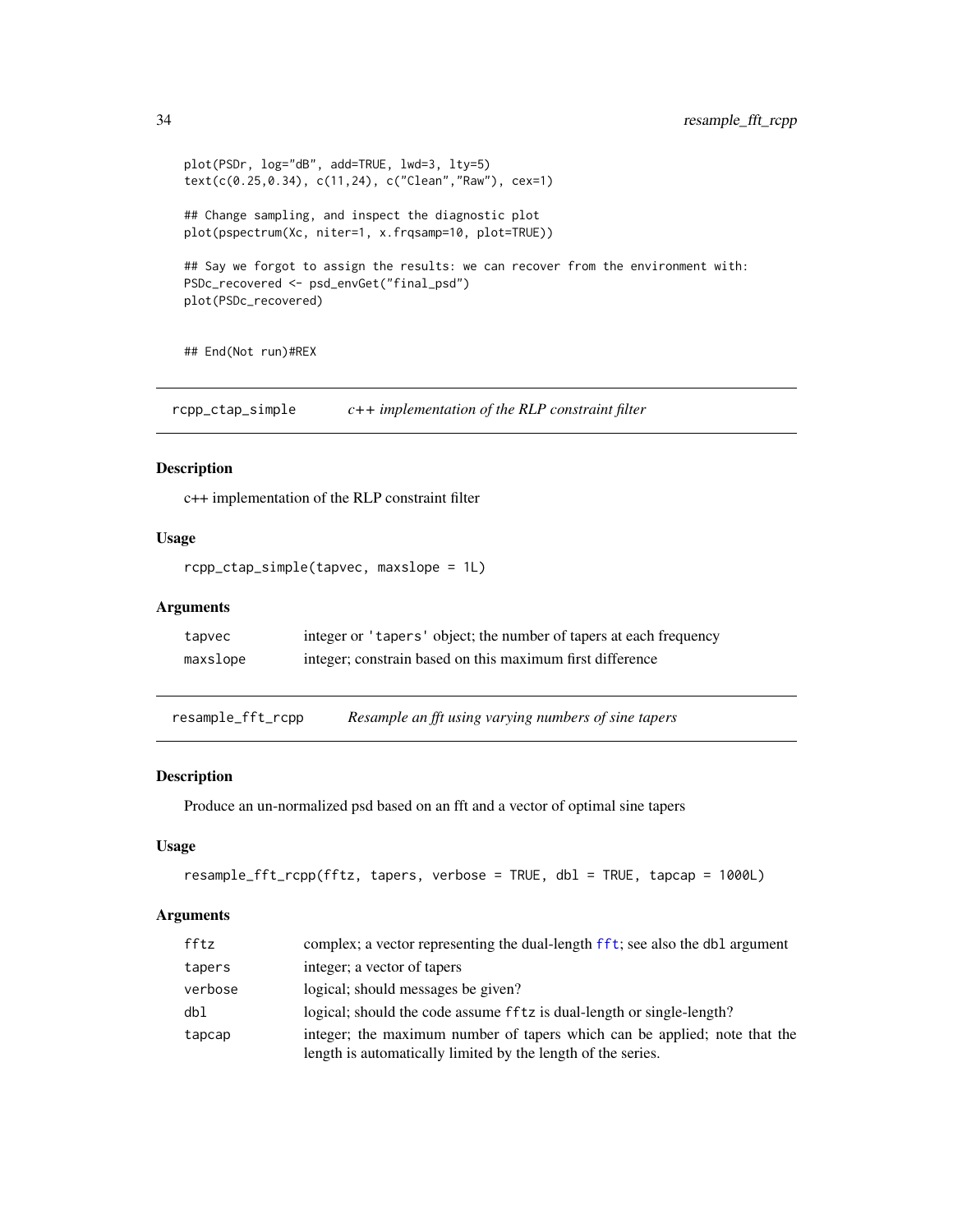# <span id="page-34-0"></span>resample\_mvfft 35

# Details

To produce a psd estimate with our adaptive spectrum estimation method, we need only make one fft calculation initially and then apply the weighting factors given by [parabolic\\_weights\\_rcpp](#page-10-1), which this function does.

# See Also

[riedsid](#page-35-1)

# Examples

```
fftz <- complex(real=1:8, imaginary = 1:8)
taps < -1:4try(resample_fft_rcpp(fftz, taps))
```
resample\_mvfft *Resample an fft using varying numbers of sine tapers*

# Description

Produce an un-normalized psd based on an fft and a vector of optimal sine tapers.

#### Usage

```
resample_mvfft(fftz, tapers, verbose = TRUE, dbl = TRUE, tapcap = 10000L)
```
# Arguments

| fftz    | complex; a matrix representing the dual-length fft; see also the db1 argument                                                             |
|---------|-------------------------------------------------------------------------------------------------------------------------------------------|
| tapers  | integer; a vector of tapers                                                                                                               |
| verbose | logical; should messages be given?                                                                                                        |
| dbl     | logical; should the code assume fftz is dual-length or single-length?                                                                     |
| tapcap  | integer; the maximum number of tapers which can be applied; note that the<br>length is automatically limited by the length of the series. |

#### Details

To produce a psd estimate with our adaptive spectrum estimation method, we need only make one fft calculation initially and then apply the weighting factors given by [parabolic\\_weights](#page-10-2), which this function does.

#### Value

list that includes the auto and cross-spectral density, and the number of tapers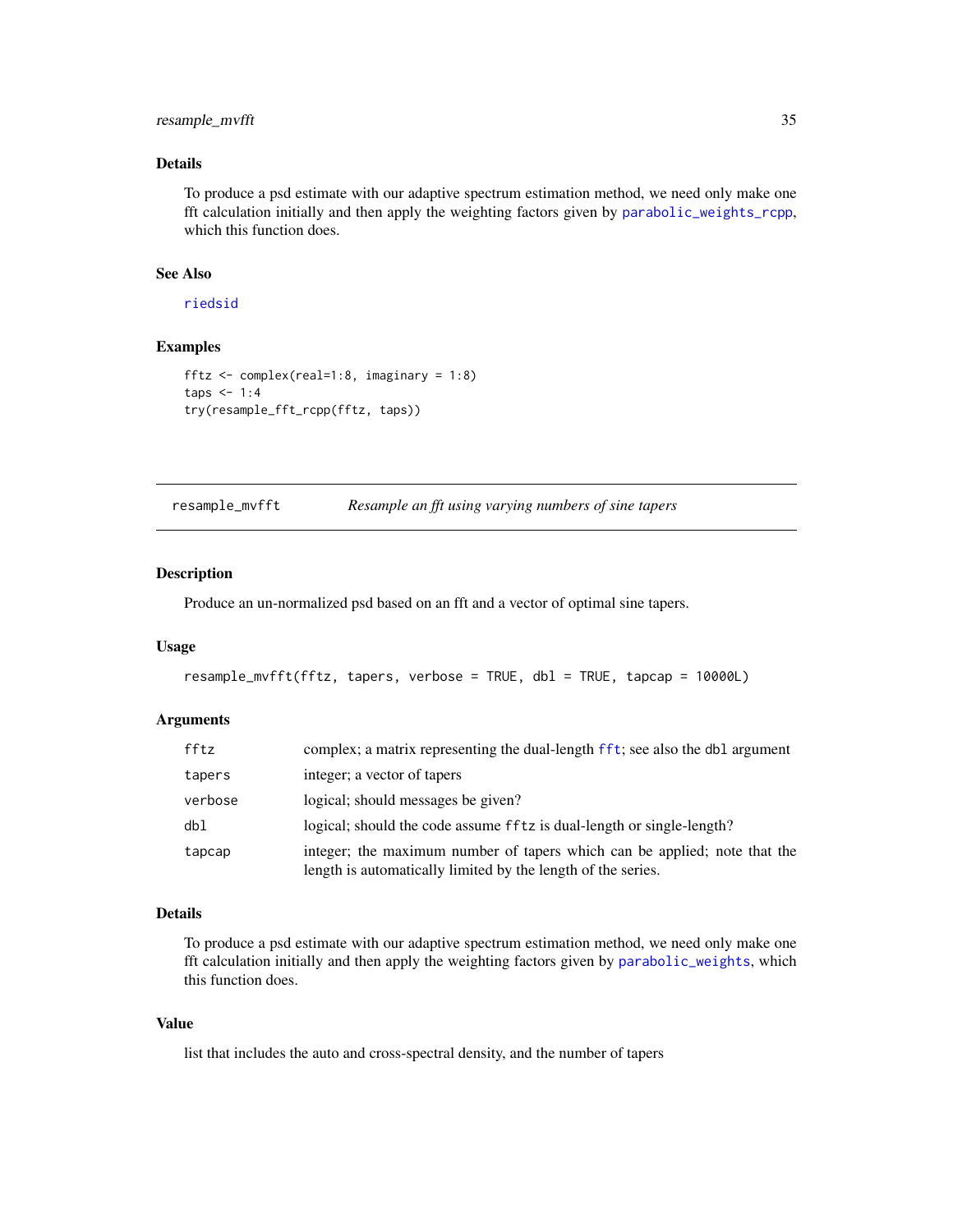36 riedsid

# See Also

[riedsid](#page-35-1)

#### Examples

```
fftz <- complex(real=1:8, imaginary = 1:8)
taps <-1:4try(resample_mvfft(fftz, taps))
```
<span id="page-35-1"></span>

| riedsid |        |  |  |  | Constrained, optimal tapers using the Riedel & Sidorenko-Parker |
|---------|--------|--|--|--|-----------------------------------------------------------------|
|         | method |  |  |  |                                                                 |

# <span id="page-35-2"></span>Description

Estimates the optimal number of tapers at each frequency of given PSD, using a modified Riedel-Sidorenko MSE recipe (RS-RLP).

#### Usage

```
riedsid(PSD, ...)
## S3 method for class 'spec'
riedsid(PSD, ...)
## Default S3 method:
riedsid(
 PSD,
 ntaper = 1L,
  tapseq = NULL,
 Deriv.method = c("local_qls", "spg"),constrained = TRUE,
 c.method = NULL,
 verbose = TRUE,
  ...
)
riedsid2(PSD, ...)
## S3 method for class 'spec'
riedsid2(PSD, ...)
## Default S3 method:
riedsid2(
 PSD,
 ntaper = 1L,
```
<span id="page-35-0"></span>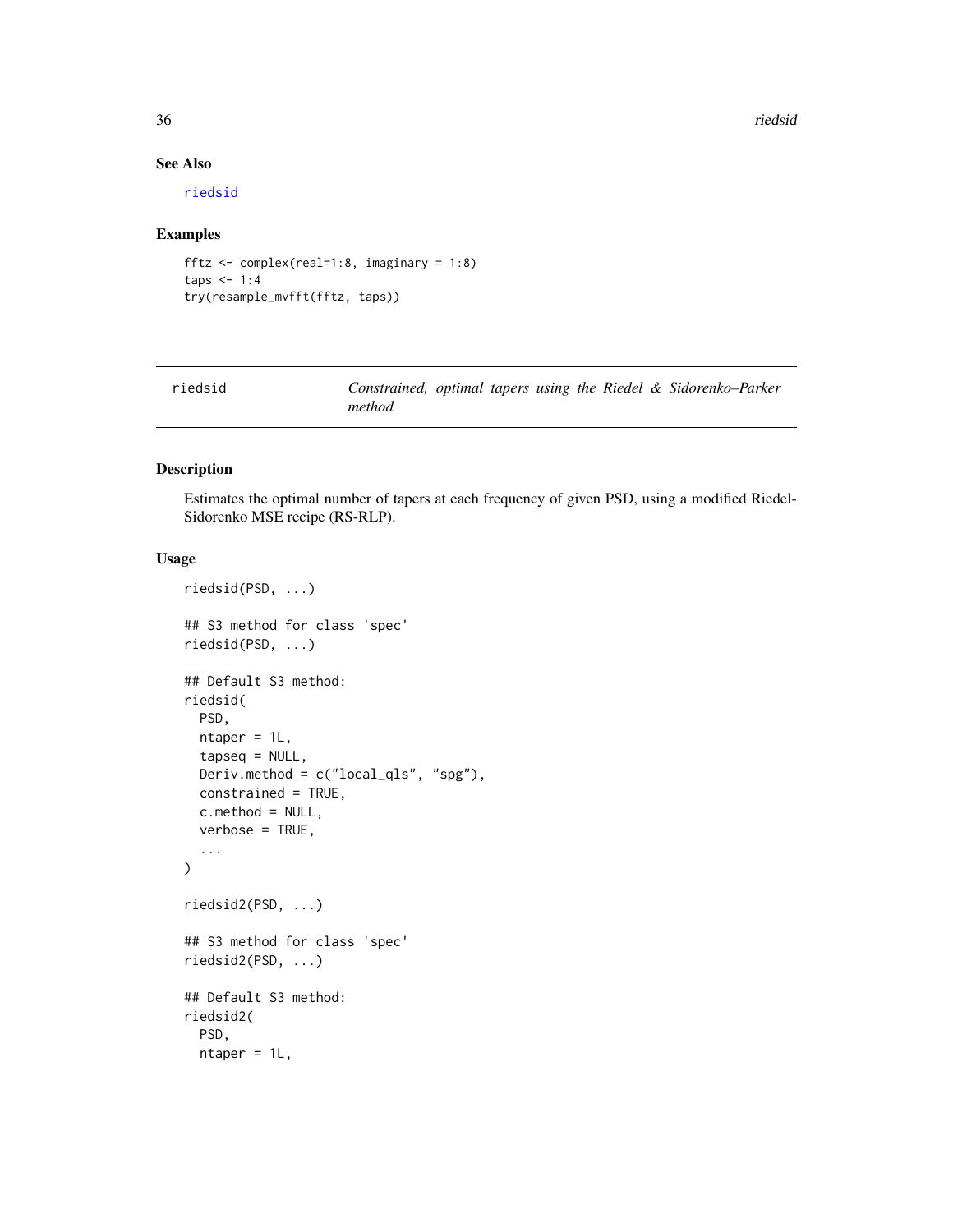#### <span id="page-36-0"></span>riedsid and the state of the state of the state of the state of the state of the state of the state of the state of the state of the state of the state of the state of the state of the state of the state of the state of th

```
constrained = TRUE,
verbose = TRUE,
fast = FALSE,
riedsid_column = 0L,
...
```
### Arguments

)

| <b>PSD</b>     | vector or class 'amt' or 'spec'; the spectral values used to optimize taper num-<br>bers                                                                                                                                                                                                                                  |
|----------------|---------------------------------------------------------------------------------------------------------------------------------------------------------------------------------------------------------------------------------------------------------------------------------------------------------------------------|
| $\cdots$       | optional arguments passed to constrain_tapers                                                                                                                                                                                                                                                                             |
| ntaper         | scalar or vector; number of tapers to apply optimization                                                                                                                                                                                                                                                                  |
| tapseq         | vector; representing positions or frequencies (same length as PSD)                                                                                                                                                                                                                                                        |
| Deriv.method   | character; choice of gradient estimation method                                                                                                                                                                                                                                                                           |
| constrained    | logical; apply constraints with constrain_tapers; FALSE turns off constraints                                                                                                                                                                                                                                             |
| c.method       | string; constraint method to use with constrain_tapers, only if constrained=TRUE                                                                                                                                                                                                                                          |
| verbose        | logical; should messages be printed?                                                                                                                                                                                                                                                                                      |
| fast           | logical; use faster method?                                                                                                                                                                                                                                                                                               |
| riedsid_column | scalar integer; which column to use in multivariate optimization. If the value is<br>0 the maximum number of tapers for all columns is chosen. If the value is $< 0$<br>the minimum number of tapers for all columns is chosen. If the value is $1, 2, 3$ ,<br>etc. the number of tapers is based on the column selected. |

#### Details

The optimization is as follows. First, weighted derivatives of the input PSD are computed. Using those derivatives the optimal number of tapers is found through the RS-RLP formulation. Constraints are then placed on the practicable number of tapers.

[riedsid2](#page-35-2) is a new (faster) implementation which does not allow for multiple constraint methods; this is the preferred function to use.

Taper constraints: The parameter c.method provides an option to change the method of taper constraints. A description of each may be found in the documentation for [constrain\\_tapers](#page-46-1). Once can use constrained=FALSE to turn off all taper constraints; this could lead to strange behavior though.

Spectral derivatives: The parameter Deriv.method determines which method is used to estimate derivatives.

- "local\_qls" (default) uses quadratic weighting and local least-squares estimation; this can be slower than "spg".
- "spg" uses [splineGrad](#page-45-1); then, additional arguments may be passed to control the smoothness of the derivatives (e.g spar in [smooth.spline](#page-0-0)).

#### Value

Object with class 'tapers'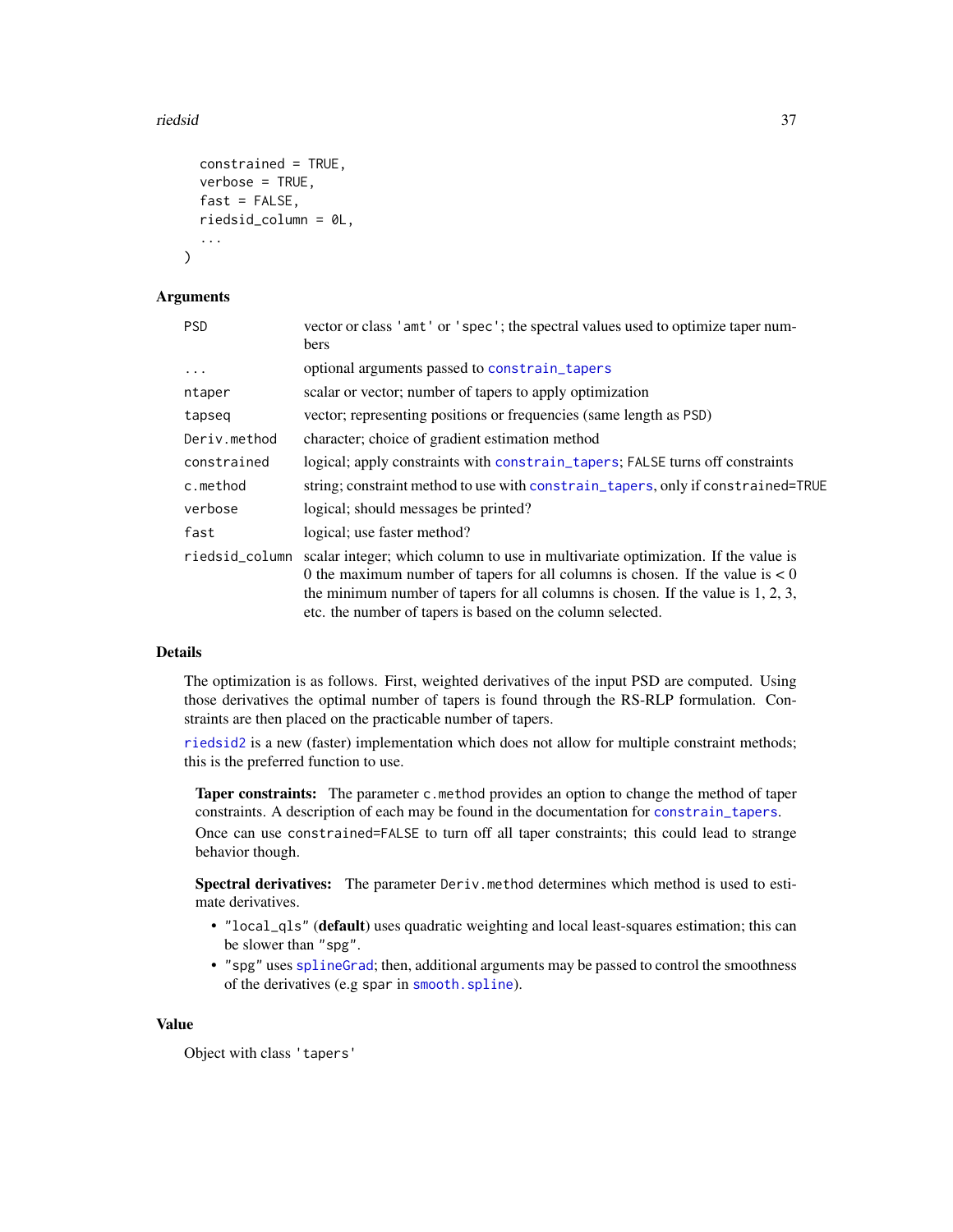#### <span id="page-37-0"></span>Warning

The "spg" can become numerically unstable, and it's not clear when it will be the preferred over the "local\_qls" method, other than for efficiency's sake.

#### Author(s)

A.J. Barbour adapted original by R.L. Parker

#### See Also

[constrain\\_tapers](#page-46-1), [resample\\_fft\\_rcpp](#page-33-1), [psdcore](#page-28-1), [pspectrum](#page-30-1)

```
## Not run: #REX
library(psd)
##
## Riedel-Sidorenko-Parker taper optimization
##
set.seed(1234)
# some params
nd <- 512 # num data
ntap <- 10 # num tapers
nrm <- 40 # sharpness of the peaks rel 2*variance
#
# create a pseudo spectrum
# with broad peaks
x \le -0: (nd-1)
riex <- rnorm(nd) + nrm*abs(cos(pi*x/180) + 1.2)
riex <- riex + 8*nrm*dcauchy(x, nd/3)
riex <- riex + 5*nrm*dnorm(x, nd/2)
# some flat regions
riex[riex<25] <- 25
ried <- dB(riex, invert=TRUE)
# optimize tapers
rtap <- riedsid(riex, ntaper=ntap) # deprecation warning
rtap2 <- riedsid2(riex, ntaper=ntap)
rtap3 <- riedsid2(riex, ntaper=ntap, fast=TRUE)
# plot
op <- par(no.readonly = TRUE)
par(mfrow=c(2,1), mar=rep(1.3,4), mai=rep(0.6,4))# ... the mock spectrum
plot(riex, type="h", xaxs="i", ylim=c(0,200),
     main='Pseudo-spectrum')
# ... tapers
plot(rtap2, col=NA, xaxs="i",
     main='Original and Optimized tapers',
```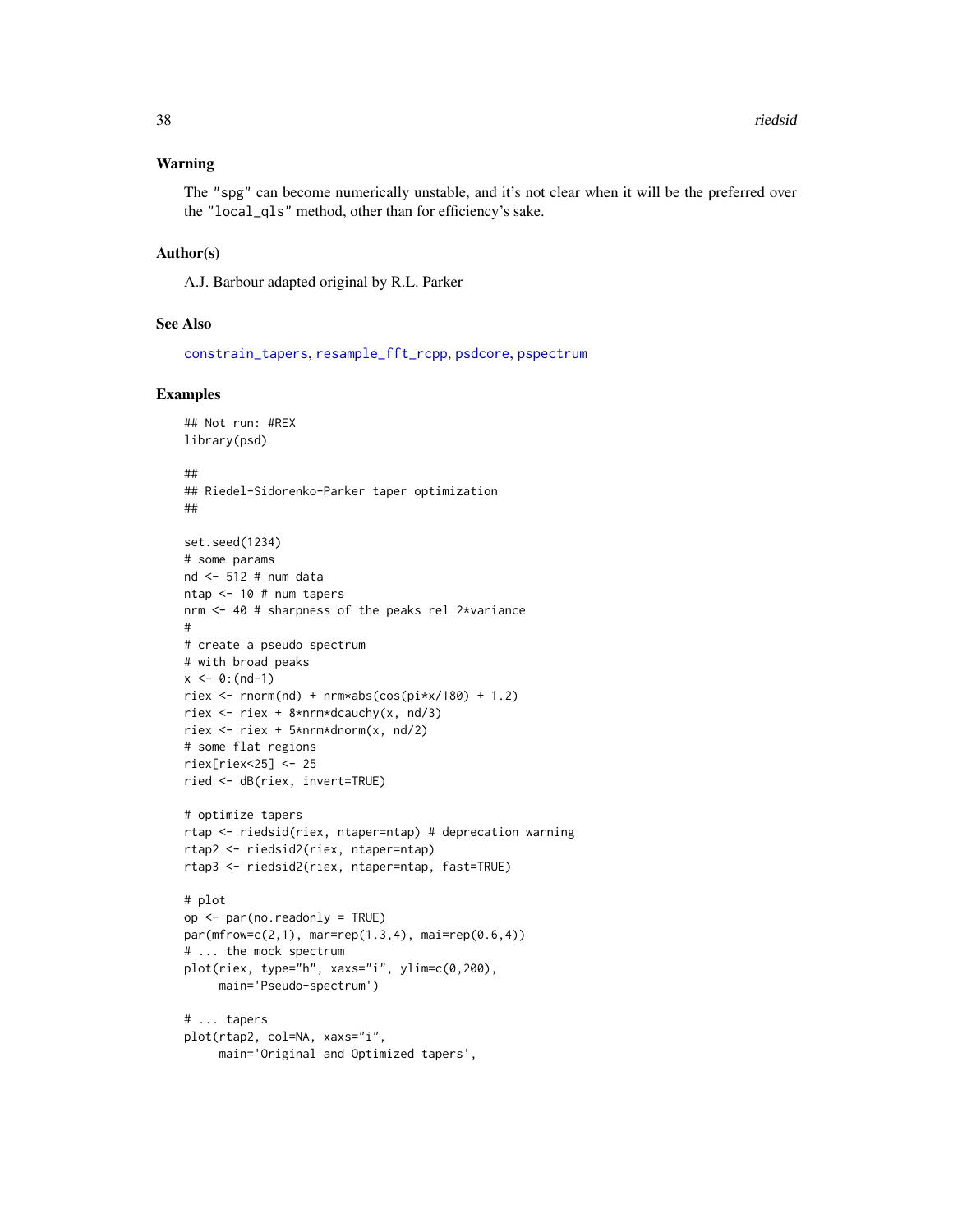# <span id="page-38-0"></span>riedsid\_rcpp 39

```
ylim=c(0,max(c(ntap, rtap,rtap2,rtap3))))
# original tapers:
abline(h=ntap, lty=2)
# optimized tapers
lines(rtap, col="red")
# 2 and 2-fast
lines(rtap2, lwd=3, col="blue")
lines(rtap3, col="cyan")
par(op)
```
## End(Not run)#REX

riedsid\_rcpp *replaces time consuming portion of riedsid2*

# Description

replaces time consuming portion of riedsid2

# Usage

riedsid\_rcpp(PSD, ntaper, riedsid\_column = 0L)

# Arguments

| <b>PSD</b> | vector or class 'amt' or 'spec'; the spectral values used to optimize taper num-<br><b>bers</b>                                                                                                                                                                                                                                          |
|------------|------------------------------------------------------------------------------------------------------------------------------------------------------------------------------------------------------------------------------------------------------------------------------------------------------------------------------------------|
| ntaper     | scalar or vector; number of tapers to apply optimization                                                                                                                                                                                                                                                                                 |
|            | riedsid_column scalar integer; which column to use in multivariate optimization. If the value is<br>0 the maximum number of tapers for all columns is chosen. If the value is $< 0$<br>the minimum number of tapers for all columns is chosen. If the value is $1, 2, 3$ ,<br>etc. the number of tapers is based on the column selected. |

# Value

kopt vector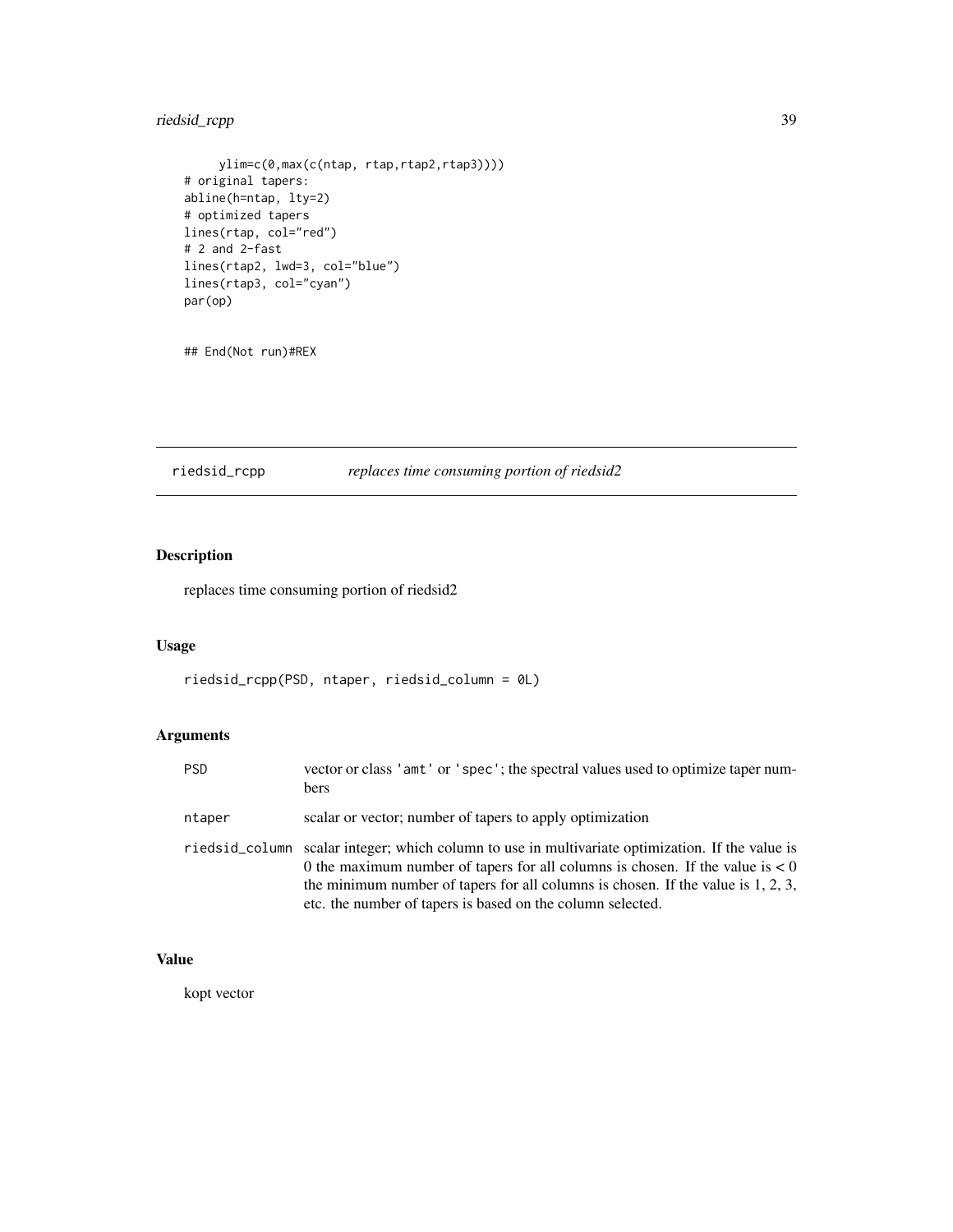<span id="page-39-0"></span>

Generic methods for objects with class 'spec'

#### Usage

```
## S3 method for class 'spec'
lines(x, y = NULL, type = "l", ...)
spec_details(x, ...)
## S3 method for class 'spec'
as.data.frame(x, ...)
## S3 method for class 'spec'
as.matrix(x, \ldots)## S3 method for class 'spec'
as.list(x, \ldots)
```
# Arguments

| $\mathsf{x}$ | a 'spec' object                           |
|--------------|-------------------------------------------|
| <sub>V</sub> | optional coordinate vector for the y-axis |
| type         | character; the type of plot               |
|              | optional arguments                        |

# Details

Objects with class 'spec' are simply lists with spectral estimates and parameters as.data.frame converts the list into a 'data.frame' with individual columns for the frequency, PSD, and taper vectors; all other information will be retained as a list in the attributes.

#### Author(s)

A.J. Barbour

```
## Not run: #REX
library(psd)
##
## Objects with class 'spec'
```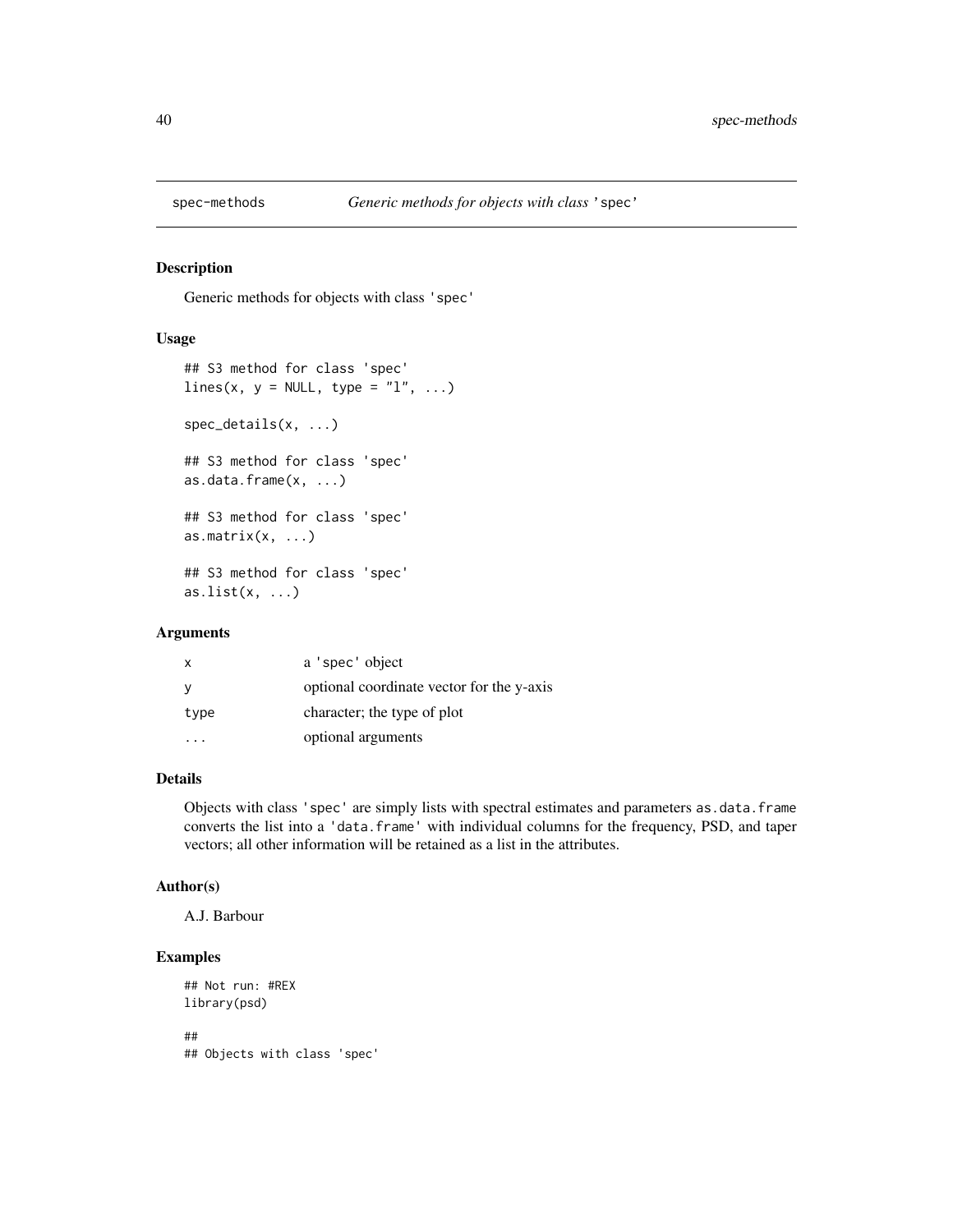# <span id="page-40-0"></span>spectral\_properties 41

```
##
set.seed(1234)
xn \leq -rnorm(10)x <- spectrum(xn, plot=FALSE)
xc <- psdcore(xn)
xdf <- as.data.frame(x)
str(xdf)
is.tapers(xdf$taper)
xdfc <- as.data.frame(xc)
str(xdfc)
is.tapers(xdfc$taper)
```
## End(Not run)#REX

<span id="page-40-1"></span>spectral\_properties *Calculate properties of multitaper power spectral density estimates*

# Description

Various spectral properties may be computed from the vector of tapers, and if necessary the sampling frequency.

# Usage

```
spectral_properties(x, ...)
## S3 method for class 'spec'
spectral_properties(x, ...)
## S3 method for class 'tapers'
spectral_properties(x, ...)
## Default S3 method:
spectral\_properties(x, f.samp = 1, n.freq = NULL, p = 0.95, db.ci = FALSE, ...)
```
#### Arguments

| X       | object to calculate spectral properties for; or a vector of number of tapers                                                         |
|---------|--------------------------------------------------------------------------------------------------------------------------------------|
| $\cdot$ | additional arguments                                                                                                                 |
| f.samp  | numeric; the sampling frequency (e.g. Hz) of the series the tapers are for                                                           |
| n.freq  | integer; the number of frequencies of the original spectrum (if NULL the length<br>of the tapers object is assumed to be the number) |
| р       | numeric; the coverage probability, bound within $[0, 1)$                                                                             |
| db. ci  | logical; should the uncertainty confidence intervals be returned as decibels?                                                        |
|         |                                                                                                                                      |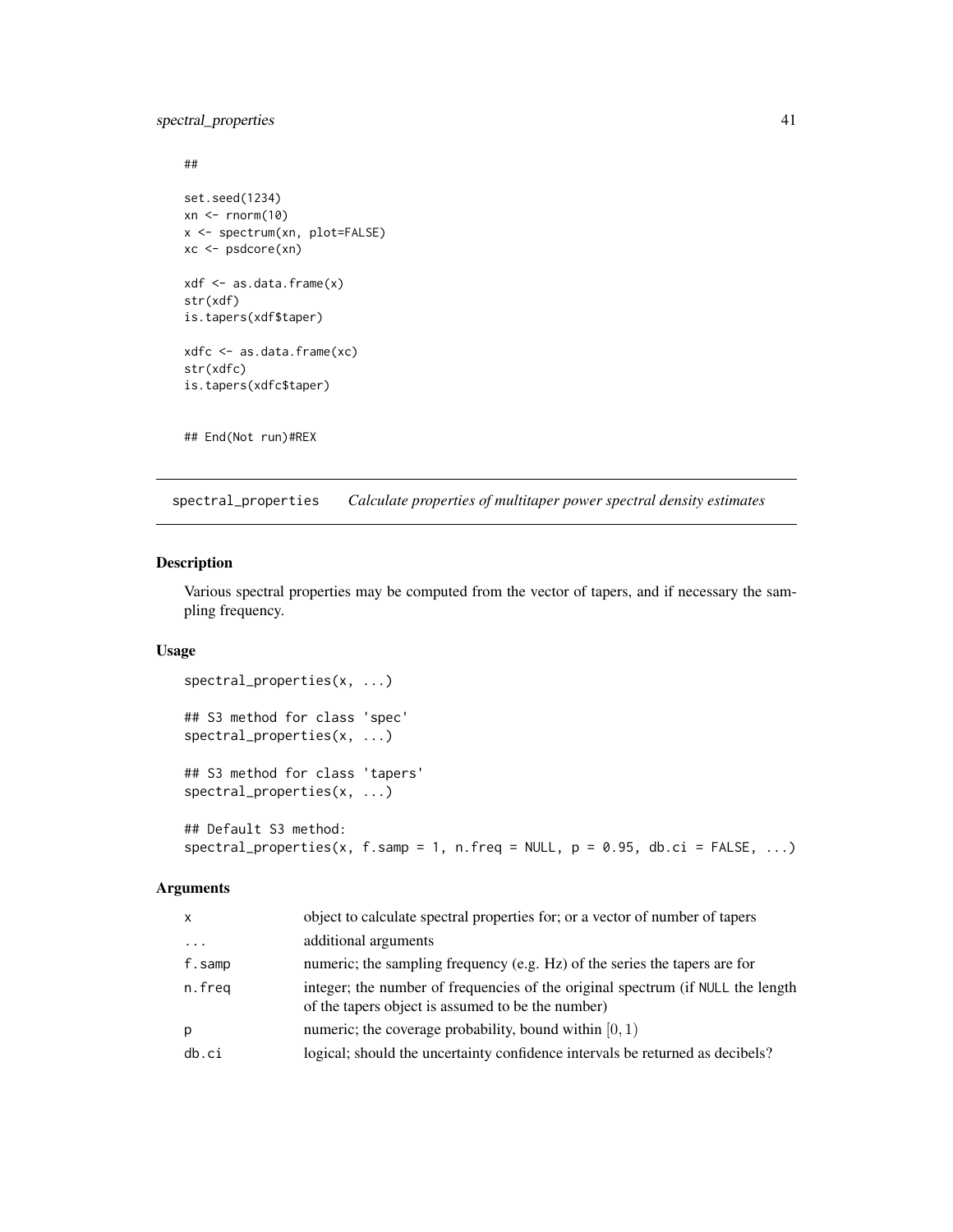#### <span id="page-41-0"></span>Details

Parameter Details:

Uncertainty: See [spec\\_confint](#page-43-1) for details.

**Resolution:** The frequency resolution depends on the number of tapers  $(K)$ , and is found from

$$
\frac{K \cdot f_N}{N_f}
$$

where  $f_N$  is the Nyquist frequency and  $N_f$  is the number of frequencies estimated.

**Degrees of Freedom:** There are two degrees of freedom for each taper  $K$ :

$$
\nu=2K
$$

Bandwidth: The bandwidth of a multitaper estimate depends on the number of tapers. Following Walden et al (1995) the effective bandwidth is  $\approx 2W$  where

$$
W = \frac{K+1}{2N}
$$

and N is the number of terms in the series, which makes  $N \cdot W$  the approximate time-bandwidth product.

# Value

A list with the following properties (and names):

- taper: the number of tapers
- stderr.chi .upper,.lower,.median: results returned from [spec\\_confint](#page-43-1)
- resolution: effective spectral resolution
- dof: degrees of freedom; will be slightly inaccurate for single-taper periodograms
- bw: effective bandwidth of the spectrum

#### Author(s)

A.J. Barbour

#### See Also

[spec\\_confint](#page-43-1), [psd-package](#page-2-1)

```
## Not run: #REX
library(psd)
##
## Spectral properties from the number of tapers used
## (portions extracted from overview vignette)
```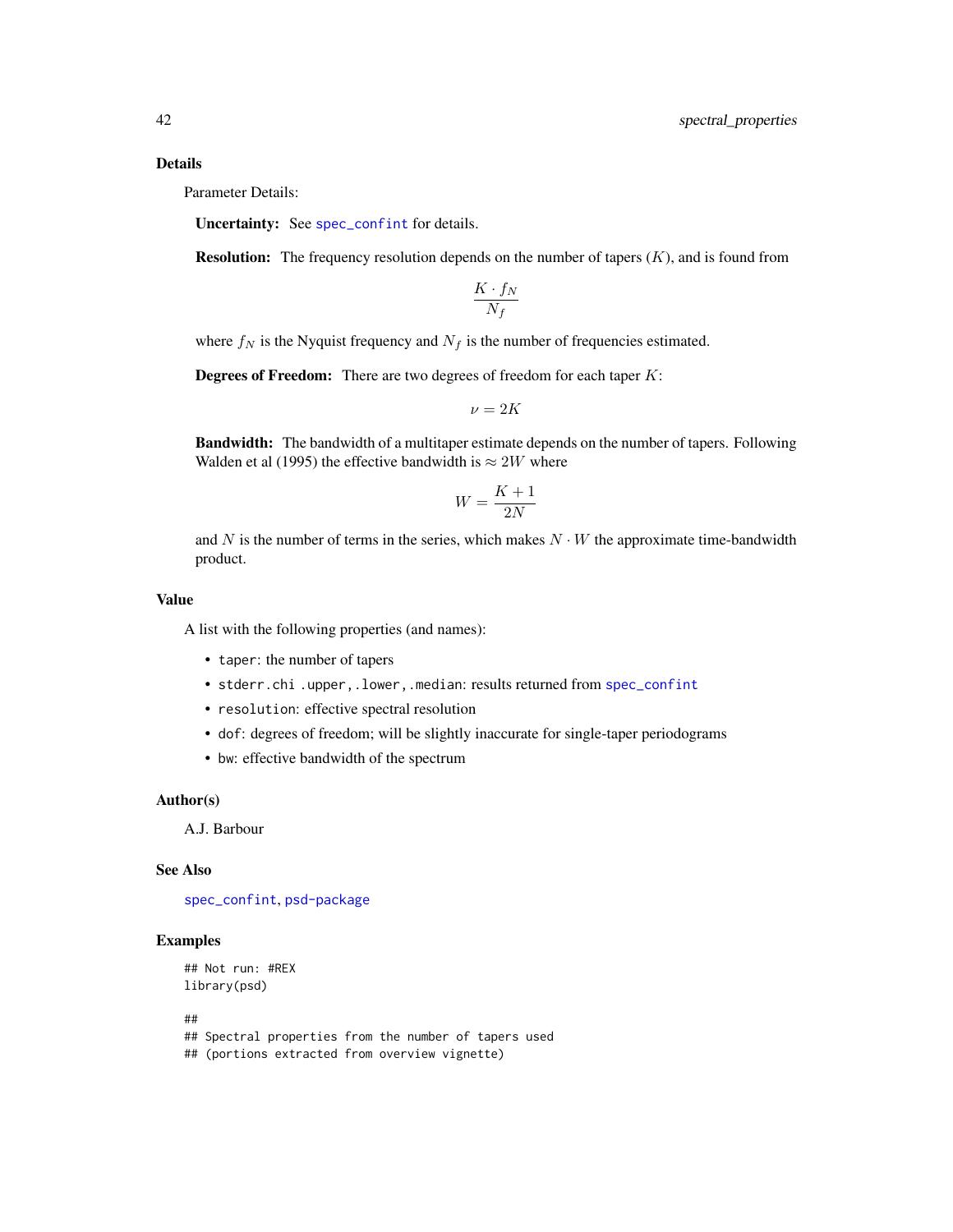```
##
#
# Theoretical uncertainties from Chi^2 distribution
#
sp <- spectral_properties(as.tapers(1:50), p=0.95, db.ci=TRUE)
par(las=1)
plot(stderr.chi.upper ~ taper, sp, type="s",
       ylim=c(-10,20), yaxs="i", xaxs="i",
       xlab=expression("number of tapers ("* nu/2 *")"), ylab="dB",
       main="Spectral uncertainties")
lines(stderr.chi.lower ~ taper, sp, type="s")
lines(stderr.chi.median ~ taper, sp, type="s", lwd=2)
lines(stderr.chi.approx ~ taper, sp, type="s", col="red",lwd=2)
#
# An example using the Project MAGNET dataset
#
data(magnet)
tapinit <- 15 # tapers
dt <- 1 # 1/km
# remove mean/trend (not really necessary but good practice; also, done internally)
ats <- prewhiten(ts(magnet$clean, deltat=dt), plot=FALSE)$prew_lm
# normal and adaptive multitaper spectra
Pspec <- psdcore(ats, dt, tapinit)
Aspec <- pspectrum(ats, dt, tapinit, niter=3, plot=FALSE)
# calculate spectral properties
spp <- spectral_properties(Pspec$taper, db.ci=TRUE)
spa <- spectral_properties(Aspec$taper, db.ci=TRUE)
# function to create polygon data, and create them
pspp <- create_poly(Pspec$freq, dB(Pspec$spec), spp$stderr.chi.approx)
psppu <- create_poly(Pspec$freq, dB(Pspec$spec), spp$stderr.chi.upper)
pspa <- create_poly(Aspec$freq, dB(Aspec$spec), spa$stderr.chi.approx)
pspau <- create_poly(Aspec$freq, dB(Aspec$spec), spa$stderr.chi.upper)
##
## Project MAGNET uncertainties
##
plot(c(0,0.5),c(-8,35),col="white",
       main="Project MAGNET Spectral Uncertainty (p > 0.95)",
       ylab="", xlab="spatial frequency, 1/km", yaxt="n", frame.plot=FALSE)
lines(c(2,1,1,2)*0.01,c(5,5,8.01,8.01)-8)
text(.05, -1.4, "3.01 dB")
polygon(psppu$xx, (psppu$yy), col="light grey", border="black", lwd=0.5)
polygon(pspp$xx, (pspp$yy), col="dark grey", border=NA)
text(0.15, 6, "With adaptive\ntaper refinement", cex=1.2)
polygon(pspau$xx, (pspau$yy)-10, col="light grey", border="black", lwd=0.5)
polygon(pspa$xx, (pspa$yy)-10, col="dark grey", border=NA)
text(0.35, 22, "Uniform tapering", cex=1.2)
```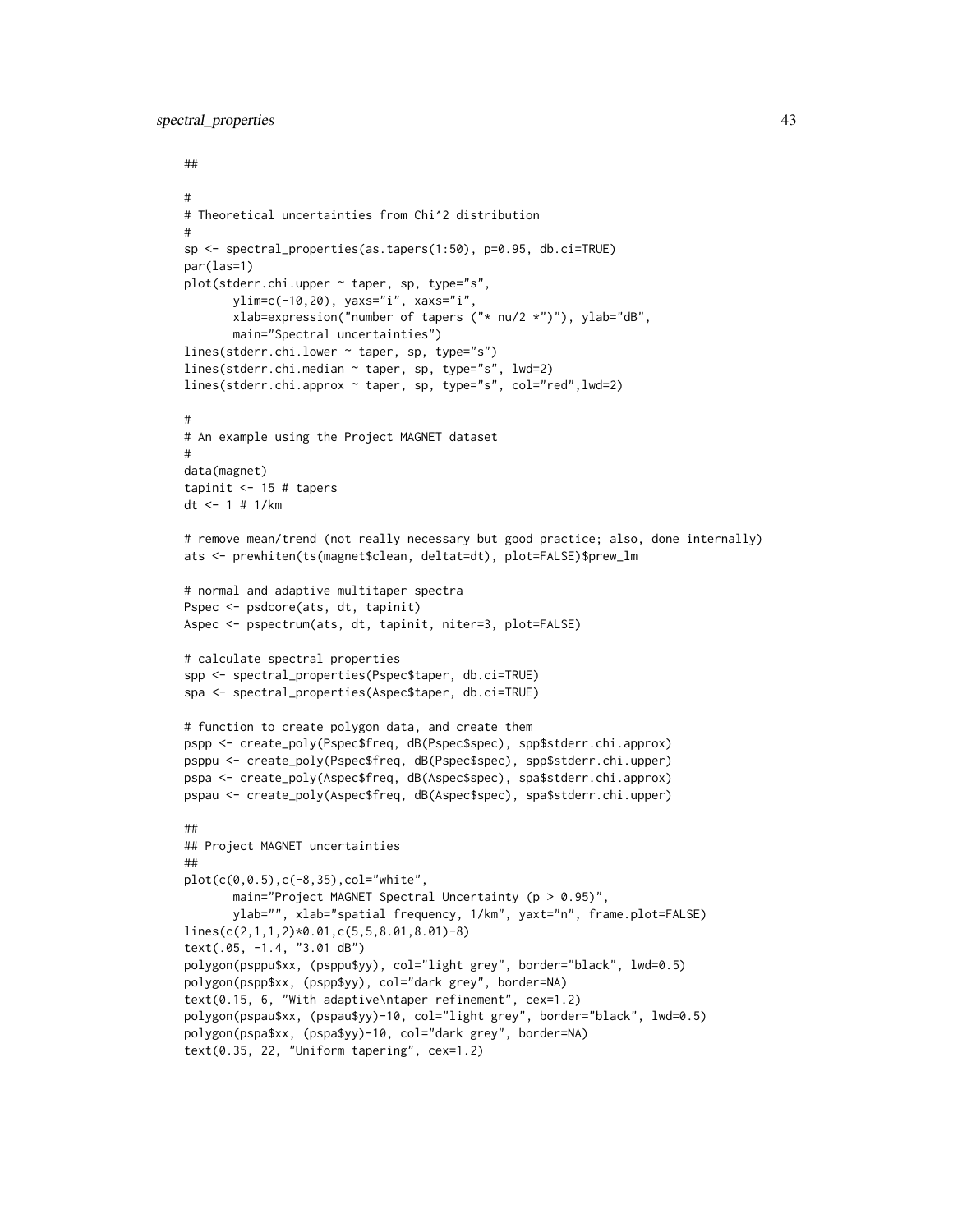```
##
## Project MAGNET resolution
##
frq <- Aspec$freq
relp <- dB(1/spa$resolution)
par(las=1)
plot(frq, relp,
     col="light grey",
    ylim=dB(c(1,5)),
     type="h", xaxs="i", yaxs="i",
     ylab="dB", xlab="frequency, 1/km",
     main="Project MAGNET Spectral Resolution and Uncertainty")
lines(frq, relp)
lines(frq, spp$stderr.chi.upper+relp, lwd=1.5, lty=3)
lines(frq, spa$stderr.chi.upper+relp, lwd=3, lty=2)
abline(h=dB(sqrt(vardiff(Aspec$spec))), lwd=1.5, lty=2, col="red")
##
```
## End(Not run)#REX

<span id="page-43-1"></span>spec\_confint *Confidence intervals for multitaper power spectral density estimates*

# Description

Confidence intervals for multitaper power spectral density estimates

#### Usage

```
spec_confint(x, ...)
## S3 method for class 'spec'
spec_confint(x, ...)
## S3 method for class 'tapers'
spec_confint(x, ...)
## Default S3 method:
spec_confint(x, ...)
.spec_confint(dof, p = 0.95, as.db = FALSE, ...)
```
#### Arguments

| $\boldsymbol{\mathsf{x}}$ | object to calculate spectral properties |
|---------------------------|-----------------------------------------|
| $\cdots$                  | additional arguments                    |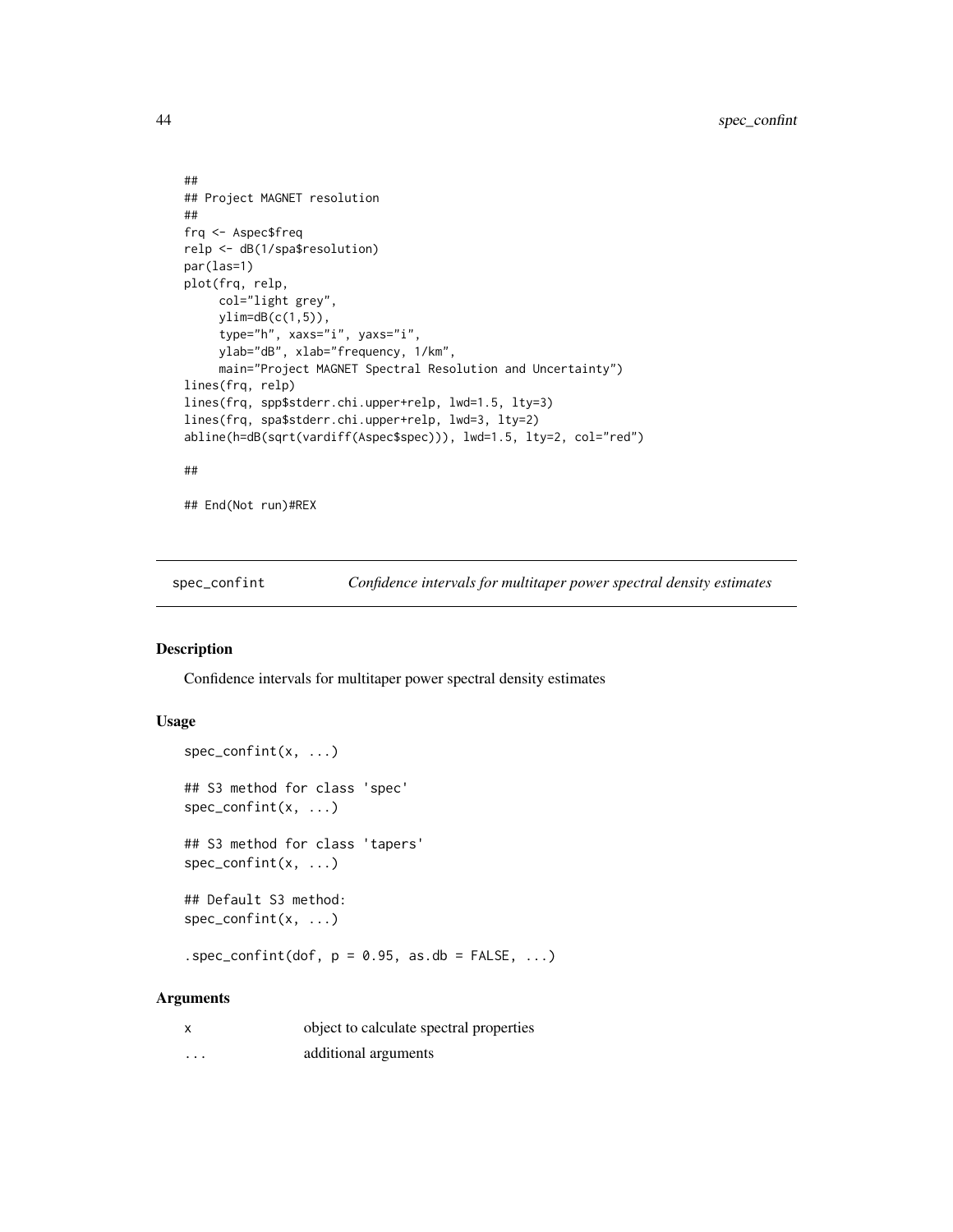<span id="page-44-0"></span>

| dof   | numeric; the degrees of freedom $\nu$                      |
|-------|------------------------------------------------------------|
| Ŋ     | numeric; the coverage probability p, bound within $[0, 1)$ |
| as.db | logical; should the values be returned as decibels?        |

#### Details

The errors are estimated from the number of degrees of freedom  $\nu$  by evaluating the  $\chi^2_{p,\nu}(\nu,\nu)$ distribution for an optional coverage probability p (defaulting to  $p = 0.95$ ). Additionally, the  $p = 0.5$  values and an approximation from  $1/\sqrt{\nu - 1}$  are returned.

A more sophisticated (and complicated) approach would be to estimate via jack-knifing (Prieto et al 2007), but this is not yet made available.

Additive uncertainties  $\delta S$  are returned, such that the spectrum with confidence interval is  $S \pm \delta S$ .

#### Value

A data.frame with the following properties (and names):

- lower: Based on upper tail probabilities  $(p)$
- upper: Based on lower tail probabilities  $(1 p)$
- median: Based on lower tail probabilities ( $p = 0.5$ )
- approx: Approximation based on  $1/\sqrt{(\nu-1)}$ .

#### Author(s)

A.J. Barbour; some code modified from the spec.ci function inside stats::plot.spec

#### See Also

[spectral\\_properties](#page-40-1), [psd-package](#page-2-1), stats::plot.spec, [dB](#page-24-1)

```
## Not run: #REX
library(psd)
##
## Confidence intervals from taper numbers
##
sp <- spectral_properties(as.tapers(1:50), p=0.95, db.ci=TRUE)
# standard errors as a function of tapers
par(las=1)
plot(stderr.chi.upper ~ taper, sp, type="s",
       ylim=c(-10,20), yaxs="i", xaxs="i",
       xlab=expression("number of tapers ("* nu/2 *")"), ylab="dB",
       main="Spectral uncertainties")
mtext("(additive factor)", line=.3)
lines(stderr.chi.lower ~ taper, sp, type="s")
```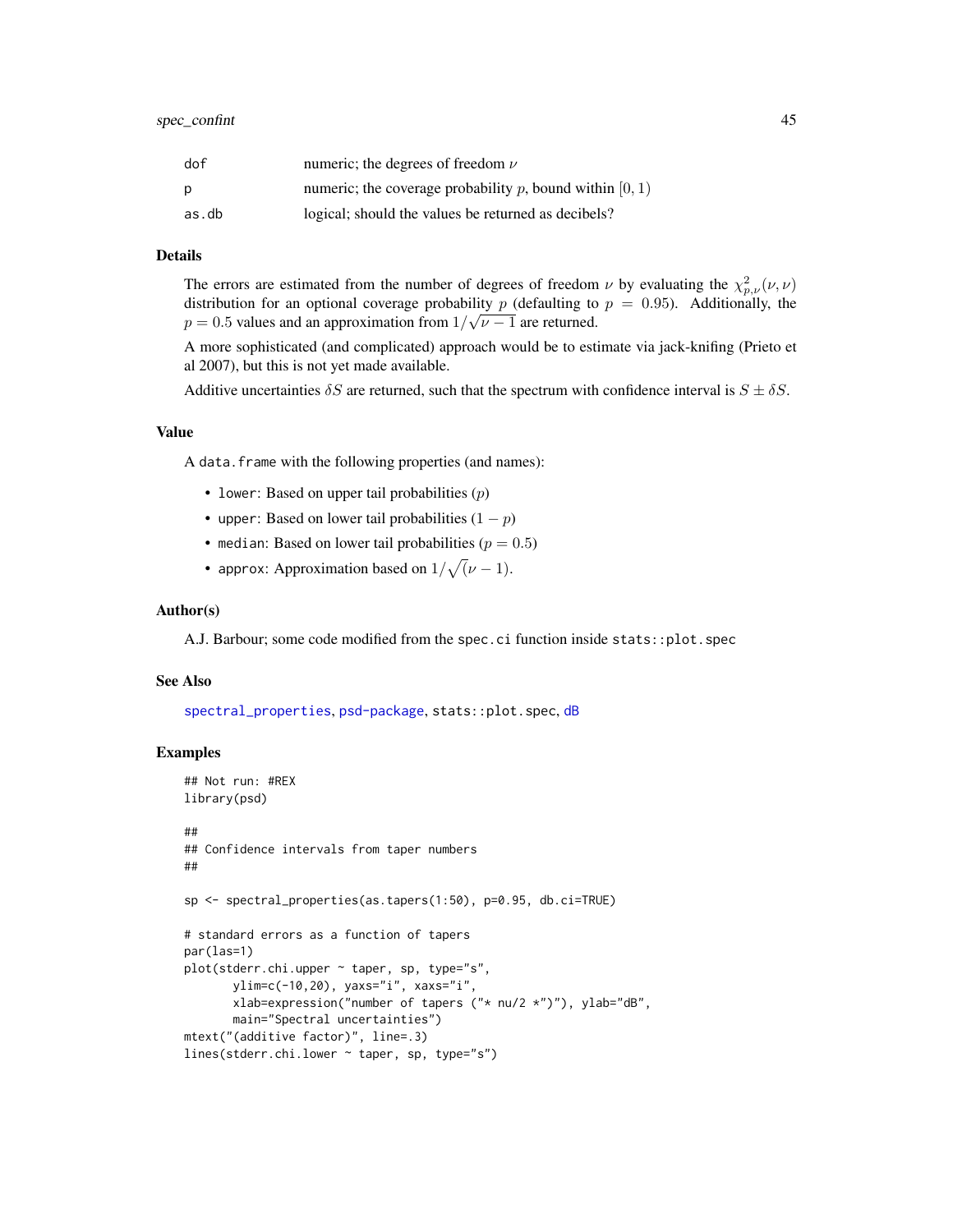```
lines(stderr.chi.median ~ taper, sp, type="s", lwd=2)
lines(stderr.chi.approx ~ taper, sp, type="s", col="red",lwd=2)
# indicate K needed to reach 3 dB wide confidence interval (p=.95)
abline(v=33, lty=3)
legend("topright",
       c(expression("Based on "* chi^2 *"(p,"*nu*") and (1-p,"*nu*")"),
          expression(" " * chi^2 * " (p=0.5," *nu*")","approximation"),
       lwd=c(1,3,3),col=c("black","black","red"),
       bg="grey98")
```
## End(Not run)#REX

<span id="page-45-1"></span>

| splineGrad | Numerical derivatives of a series based on its smooth-spline represen- |
|------------|------------------------------------------------------------------------|
|            | <i>tation</i>                                                          |

#### Description

This computes the numerical derivatives of a spline representation of the input series; differentiation of spline curves is numerically efficient.

#### Usage

```
splineGrad(dseq, dsig, ...)
## Default S3 method:
splineGrad(dseq, dsig, plot.derivs = FALSE, ...)
```
# Arguments

| dseg        | numeric; a vector of positions for dsig.                            |
|-------------|---------------------------------------------------------------------|
| dsig        | numeric; a vector of values (which will have a spline fit to them). |
| $\cdot$     | additional arguments passed to smooth. spline                       |
| plot.derivs | logical; should the derivatives be plotted?                         |

# Details

With smoothing, the numerical instability for "noisy" data can be drastically reduced, since spline curves are inherently (at least) twice differentiable.

#### Value

A matrix with columns representing  $x, f(x), f'(x), f''(x)$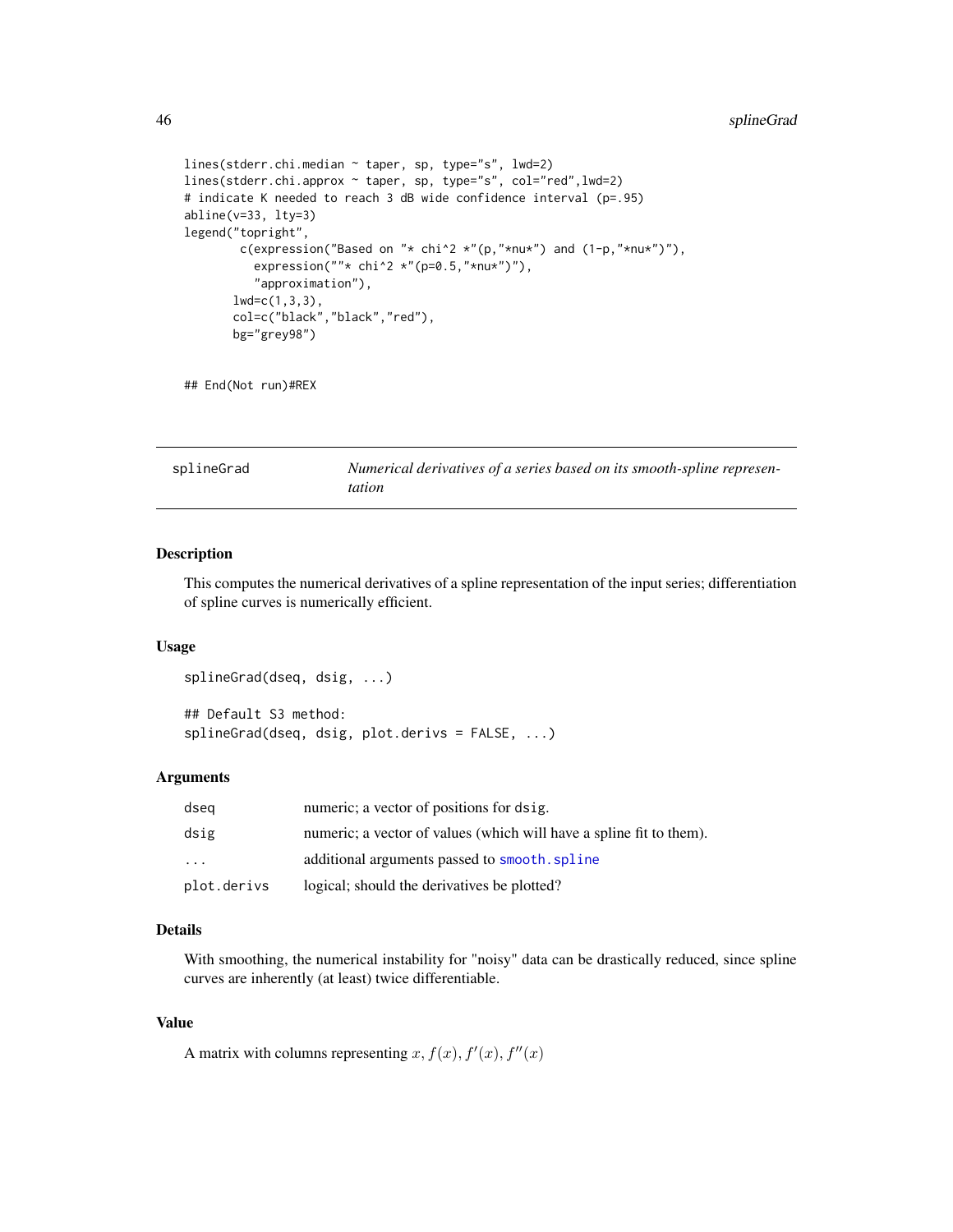<span id="page-46-0"></span>tapers-constraints 47

#### Author(s)

A.J. Barbour

#### See Also

[smooth.spline](#page-0-0), [constrain\\_tapers](#page-46-1)

#### Examples

```
## Not run: #REX
library(psd)
##
## Spline gradient
##
set.seed(1234)
x \le - seq(0,5*pi,by=pi/64)
y \leq -\cos(x) #**2
splineGrad(x, y, TRUE)
# unfortunately, the presence of
# noise will affect numerical derivatives
y \leftarrow y + \text{rnorm}(\text{length}(y), \text{ sd} = .1)splineGrad(x, y, TRUE)
# so change the smoothing used in smooth.spline
splineGrad(x, y, TRUE, spar=0.2)
splineGrad(x, y, TRUE, spar=0.6)
splineGrad(x, y, TRUE, spar=1.0)
## End(Not run)#REX
```
tapers-constraints *Taper constraint methods*

#### <span id="page-46-1"></span>Description

In the Riedel-Sidorenko recipe, the number of optimal tapers at each frequency is strongly dependent on the first and second derivatives of the spectrum. It is crucial to enforce constraints on the number of actual tapers applied; this is because the derivatives of "noisy" series can be bogus.

[constrain\\_tapers](#page-46-1) refines the number of tapers at each frequency.

[minspan](#page-46-1) sets bounds on the number of tapers at each frequency.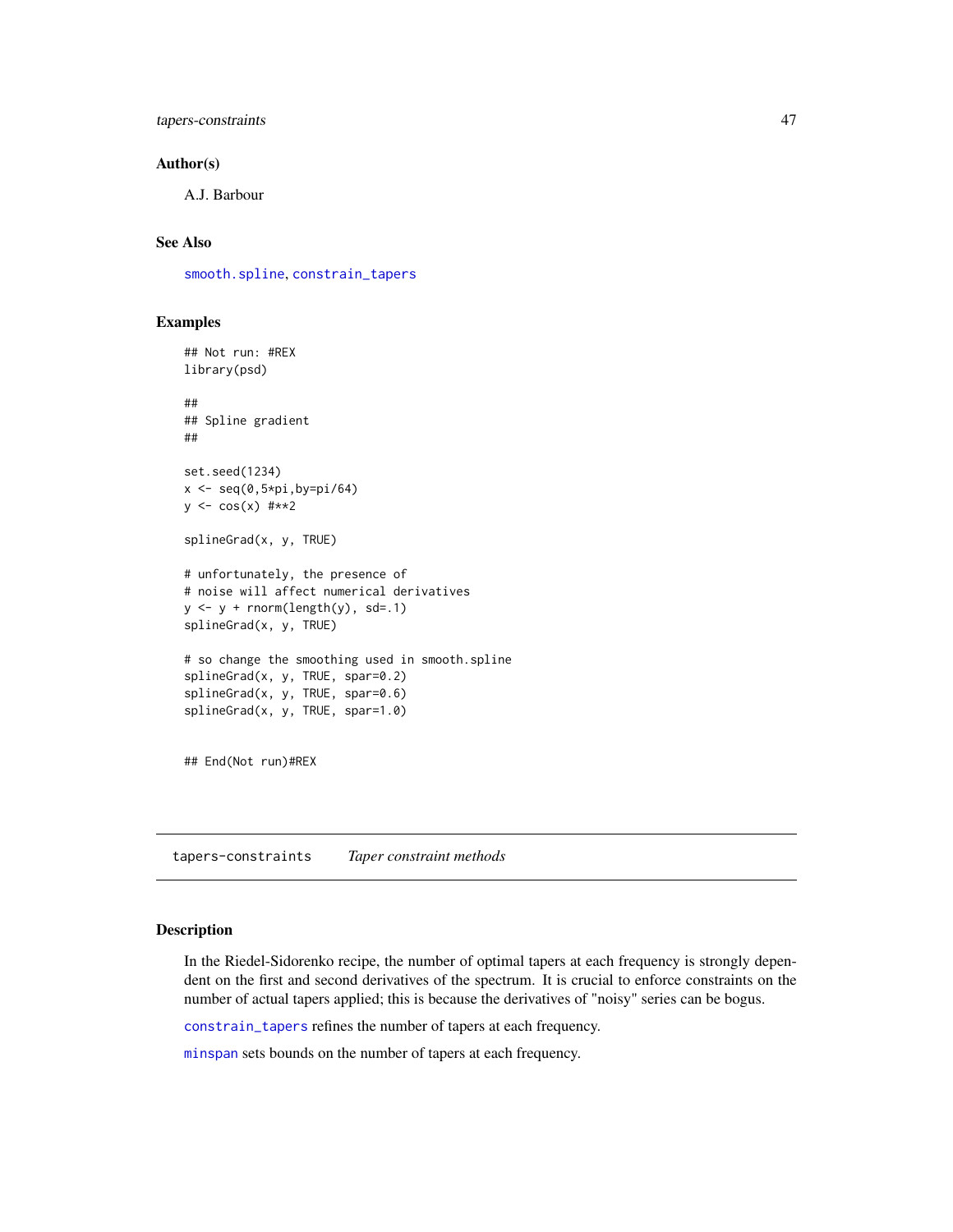#### Usage

```
constrain_tapers(tapvec, ...)
## S3 method for class 'tapers'
constrain_tapers(tapvec, ...)
## Default S3 method:
constrain_tapers(
  tapvec,
  tapseq = NULL,
  constraint.method = c("simple.slope", "loess.smooth", "none"),
  verbose = TRUE,
  ...
\mathcal{L}minspan(tapvec, ...)
## S3 method for class 'tapers'
minspan(tapvec, ...)
## Default S3 method:
minspan(tapvec, Kmin = NULL, Kmax = NULL, ...)
```
#### Arguments

| tapvec            | integer or 'tapers' object; the number of tapers at each frequency                                         |
|-------------------|------------------------------------------------------------------------------------------------------------|
|                   | optional arguments                                                                                         |
| tapseq            | numeric; positions or frequencies – necessary for smoother methods                                         |
| constraint.method |                                                                                                            |
|                   | character; method to use for constraints on tapers numbers                                                 |
| verbose           | logical; should warnings and messages be given?                                                            |
| Kmin              | numeric; the minimum to set; default is 1                                                                  |
| Kmax              | numeric; the maximum to set; default is the minimum of either (7/5 max value),<br>or $(1/2$ series length) |

# Details

The method by which [constrain\\_tapers](#page-46-1) refines tapers is set with the constraint.method argument:

- 'simple.slope' use [ctap\\_simple](#page-51-1)
- 'loess.smooth' uses [ctap\\_loess](#page-5-2)
- 'none' returns unbounded tapers.

[minspan](#page-46-1) bounds the number of tapers to within the minimum of either the maximum number of tapers found in the object, or the half-length of the series, which is necessary because it would be nonsense to have more tapers than the length of the series.

<span id="page-47-0"></span>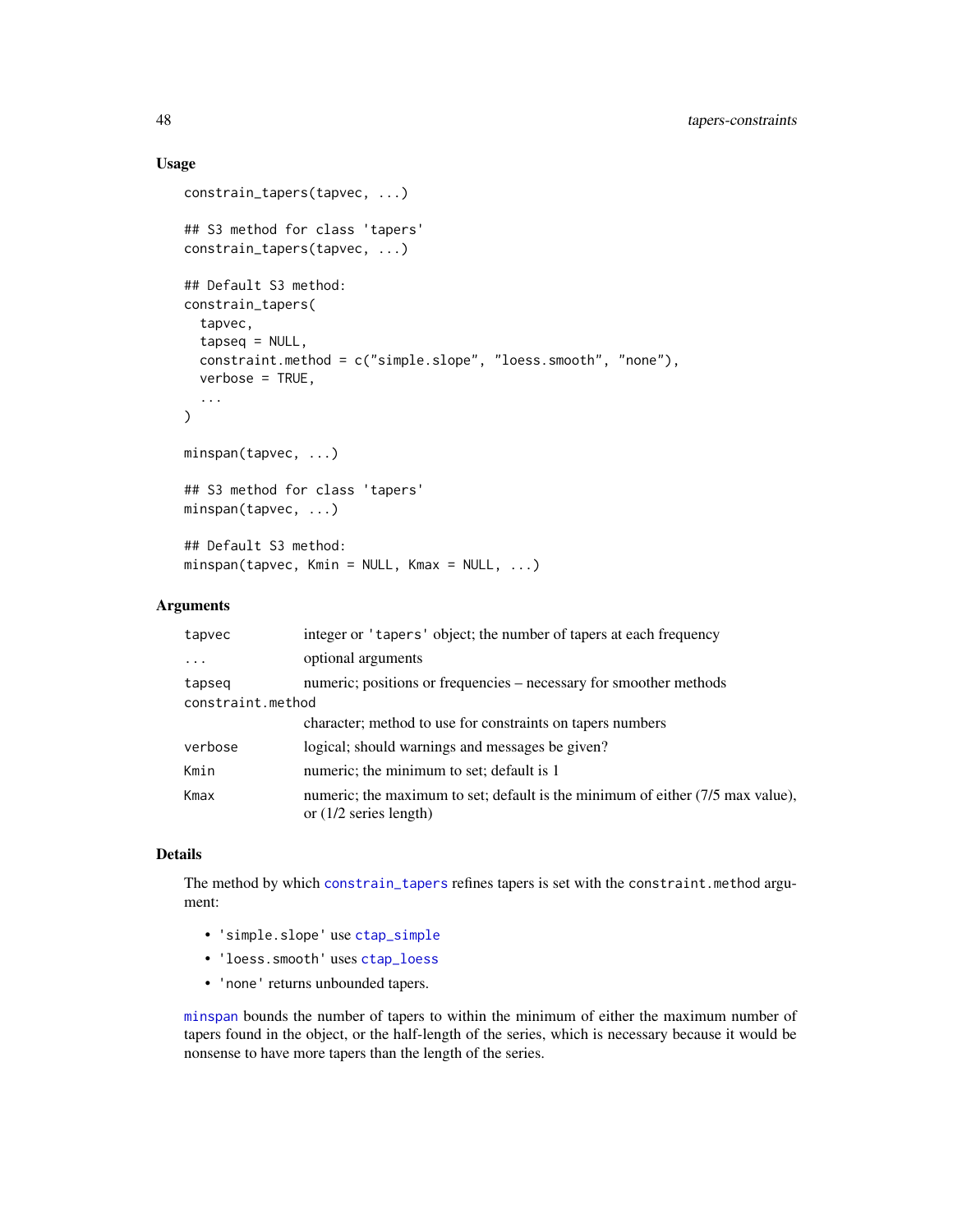#### <span id="page-48-0"></span>tapers-constraints 49

Details of the constraint methods:

# via first differencing (the default):

[ctap\\_simple](#page-51-1) is the preferred constraint method. The algorithm uses first-differencing to modify the number of tapers in the previous position. Effectively, the constraint is based on a causal, 1storder Finite Impulse-response Filter (FIR) which makes the method sensitive to rapid changes in the number of tapers; naturally, smoother spectra tend to produce less fluctuation in taper numbers, which makes this well suited for adaptive processing.

This produces, generally, the most stable results, meaning repeatedly running the constraint will not change values other than on the first execution; the same cannot be said for the other methods, which are also considerably more expensive to use.

#### via LOESS smoothing:

[ctap\\_loess](#page-5-2) uses [loess](#page-0-0) to smooth the taper vector; is can be very slow thanks to quadratic scaling.

#### Value

[constrain\\_tapers](#page-46-1): an object with class 'tapers'; [minspan](#page-46-1): a vector

# Warning

[ctap\\_loess](#page-5-2) results tend to be strongly dependent on the tuning parameters given to loess (for obvious reasons); hence, some effort should be given to understand their effect, and/or re-tuning them if needed.

#### Author(s)

A.J. Barbour and R.L. Parker

### See Also

[riedsid](#page-35-1), [ctap\\_simple](#page-51-1), [ctap\\_loess](#page-5-2), [tapers](#page-3-2)

```
## Not run: #REX
library(psd)
##
## Taper constraint procedures
##
data(magnet)
X <- magnet$clean
##
## spectrum
PSD <- psdcore(X, ntaper=10, refresh=TRUE)
```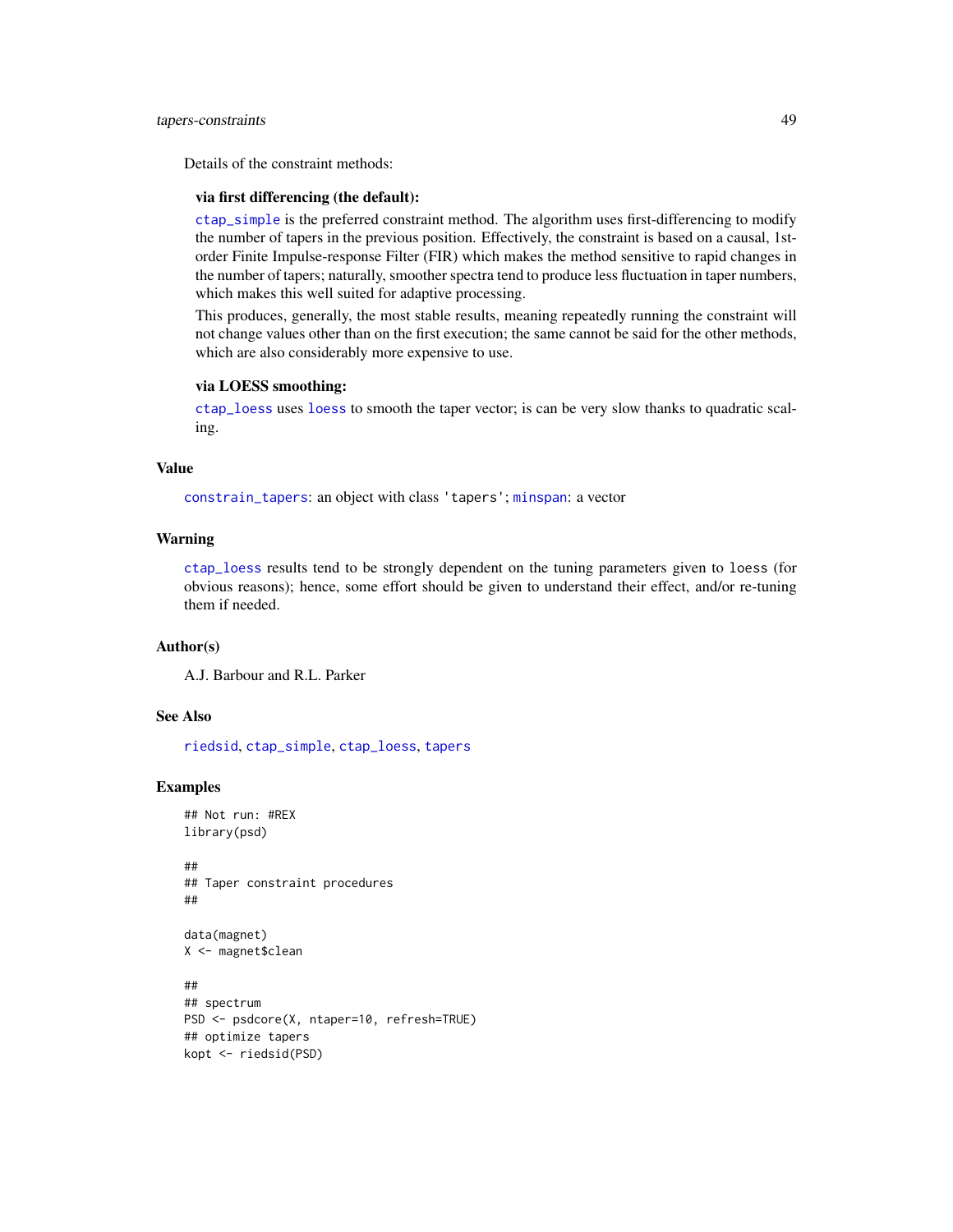```
kopt.loess <- riedsid(PSD, c.method="loess.smooth")
# the preferred function:
kopt2 <- riedsid2(PSD)
#
plot(as.tapers(kopt2), ylim =c(0, 60))
lines(as.tapers(kopt.loess), col='black')
lines(as.tapers(kopt), col='black', lwd=2)
##
## To compare all the methods at once:
demo("ctap")
```
## End(Not run)#REX

tapers-methods *Generic methods for objects with class* 'tapers'

#### Description

Generic methods for objects with class 'tapers'

#### Usage

```
## S3 method for class 'tapers'
as.data.frame(x, ...)
data.frame.tapers(x, ...)
## S3 method for class 'tapers'
print(x, \ldots)## S3 method for class 'tapers'
summary(object, ...)
## S3 method for class 'summary.tapers'
print(x, \ldots)## S3 method for class 'tapers'
lines(x, lwd = 1.8, col = "red", ...)## S3 method for class 'tapers'
points(x, pch = "_", cex = 1, ...)
## S3 method for class 'tapers'
plot(
  x,
 xi = NULL,
```
<span id="page-49-0"></span>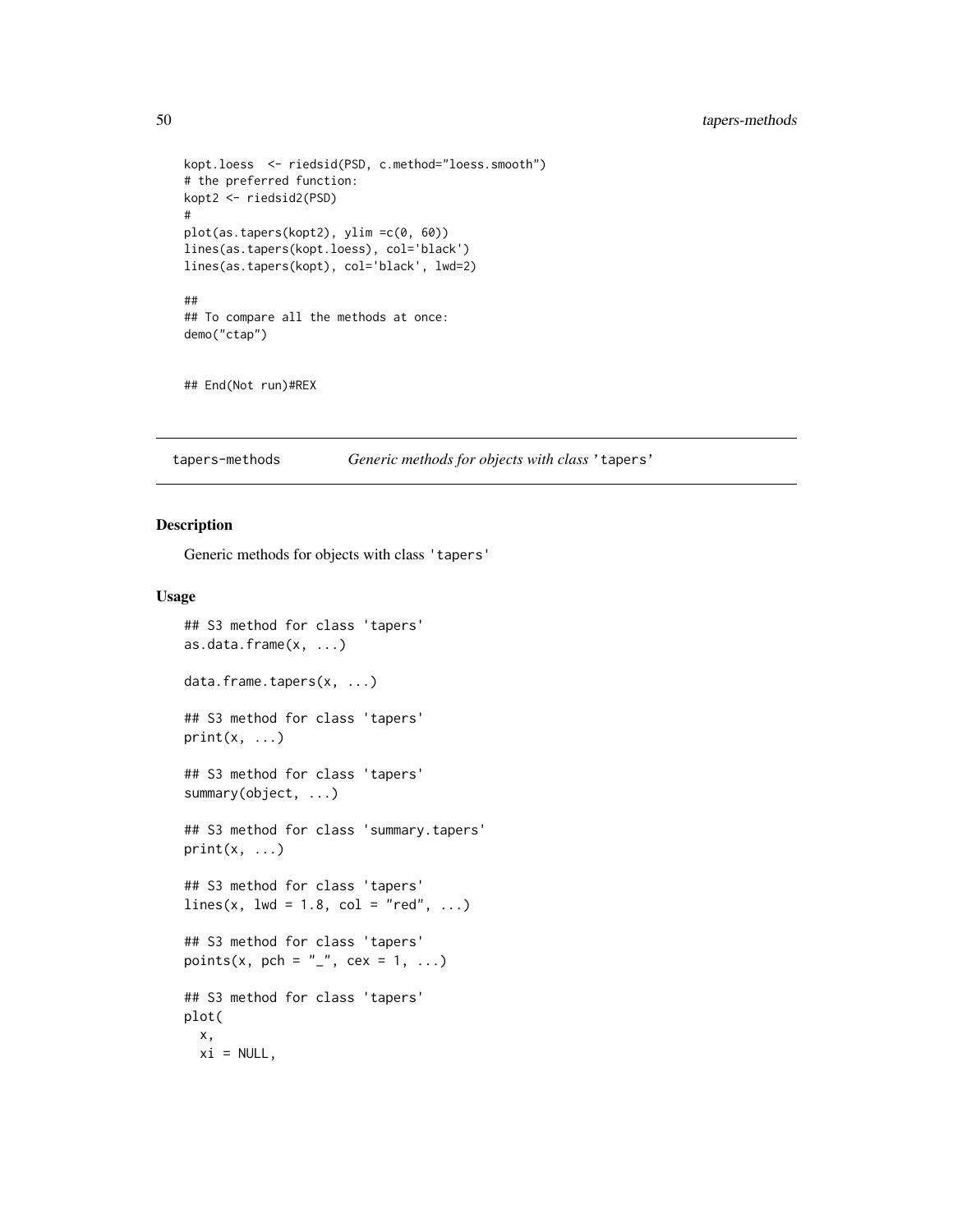# <span id="page-50-0"></span>tapers-methods 51

```
color.pal = c("Blues", "Spectral"),
 ylim = NULL,
 hv.lines = FALSE,
 log.y = FALSE,xlab = "taper index",
 ylab = "number of tapers",
  ...
\mathcal{L}
```
# Arguments

| x          | tapers object                                                              |
|------------|----------------------------------------------------------------------------|
| $\cdots$   | optional arguments                                                         |
| object     | tapers object                                                              |
| lwd        | line width (default is 1.8)                                                |
| col        | color of line (default is "red")                                           |
| pch        | point character (default is "")                                            |
| cex        | point size (default is 1)                                                  |
| хi         | optional vector for indices of x                                           |
| color.pal  | color palette to use (choices are: "Blues", "Spectral")                    |
| ylim       | optional limits for y-axis                                                 |
| hv.lines   | logical; should horizontal (log2) and vertical reference lines be plotted? |
| log.y      | logical; should the vertical scale be logarithmic?                         |
| xlab, ylab | character; labels for plot axes                                            |

# Value

plot returns a list with names: line.colors (hex values)

# Author(s)

A.J. Barbour

# See Also

[as.tapers](#page-3-1), [constrain\\_tapers](#page-46-1)

```
##
tap <- as.tapers(c(1:49,50:0)+rnorm(1e2))
print(tap)
print(summary(tap))
plot(tap)
# no arithmetic methods
tap <- as.tapers(tap/2)
lines(tap)
```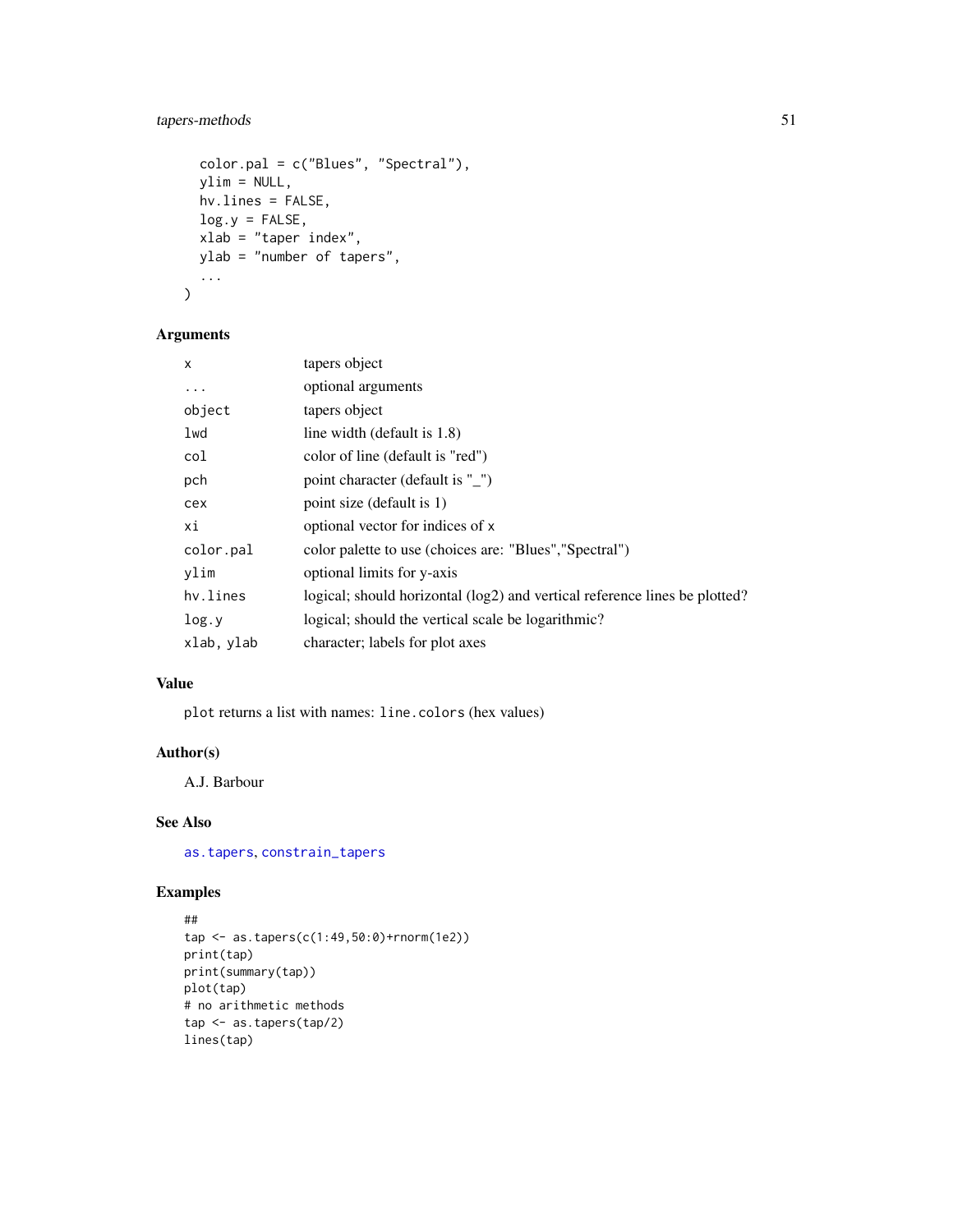<span id="page-51-0"></span>tapers-refinement *Taper constraints using simple derivatives*

#### <span id="page-51-1"></span>Description

Taper constraints using simple derivatives

#### Usage

```
ctap_simple(tapvec, ...)
## S3 method for class 'tapers'
ctap_simple(tapvec, ...)
## Default S3 method:
ctap_simple(tapvec, maxslope = 1L, ...)
```
# Arguments

| tapvec                  | integer or 'tapers' object; the number of tapers at each frequency |
|-------------------------|--------------------------------------------------------------------|
| $\cdot$ $\cdot$ $\cdot$ | optional arguments                                                 |
| maxslope                | integer; constrain based on this maximum first difference          |

#### Author(s)

A.J. Barbour

# See Also

[constrain\\_tapers](#page-46-1), [ctap\\_loess](#page-5-2)

```
# generate some random taper series and constrain them based on slopes
set.seed(1237)
n < -11x \leftarrow \text{seq\_len}(n)xn \leftarrow round(runif(n,1,n))xnf <- ctap_simple(xn, 0) # flattens out
xnc \le ctap_simple(xn, 1) # no change, already only slopes = 1
try(all.equal(xnc, xn))
xnc2 <- ctap_simple(xn, 2) # slopes = 2 only
plot(xn, type='b', pch=16, ylim=c(0,12))
grid()
abline(a=0,b=1, col='red', lty=3); abline(a=0,b=2, col='blue', lty=3)
```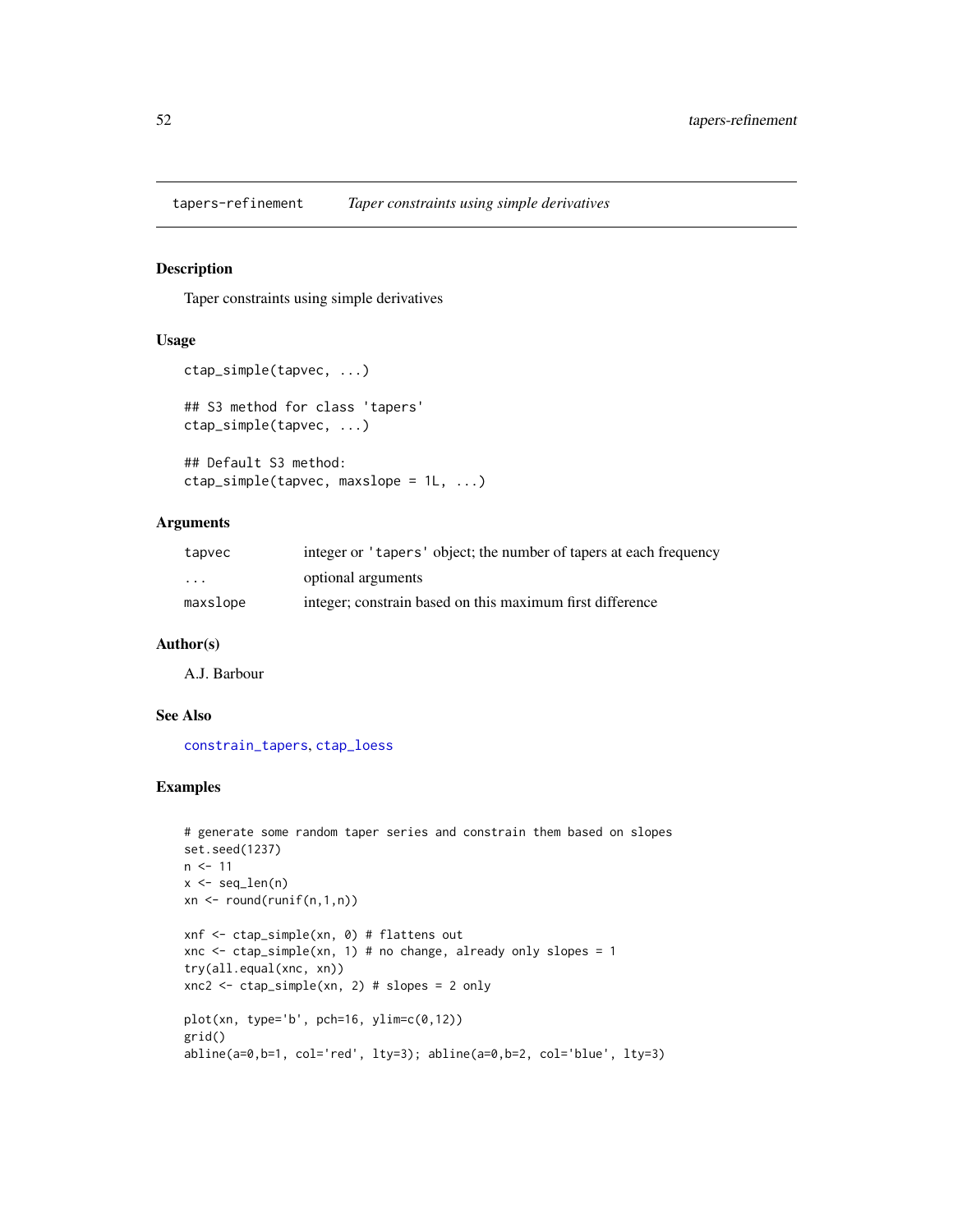#### <span id="page-52-0"></span>Tohoku 53

```
lines(xnf, type='b', col='green')
lines(xnc, type='b', col='red')
lines(xnc2, type='b', col='blue')
lines(0.2+as.vector(psd::ctap_simple(psd::as.tapers(xn))), type='b', pch=".", col='salmon')
# more examples:
```
<span id="page-52-1"></span>

Tohoku *Observations of teleseismic strains from the 2011 Tohoku earthquake.*

#### Description

The  $M_w$ 9 Tohoku earthquake happened on March 11, 2011. The seismic waves were recorded at stations across the globe, including by borehole strainmeters in the Network of the Americas (NOTA), which was previously known as the Plate Boundary Observatory (PBO) network.

#### Format

A dataframe with 16000 observations on the following 15 variables.

Dts The original datetime string, in UTC.

areal Areal strains

areal.tide Tidal correction to the areal strains.

areal.baro Barometric correction to the areal strains.

gamma1 Engineering differential extensional strain:  $\gamma_1$ 

gamma1.tide Tidal correction for the  $\gamma_1$  strains.

gamma1.baro Barometric pressure correction to the  $\gamma_1$  strains.

gamma2 Engineering shear strain:  $\gamma_2$ .

gamma2.tide Tidal correction for the  $\gamma_2$  strains.

gamma2.baro Barometric pressure correction to the  $\gamma_2$  strains.

pressure.atm Atmospheric pressure.

pressure.pore Pore-fluid pressure.

Dt The Dts information converted to POSIX datetime.

Origin.secs The number of seconds relative to the earthquake-origin time.

epoch Classification based on predicted P-wave arrival: preseismic or seismic.

and 2 attributes:

units A list of strings regarding the units of various physical quantities given here.

iasp A list of source and station characteristics, including the the origin time, predicted traveltimes for P and S waves, and the geodetic information used in the traveltime calculation.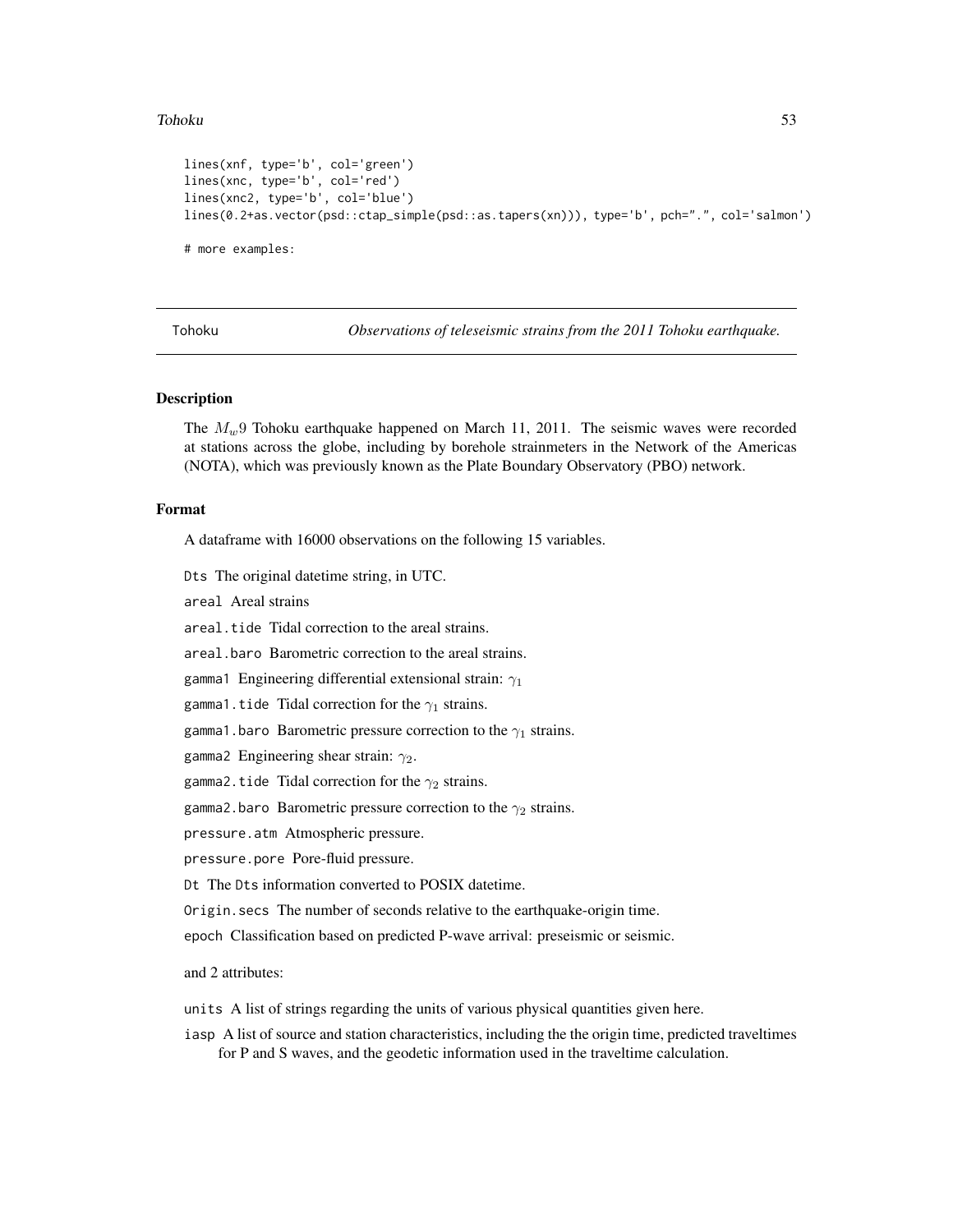# <span id="page-53-0"></span>Details

These data are for station B084, which is located approximately 8500 km away from the epicenter. Because this distance is large, the seismic waves didn't arrive at this station for more than 700 seconds after the origin time. So there is a record of pre-seismic noise included, the timeseries extends 6784 seconds prior to the origin time, and 9215 seconds after.

The data are classified with the "epoch" variable, which separates the series into pre-seismic and seismic data; this is defined relative to the predicted P-wave arrival time from a traveltime model.

The original dataset contained NA values, which were imputed using zoo::na.locf, which fills NA with the last previous observation.

# Source

High frequency strain data archive:

[http://borehole.unavco.org/bsm/earthquakes/NeartheEastCoastofHonshuJapan\\_20110311/](http://borehole.unavco.org/bsm/earthquakes/NeartheEastCoastofHonshuJapan_20110311/)

#### References

USGS summary page:

[https://earthquake.usgs.gov/earthquakes/eventpage/official20110311054624120\\_30/executive](https://earthquake.usgs.gov/earthquakes/eventpage/official20110311054624120_30/executive)

# See Also

[pspectrum](#page-30-1), [hfsnm](#page-7-1), [magnet](#page-8-1)

TauP.R for an R-implementation of the traveltime calculations

#### Examples

data(Tohoku) str(Tohoku)

wipp30 *Water levels from borehole WIPP30*

# **Description**

Observed water levels and barometric pressure from well WIPP30 (WIPP: Waste Isolation Pilot Plant)

#### Format

A matrix with 13413 rows following 4 variables.

time Time (hours)

wl Water levels (psi)

baro Barometric pressure (psi)

et Earth tide gravity potential (nanometers/second^2)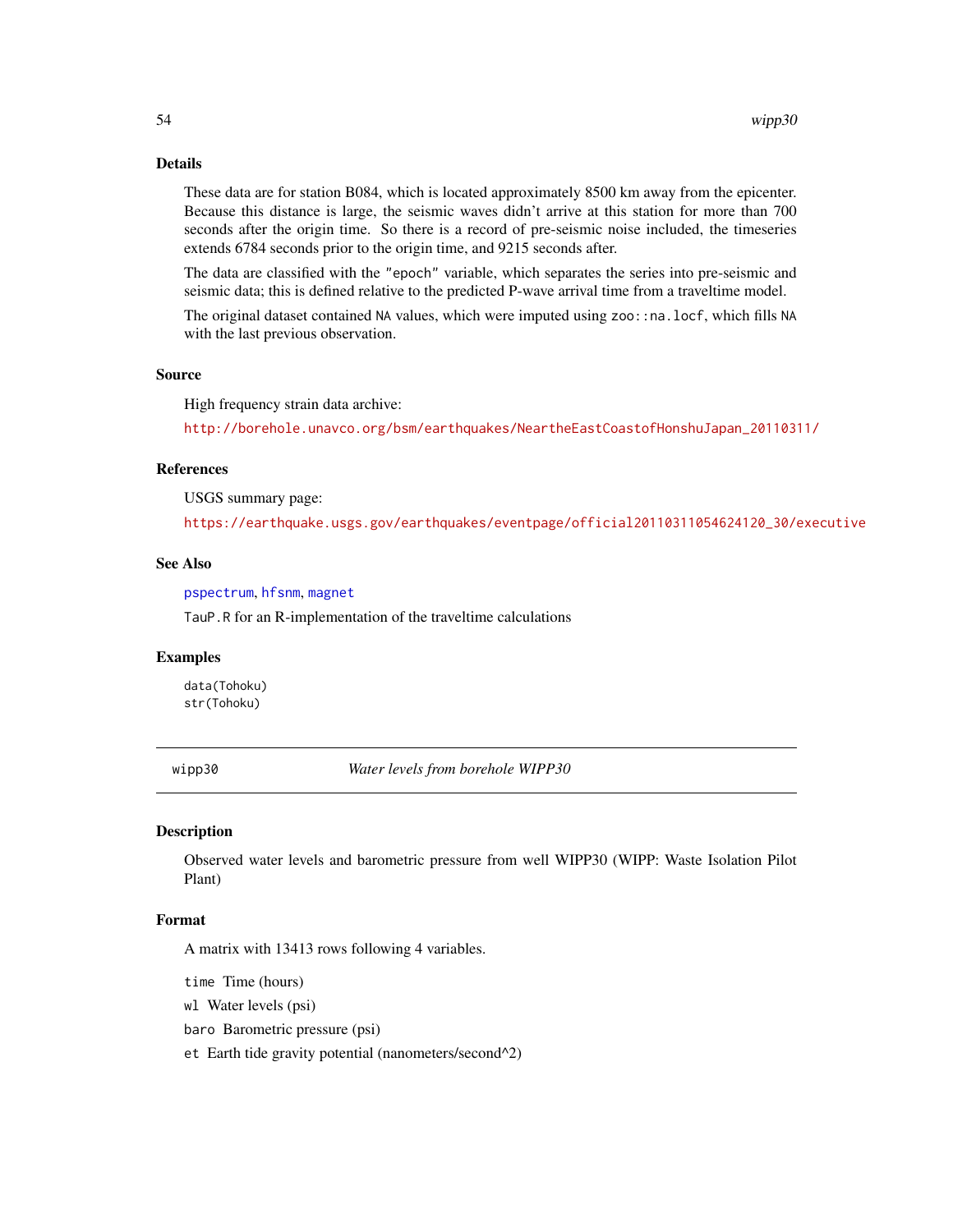#### <span id="page-54-0"></span>wipp30 55

# Details

This is the dataset used in the multivariate PSD vignette

# Source

BETCO page: <http://www.hydrology.uga.edu/rasmussen/betco/>

# References

Toll, N.J., Rasmussen, T.C., (2007), Removal of Barometric Pressure Effects and Earth Tides from Observed Water Levels. *Ground Water*, 45, 101–105, doi: 10.1111/j.1745-6584.2006.00254.x

# See Also

[pspectrum](#page-30-1)

# Examples

data(wipp30) summary(wipp30)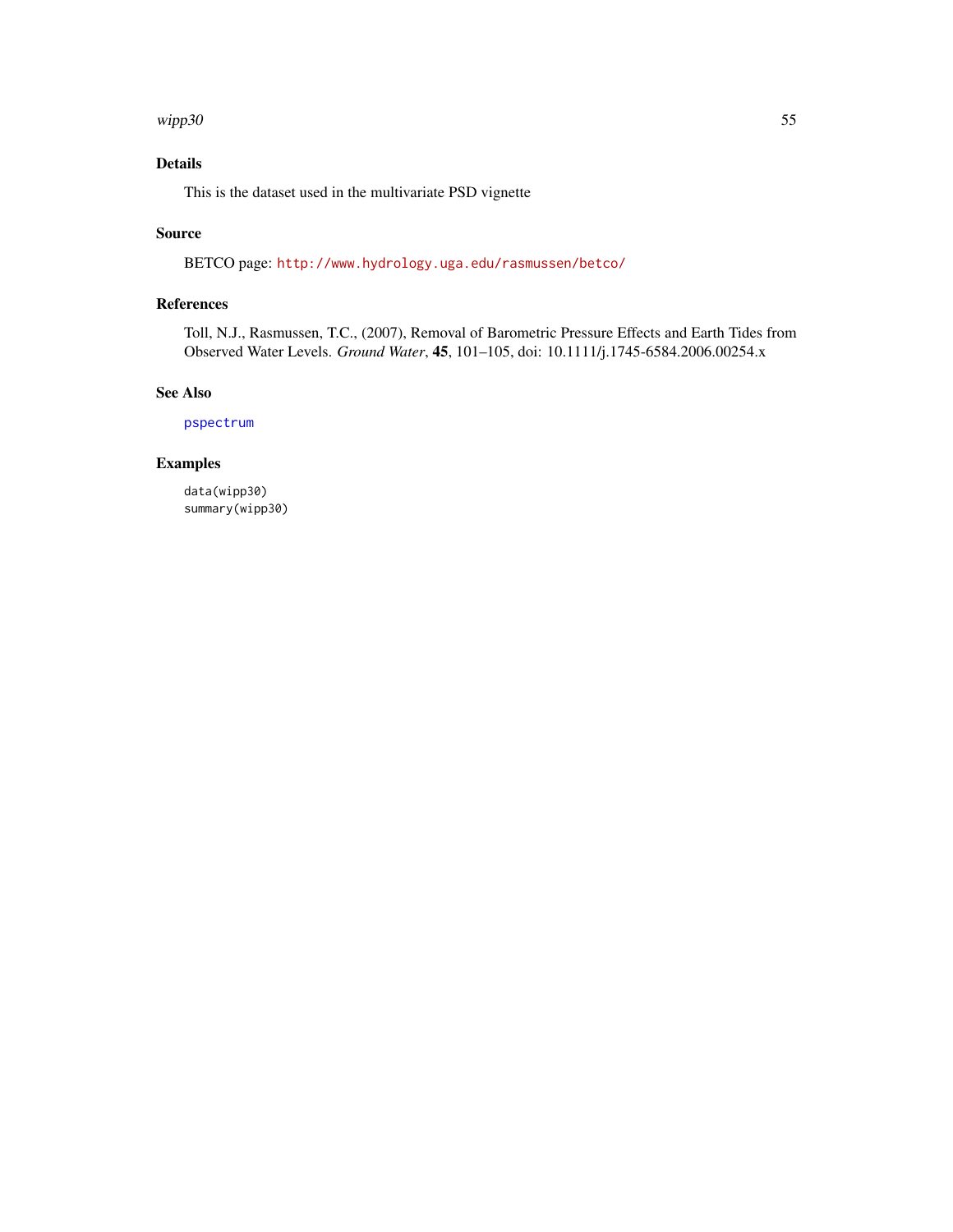# <span id="page-55-0"></span>**Index**

∗ datasets hfsnm, [8](#page-7-0) magnet, [9](#page-8-0) Tohoku, [53](#page-52-0) wipp30, [54](#page-53-0) .spec\_confint *(*spec\_confint*)*, [44](#page-43-0) adapt\_message *(*pspectrum*)*, [31](#page-30-0) as.data.frame.spec *(*spec-methods*)*, [40](#page-39-0) as.data.frame.tapers *(*tapers-methods*)*, [50](#page-49-0) as.list.spec *(*spec-methods*)*, [40](#page-39-0) as.matrix.spec *(*spec-methods*)*, [40](#page-39-0) as.tapers, [4,](#page-3-0) *[26](#page-25-0)*, *[28](#page-27-0)*, *[51](#page-50-0)* coherence, [6,](#page-5-0) *[15](#page-14-0)* colvec, *[25](#page-24-0)* colvec *(*psd-utilities*)*, [25](#page-24-0) constrain\_tapers, *[7](#page-6-0)*, *[37,](#page-36-0) [38](#page-37-0)*, *[47–](#page-46-0)[49](#page-48-0)*, *[51,](#page-50-0) [52](#page-51-0)* constrain\_tapers *(*tapers-constraints*)*, [47](#page-46-0) create\_poly, *[25](#page-24-0)*, *[27](#page-26-0)* create\_poly *(*psd-utilities*)*, [25](#page-24-0) ctap\_loess, [6,](#page-5-0) *[48,](#page-47-0) [49](#page-48-0)*, *[52](#page-51-0)* ctap\_simple, *[7](#page-6-0)*, *[48,](#page-47-0) [49](#page-48-0)* ctap\_simple *(*tapers-refinement*)*, [52](#page-51-0)

data.frame.tapers *(*tapers-methods*)*, [50](#page-49-0) dB, *[14](#page-13-0)*, *[25](#page-24-0)*, *[45](#page-44-0)* dB *(*psd-utilities*)*, [25](#page-24-0) db *(*psd-utilities*)*, [25](#page-24-0) decibels *(*psd-utilities*)*, [25](#page-24-0) det\_vector, [7](#page-6-0)

fft, *[34,](#page-33-0) [35](#page-34-0)* frequency, *[32](#page-31-0)*

get\_adapt\_history, *[22](#page-21-0)* get\_adapt\_history *(*psd-environment*)*, [20](#page-19-0) get\_psd\_env\_name *(*psd-environment*)*, [20](#page-19-0)

get\_psd\_env\_pointer *(*psd-environment*)*, [20](#page-19-0) hfsnm, [8,](#page-7-0) *[9](#page-8-0)*, *[54](#page-53-0)* inherits, *[27](#page-26-0)* is.amt, *[25](#page-24-0)* is.amt *(*psd-utilities*)*, [25](#page-24-0) is.spec, *[25](#page-24-0)* is.spec *(*psd-utilities*)*, [25](#page-24-0) is.tapers, *[5](#page-4-0)*, *[26](#page-25-0)* is.tapers *(*psd-utilities*)*, [25](#page-24-0) last\_psd *(*psd-environment*)*, [20](#page-19-0) lines.spec *(*spec-methods*)*, [40](#page-39-0) lines.tapers *(*tapers-methods*)*, [50](#page-49-0) loess, *[49](#page-48-0)* log10, *[14](#page-13-0)* magnet, *[8](#page-7-0)*, [9,](#page-8-0) *[54](#page-53-0)* minspan, *[4,](#page-3-0) [5](#page-4-0)*, *[47](#page-46-0)[–49](#page-48-0)* minspan *(*tapers-constraints*)*, [47](#page-46-0) mod, *[26–](#page-25-0)[28](#page-27-0)* mod *(*psd-utilities*)*, [25](#page-24-0) modulo\_floor, [10,](#page-9-0) *[28](#page-27-0)* na\_locf, *[25](#page-24-0)* na\_locf *(*psd-utilities*)*, [25](#page-24-0) na\_mat, *[26](#page-25-0)* na\_mat *(*psd-utilities*)*, [25](#page-24-0)

new\_adapt\_history *(*psd-environment*)*, [20](#page-19-0) nextn, *[10](#page-9-0)* normalization *(*psd-normalization*)*, [23](#page-22-0) normalize *(*psd-normalization*)*, [23](#page-22-0)

ones, *[26](#page-25-0)* ones *(*psd-utilities*)*, [25](#page-24-0)

parabolic\_weights, *[31](#page-30-0)*, *[35](#page-34-0)* parabolic\_weights *(*parabolic\_weights\_rcpp*)*, [11](#page-10-0)